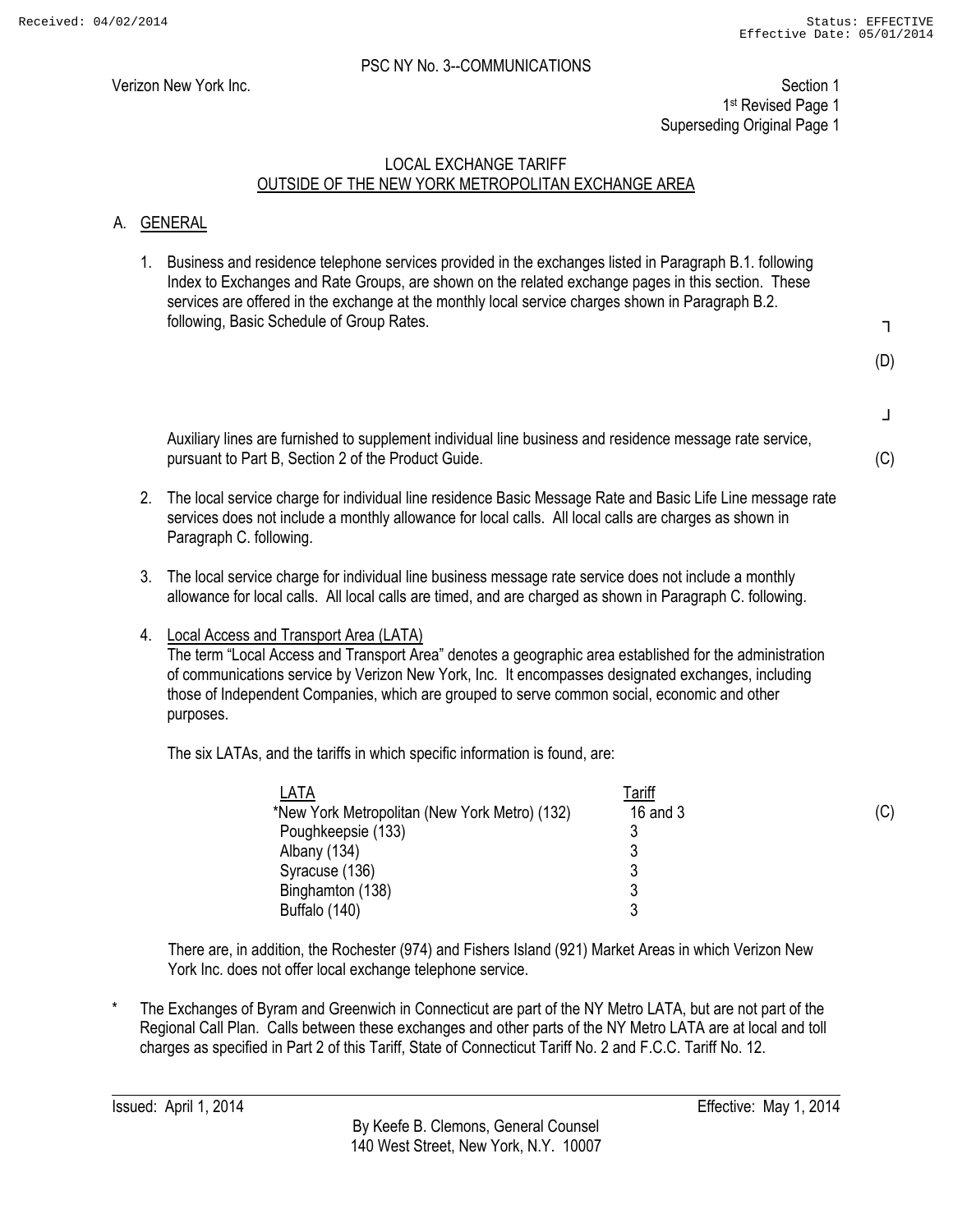Verizon New York Inc. **Section 1** 2<sup>nd</sup> Revised Page 2 Superseding 1st Revised Page 2

# LOCAL EXCHANGE TARIFF OUTSIDE OF THE NEW YORK METROPOLITAN EXCHANGE AREA

# A. GENERAL (Cont'd)

#### 5. Regional Call Plan

The NY Metro LATA is divided into seven Regions whose boundaries are defined by political, commercial and social mutuality of interest. The Regions are:

| New York City       | Lower Westchester |
|---------------------|-------------------|
| Nassau              | Upper Westchester |
| West Suffolk        | Rockland          |
| <b>East Suffolk</b> |                   |

The Regions are variously divided into Exchanges, Zones and Geographical Areas. These entities are groupings of central office designations (c.o. codes) which serve as the basic units for the administration of telephone service and which, for purposes of this Tariff, are used to define Flat Rate Primary Calling Areas, Message Rate calling areas and areas for Dial Sent-Paid Calls from Public Access Smart-pay Lines in which Home Region rates apply across Region boundaries.

6. The Exchanges described on this Part constitute the West Suffolk and East Suffolk Regions of the New York Metropolitan Local Access and Transport Area (NY Metro LATA), except for Amityville, Cold Spring Harbor and Farmingdale which are part of the Nassau Region.

All intrastate telephone calls between stations, both of which are in the NY Metro LATA, bearing the designations of central offices in the NY Metro LATA, are local calls.

Additional details concerning telephone service provided in the New York City, Nassau and Lower Westchester Regions are found in Tariff P.S.C. No. 16--COMMUNICATIONS. For the Upper Westchester and Rockland regions see Section 2 of this Tariff.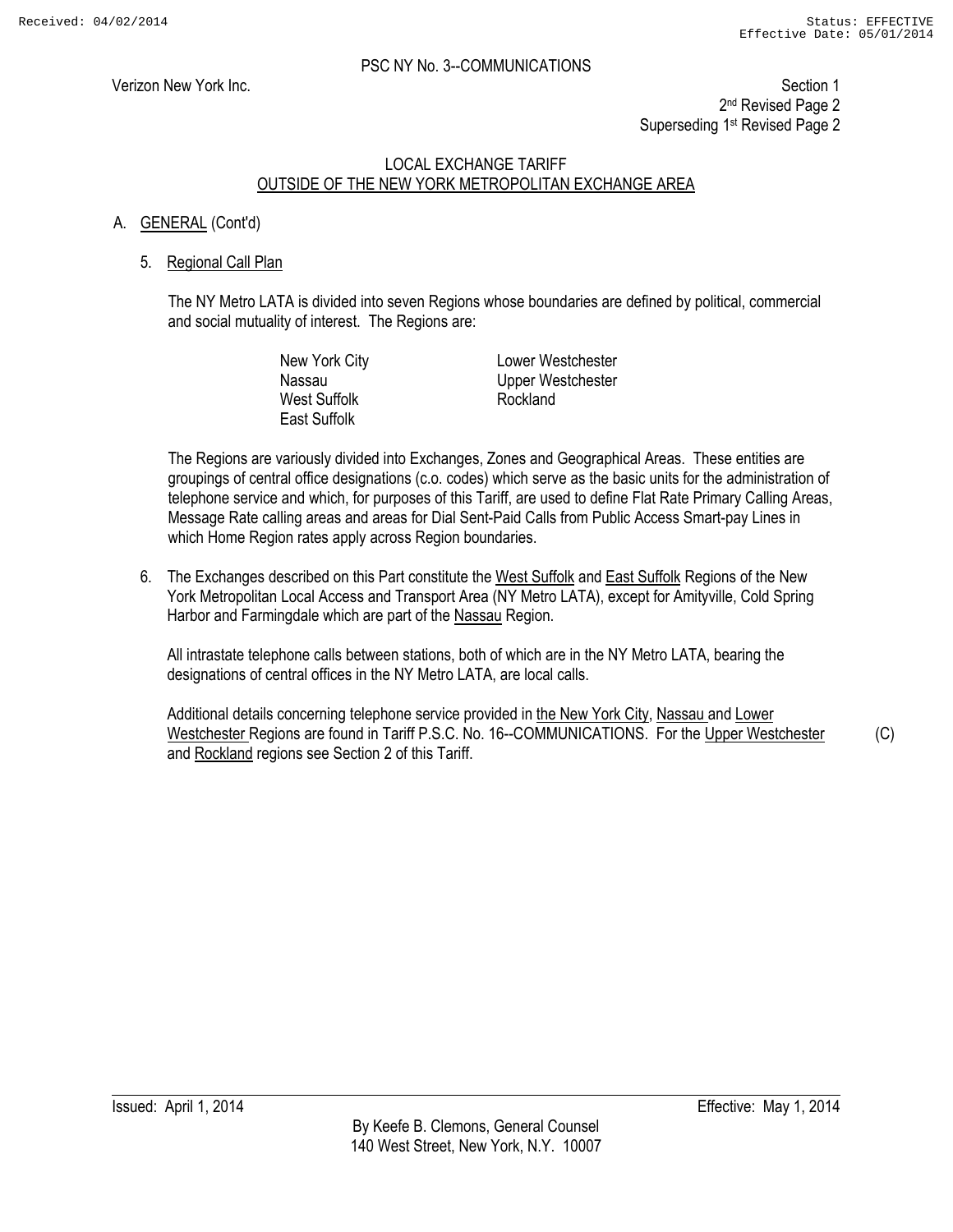#### Verizon New York Inc. Section 1

Original Page 3

#### LOCAL EXCHANGE TARIFF OUTSIDE OF THE NEW YORK METROPOLITAN EXCHANGE AREA

#### A. GENERAL (Cont'd)

#### 7. Local Usage Adjustment

In order to reduce increases in intrastate intraLATA usage charges that may result with the implementation of the Regional Call Plan (RCP), the intrastate intraLATA usage charges may be adjusted on customer's bills.

The adjustment applies to residence and business customers in areas which formerly had Band B calling to Zones/Exchanges located outside their Home Region.

When a customer's calling under the RCP rate structure results in an increase in total intrastate intraLATA usage charges as compared to the total charges for the same calling under the former rate structure, that customer will receive a local usage adjustment on his or her bill.

The local usage adjustment will be gradually phased out over a three-year period in accordance with the following schedule. The adjustment will equal the amount by which the RCP usage charges exceed the usage charges under the former rate structure less the amounts listed below.

|                    | Residence                             | <b>Business</b>                        |
|--------------------|---------------------------------------|----------------------------------------|
| March 10, 1990     | \$2.00                                | \$10.00                                |
| September 10, 1990 | 3.00                                  | 15.00                                  |
| March 10, 1991     | 5.00                                  | 20.00                                  |
| September 10, 1991 | 33% of the amount<br>exceeding \$5.00 | 33% of the amount<br>exceeding \$20.00 |
| March 10, 1992     | 67% of the amount<br>exceeding \$5.00 | 67% of the amount<br>exceeding \$20.00 |
| September 10, 1992 | Adjustment eliminated                 |                                        |

The adjustment will appear on the bill as a credit.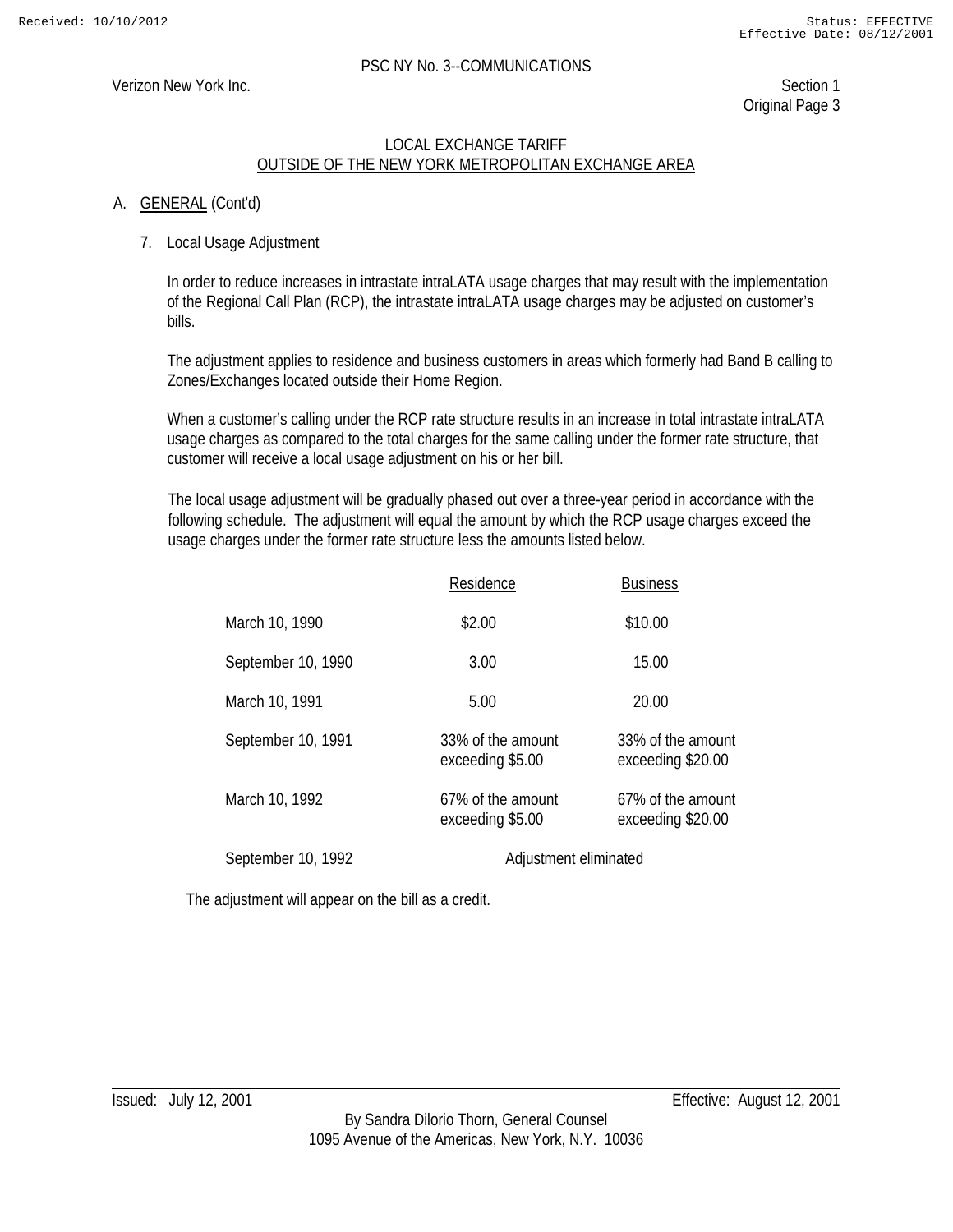Verizon New York Inc. Section 1

Original Page 4

# LOCAL EXCHANGE TARIFF OUTSIDE OF THE NEW YORK METROPOLITAN EXCHANGE AREA

#### B. LOCAL SERVICE CHARGES PER MONTH

 To determine the local service charge per month for any service shown on the related exchange pages of this section.

- a) Determine the Rate Group of the exchange from the Index to Exchanges and Rate Groups in Paragraph B.1. following.
- b) Determine the applicable basic rate for the service from the Basic Schedule of Group Rates in Paragraph B.2. following.

#### 1. Index to Exchanges and Rate Groups by Region

| Exchange                   | Rate<br>Group  | Exchange            | Rate<br>Group  |
|----------------------------|----------------|---------------------|----------------|
| <b>NASSAU REGION</b>       |                |                     |                |
| Amityville                 | 7              | Farmingdale         | 9              |
| Cold Spring Harbor         | $\overline{7}$ |                     |                |
| <b>WEST SUFFOLK REGION</b> |                |                     |                |
| Babylon                    | $\overline{1}$ | Lindenhurst         | $\overline{7}$ |
| Bayport                    | $\overline{1}$ |                     |                |
| <b>Bay Shore</b>           | $\overline{1}$ | Midland             | $\overline{1}$ |
| Bellport                   | $\overline{1}$ |                     |                |
| Brentwood                  | $\overline{7}$ | Northport           | 7              |
|                            |                |                     |                |
| Central Islip              | $\overline{7}$ | Patchogue           | $\overline{1}$ |
| Commack                    | $\overline{7}$ | Port Jefferson      | $\overline{1}$ |
|                            | $\overline{7}$ |                     |                |
| Deer Park                  |                | Ronkonkoma          | $\overline{7}$ |
|                            |                |                     |                |
| East Fire Island           | $\overline{1}$ | Saint James         | $\overline{1}$ |
|                            |                | Sayville            | $\overline{7}$ |
| Fire Island                | 5              | Selden              | $\frac{7}{7}$  |
|                            |                | Smithtown           |                |
| Huntington                 | 7              | <b>Stony Brook</b>  | $\overline{7}$ |
| Islip                      | $\overline{1}$ | <b>West Commack</b> | $\overline{7}$ |
|                            |                |                     |                |
| Kings Park                 | 7              |                     |                |
|                            |                |                     |                |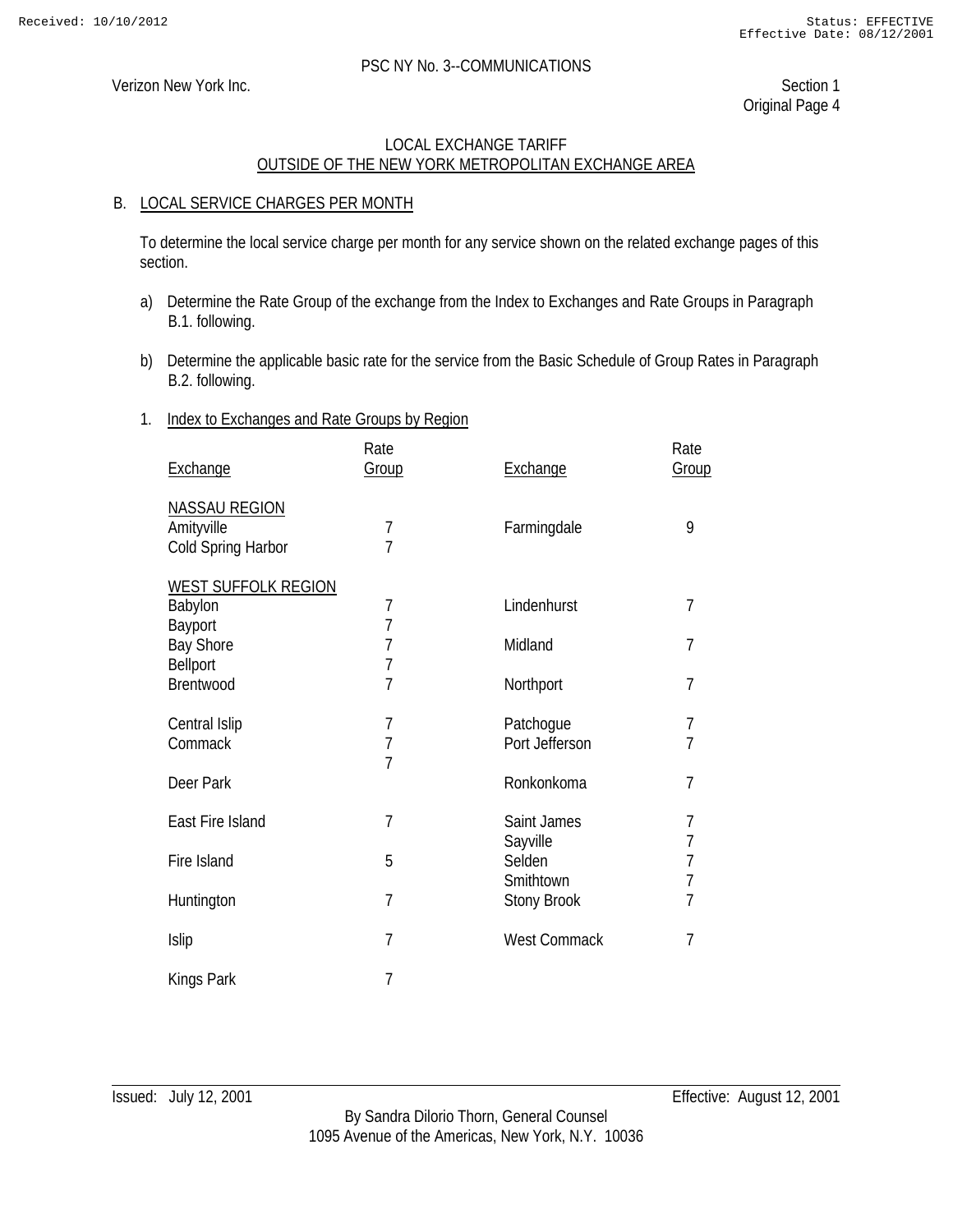# Verizon New York Inc. Section 1

Original Page 5

#### LOCAL EXCHANGE TARIFF OUTSIDE THE NEW YORK METROPOLITAN EXCHANGE AREA

#### B. LOCAL SERVICE CHARGES PER MONTH (Cont'd) 1. Index to Exchanges and Rate Groups by Region (Cont'd)

| Exchange                          | Rate<br>Group       | Exchange                                 | Rate<br>Group                                   |
|-----------------------------------|---------------------|------------------------------------------|-------------------------------------------------|
| <b>EAST SUFFOLK REGION</b>        |                     |                                          |                                                 |
| Amagansett<br><b>Atlantic</b>     | 5<br>5              | Peconic                                  | 3                                               |
| Bridgehampton                     | 5                   | Quoque                                   | 5                                               |
| <b>Center Moriches</b>            | 5                   | Riverhead                                | 5                                               |
| East Hampton<br>Eastport          | 5<br>5              | Sag Harbor<br>Shelter Island<br>Shoreham | 5<br>$\begin{array}{c} 3 \\ 5 \\ 3 \end{array}$ |
| Greenport                         | 3                   | Southampton<br>Southold                  |                                                 |
| <b>Hampton Bays</b>               | 5                   | <b>Wading River</b><br><b>Water Mill</b> | 5<br>5                                          |
| Jamesport                         | 5                   | Westhampton                              | $\overline{5}$                                  |
| <b>Mattituck</b><br>Montauk Point | 3<br>$\overline{3}$ | Yaphank                                  | $\overline{7}$                                  |
| Orient                            | 3                   |                                          |                                                 |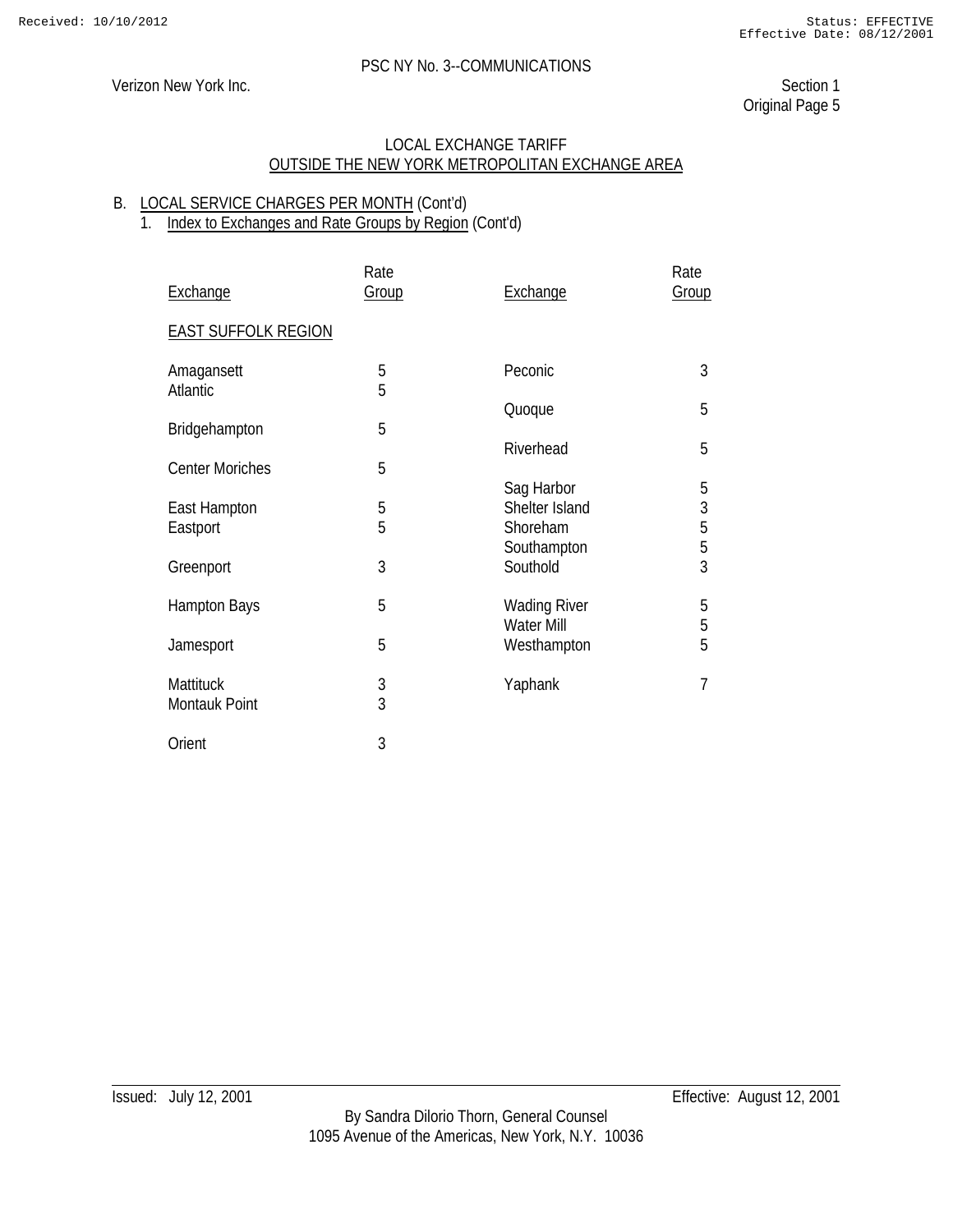Verizon New York Inc. Section 1 3rd Revised Page 6 Superseding 2<sup>nd</sup> Revised Page 6

# LOCAL EXCHANGE TARIFF OUTSIDE OF THE NEW YORK METROPOLITAN EXCHANGE AREA

# B. LOCAL SERVICE CHARGES PER MONTH (Cont'd)

2. Basic Schedule of Group Rates

For Rates and Charges, see Section 7.1 of this Tariff. (C) (C)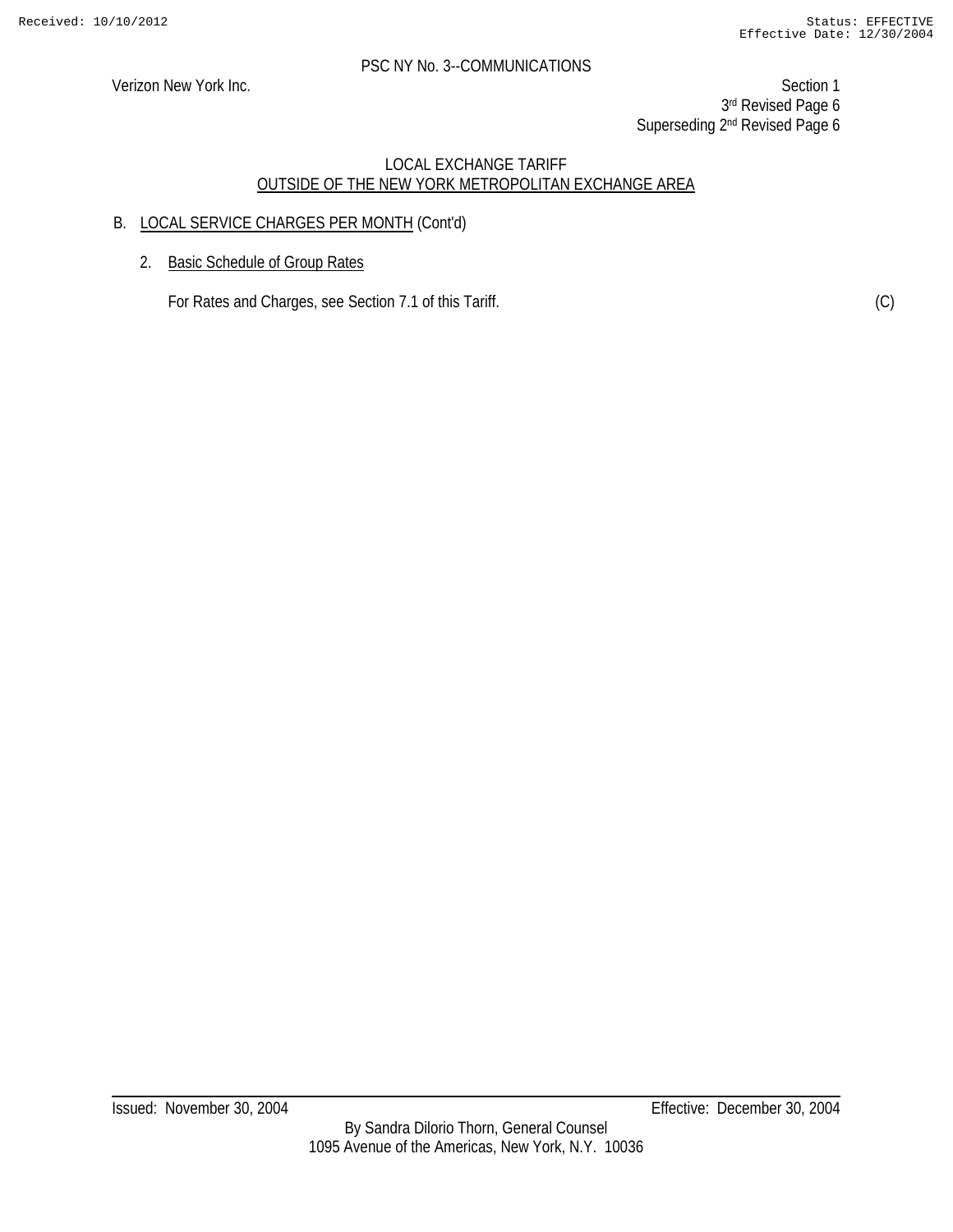Verizon New York Inc. **Section 1** 1st Revised Page 7 Superseding Original Page 7

# LOCAL EXCHANGE TARIFF OUTSIDE OF THE NEW YORK METROPOLITAN EXCHANGE AREA

# B. LOCAL SERVICE CHARGES PER MONTH (Cont'd)

2. Basic Schedule of Group Rates (Cont'd)

For Rates and Charges, see Section 7.1 of this Tariff. (C) (C)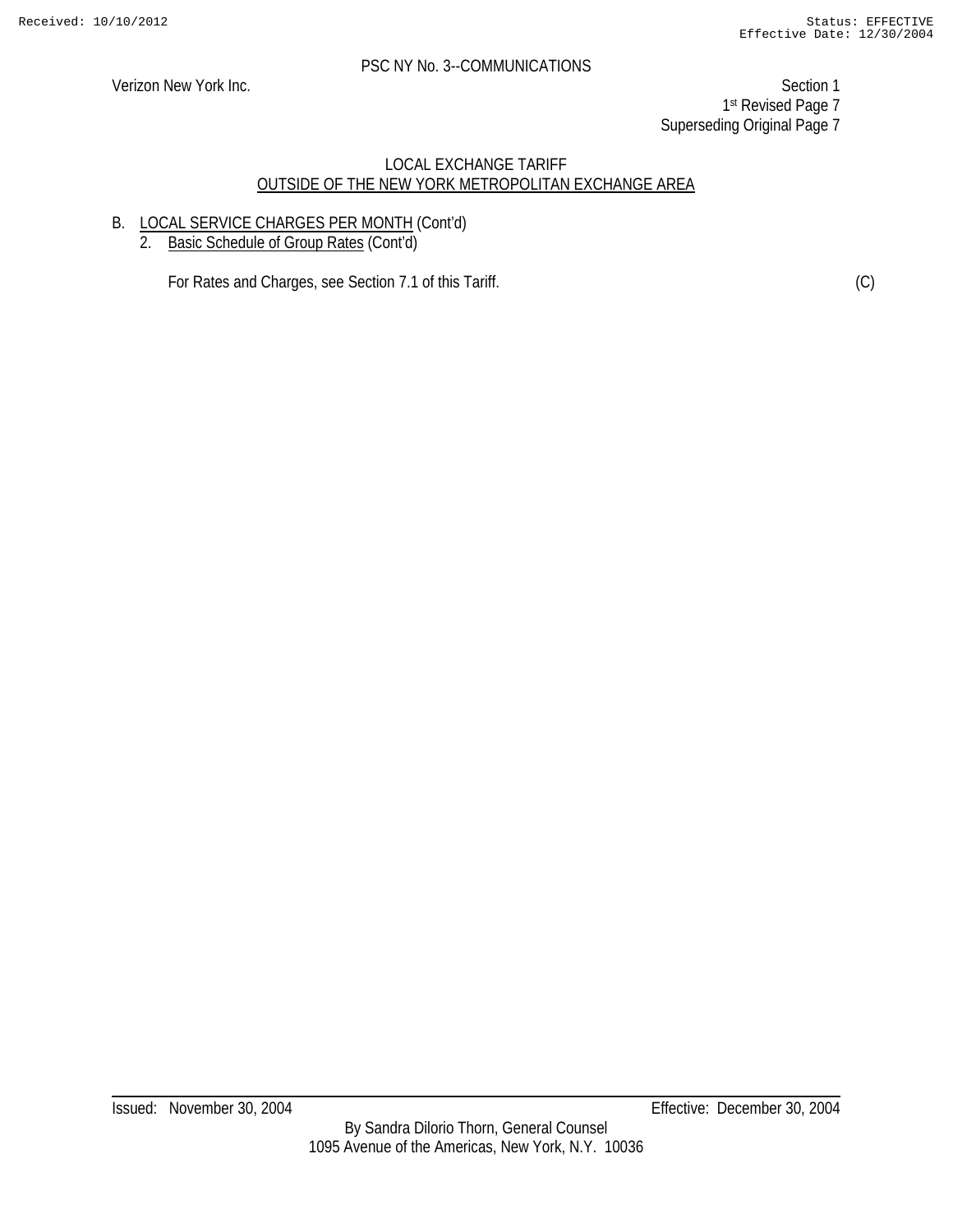Verizon New York Inc. **Section 1** 3rd Revised Page 8 Superseding 2<sup>nd</sup> Revised Page 8

#### LOCAL EXCHANGE TARIFF OUTSIDE OF THE NEW YORK METROPOLITAN EXCHANGE AREA

# B. LOCAL SERVICE CHARGES PER MONTH (Cont'd)

2. Basic Schedule of Group Rates (Cont'd)

For Rates and Charges, see Section 7.1 of this Tariff. (C) (C)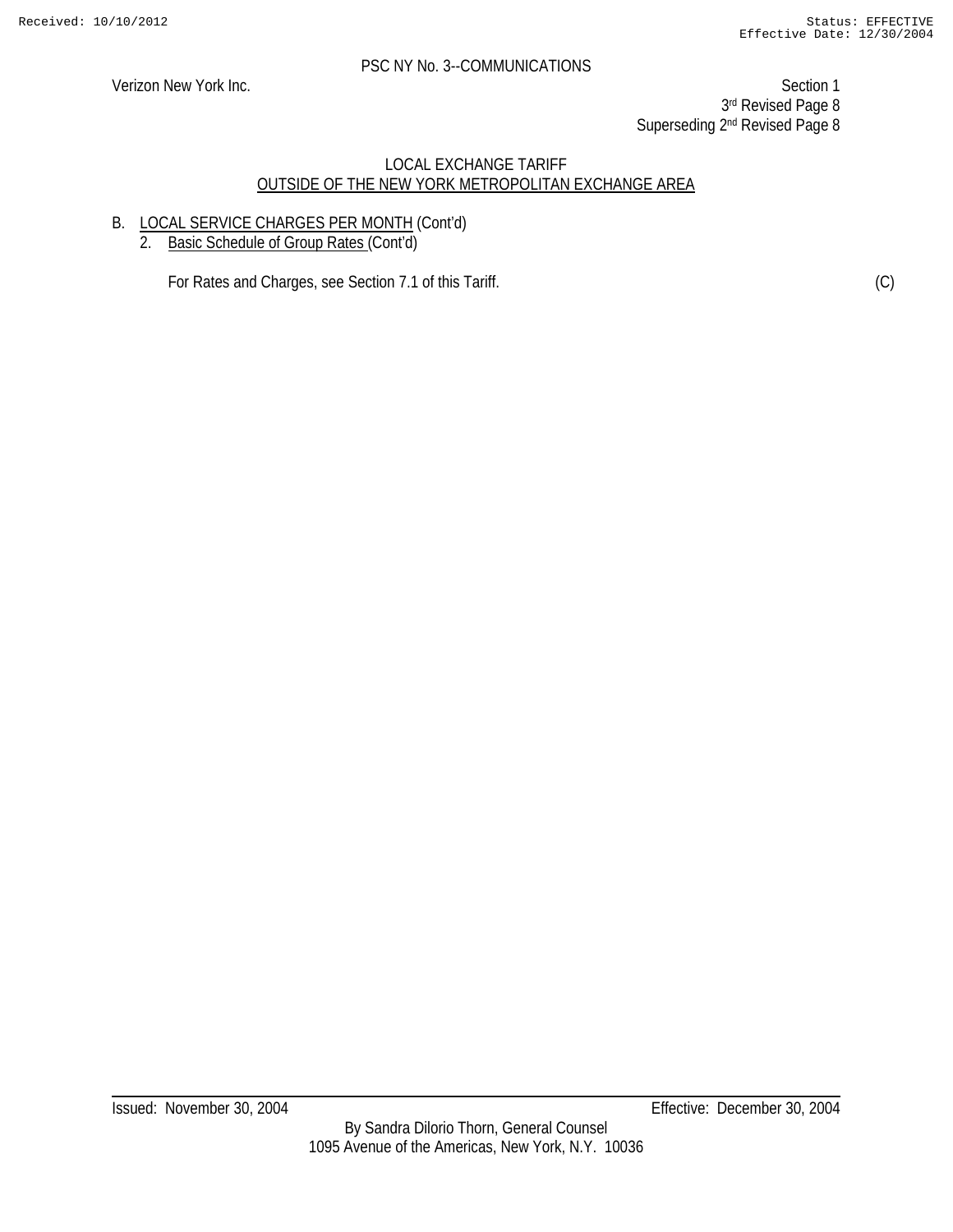Verizon New York Inc. Section 1 3rd Revised Page 9 Superseding 2<sup>nd</sup> Revised Page 9

# LOCAL EXCHANGE TARIFF OUTSIDE OF THE NEW YORK METROPOLITAN EXCHANGE AREA

# C. CHARGES FOR LOCAL CALLS

1. Message Rate Service: Each completed intrastate call within the NY Metro LATA is charged for at the Home Region or Region-to-Region rates shown in Section 7 of this Tariff.

 Flat Rate Service: There is unlimited calling within the Primary Calling Area (PCA). The PCAs for each Exchange are indicated in the related Exchange Pages of this Section 1. Each completed intrastate intraLATA call outside the PCA is charged for at the Home Region or Region-to-Region rates shown in Section 7 of this Tariff.

- 2. Regional Call Plan Rates Calling patterns will not be affected by the 516/631 NPA and 914/845 NPA geographic area code splits.
	- a. Rates

#### Residence

Charges apply to all intrastate calls between stations bearing the designations of central offices within the New York Metro LATA (C)

Home Region calls made from message rate lines are untimed and the rate is on a per call basis. The letter H indicates that the Home Region rate applies. Home Region calls made from flat rate lines (outside the PCA) are timed.

Region-to-Region calls made from flat and message rate lines are timed.

(1) Home Region Calling – Day Period Calling \*\*

For Rates and Charges, see Section 7.1 of this Tariff.

(C)

(C)

(C) (C)

For exceptions, see Paragraph 2.b. following.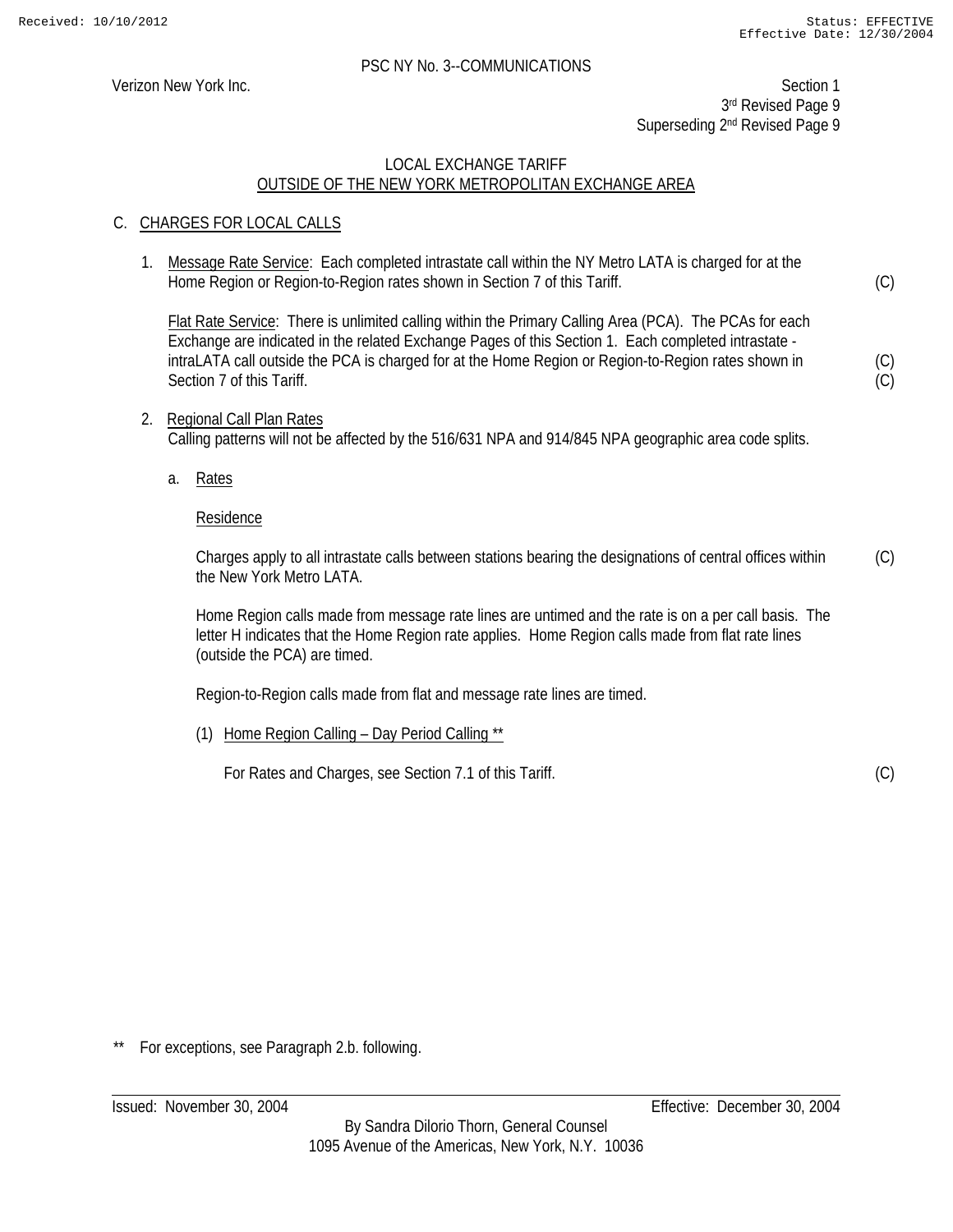Verizon New York Inc. Section 1 2<sup>nd</sup> Revised Page 10 Superseding 1<sup>st</sup> Revised Page 10

#### LOCAL EXCHANGE TARIFF OUTSIDE OF THE NEW YORK METROPOLITAN EXCHANGE AREA

- C. CHARGES FOR LOCAL CALLS (Cont'd)
	- 2. Regional Call Plan Rates (Cont'd)
		- a. Rates (Cont'd)
			- (2) Region-to-Region Calling (Flat Rate and Message Rate)

For Rates and Charges, see Section 7.1 of this Tariff.

Home Region and Region-to-Region Calling

The letter H indicates that the Home Region rate applies and the letter R that the region-to-region rate applies.

|                    |          |        |         | To Region |       |       |          |
|--------------------|----------|--------|---------|-----------|-------|-------|----------|
| From               | New York |        | West    | East      | Lower | Upper |          |
| Region             | City     | Nassau | Suffolk | Suffolk   | Wchtr | Wchtr | Rockland |
|                    |          |        |         |           |       |       |          |
| New York City      | Η        | R      | R       | R         | R     | R     | R        |
| Nassau             | R        | Н      | R       | R         | R     | R     | R        |
| West Suffolk       | R        | R      | Н       | R         | R     | R     | R        |
| East Suffolk       | R        | R      | R       | Н         | R     | R     | R        |
| Lower Wchtr        | R        | R      | R       | R         | Н     | R     | R        |
| <b>Upper Wchtr</b> | R        | R      | R       | R         | R     | Н     | R        |
| Rockland           | R        |        | R       | R         | R     | R     | Н        |

(C)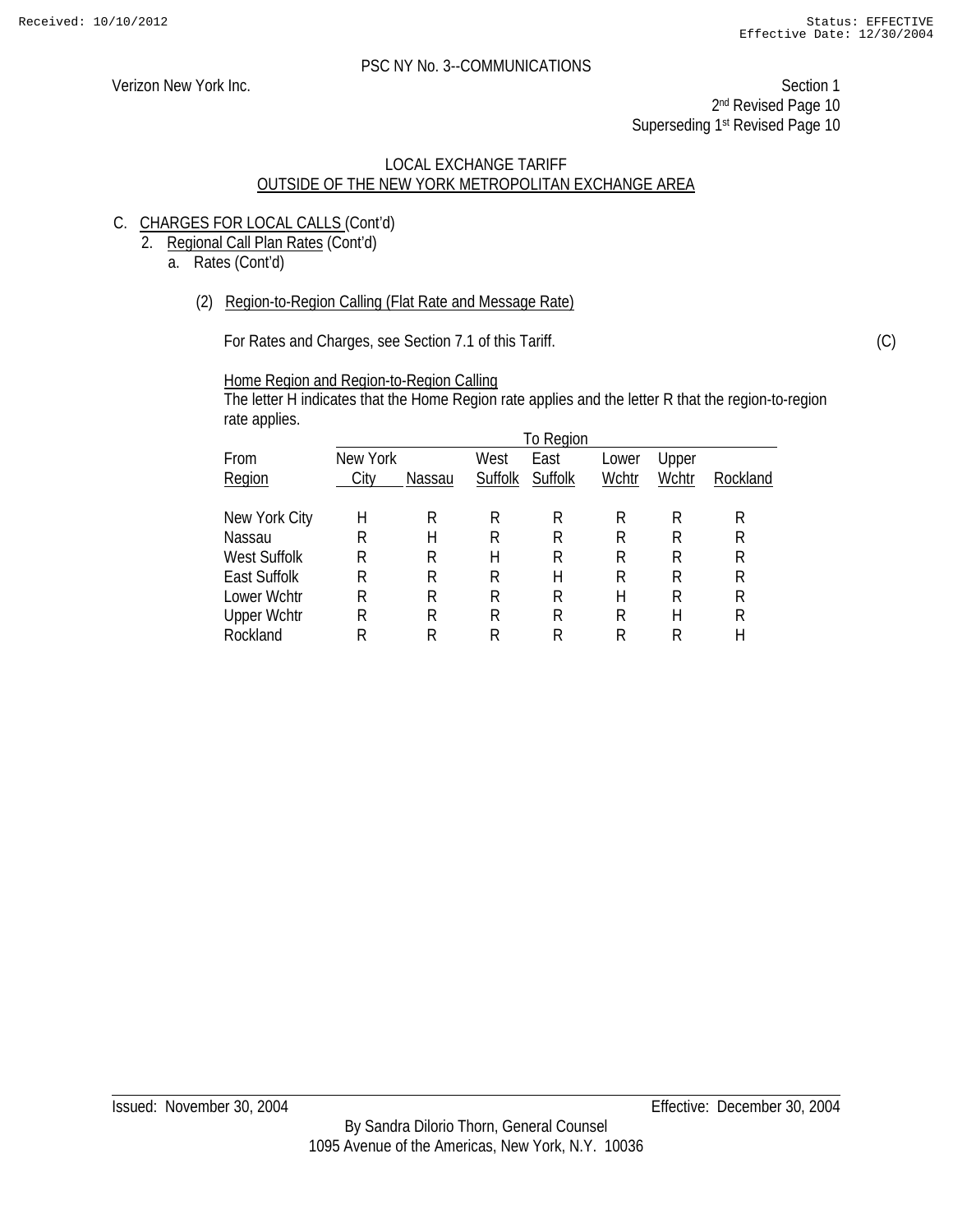(C)

#### PSC NY No. 3--COMMUNICATIONS

Verizon New York Inc. Section 1 2<sup>nd</sup> Revised Page 11 Superseding 1<sup>st</sup> Revised Page 11

#### LOCAL EXCHANGE TARIFF OUTSIDE OF THE NEW YORK METROPOLITAN EXCHANGE AREA

- C. CHARGES FOR LOCAL CALLS (Cont'd)
	- 2. Regional Call Plan Rates (Cont'd)
		- a. Rates (Cont'd)

#### Business

Charges apply for customer dialed station-to-station sent-paid calls originating from business services lines between stations bearing the designations of central offices within the New York Metro LATA. (C)

Home Region and Region-to-Region calls are timed; for Home Region, the rate is for the first three (3) minutes or fraction thereof; for Region-to-Region, the rate is for the first minute or fraction thereof.

The letter H indicates that the Home Region rates apply. The charge for each additional minute shown (in cents) applies to each additional minute or fraction thereof. (C) (C)

(1) Home Region Calling

For Rates and Charges, see Section 7.1 of this Tariff.

(2) Region-to-Region Calling

For Rates and Charges, see Section 7.1 of this Tariff.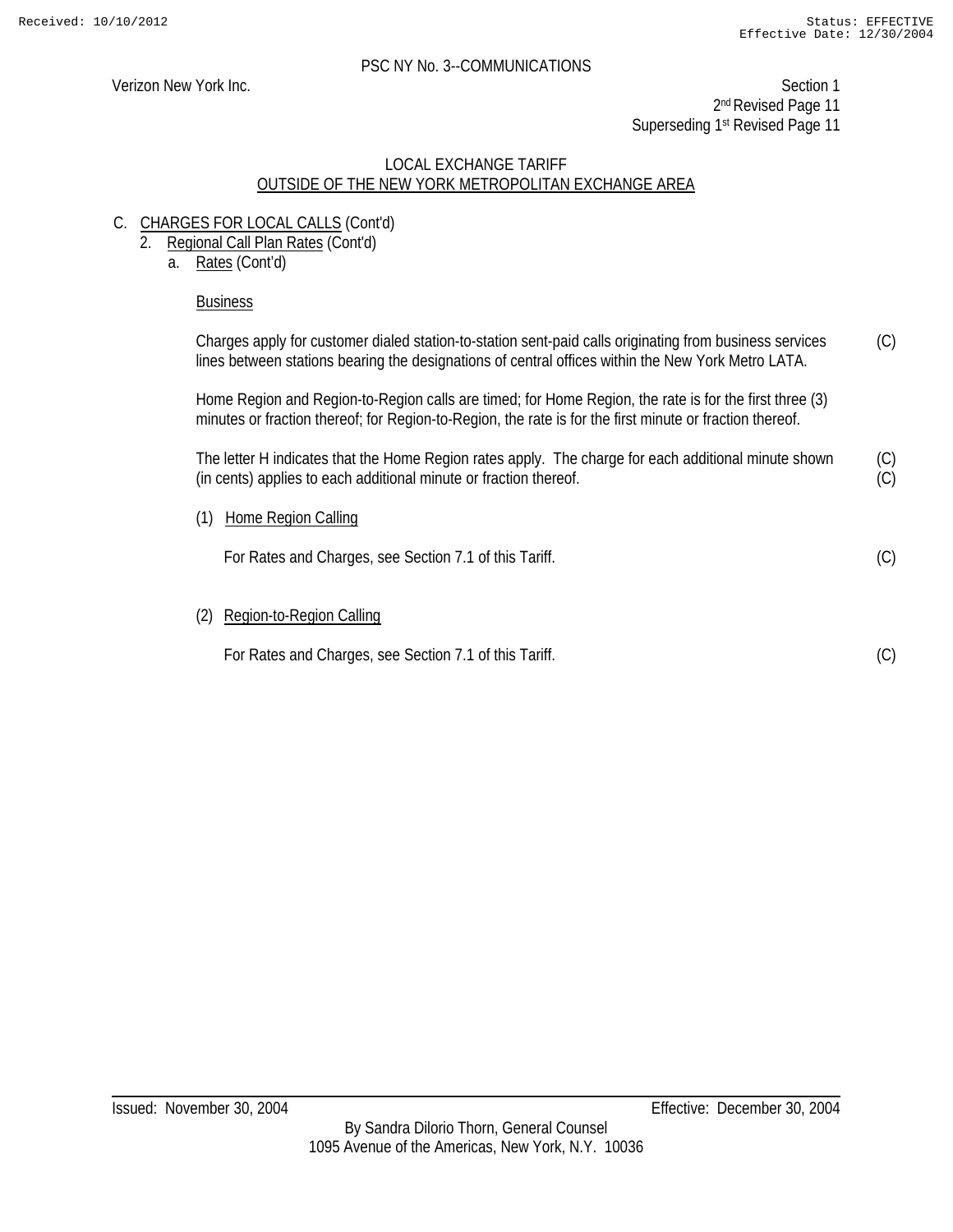Verizon New York Inc. Section 1 2<sup>nd</sup> Revised Page 12 Superseding 1st Revised Page 12

#### LOCAL EXCHANGE TARIFF OUTSIDE OF THE NEW YORK METROPOLITAN EXCHANGE AREA

- C. CHARGES FOR LOCAL CALLS (Cont'd)
	- 2. Regional Call Plan Rates (Cont'd)

For Rates and Charges, see Section 7.1 of this Tariff. (C)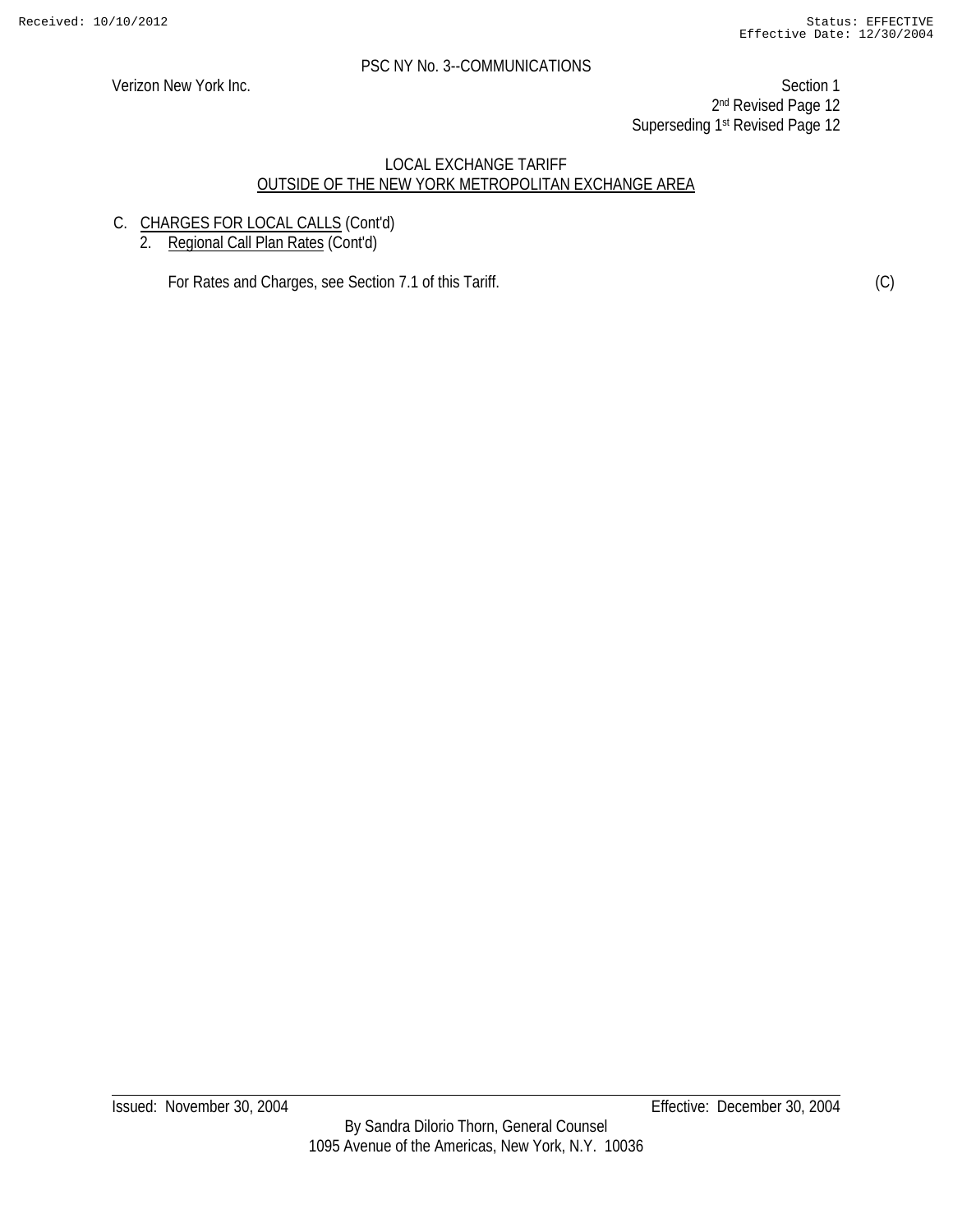Verizon New York Inc. Section 1 1st Revised Page 13 Superseding Original Page 13

#### LOCAL EXCHANGE TARIFF OUTSIDE OF THE NEW YORK METROPOLITAN EXCHANGE AREA

- C. CHARGES FOR LOCAL CALLS (Cont'd)
	- 2. Regional Call Plan Rates (Cont'd)
		- b. Exceptions

# (1) Message Rate Service

Exceptions to the Region-to-Region rates shown in 2.a.(2) preceding are made for calls between Exchanges which are adjacent to each other across regional boundaries. For calls between the Exchanges listed below, the Home Region rate, as shown in 2.a. (1)(a) preceding, applies, in both directions:

| Nassau             | <b>West Suffolk</b>                |
|--------------------|------------------------------------|
| Amityville         | Lindenhurst                        |
| Cold Spring Harbor | Huntington                         |
| Farmingdale        | Huntington, Linenhurst,<br>Midland |
| West Suffolk       | East Suffolk                       |
| <b>Bellport</b>    | Atlantic, Yaphank                  |
| East Fire Island   | Atlantic                           |
| Patchogue          | Yaphank                            |
| Port Jefferson     | Shorehamam, Yaphank                |
| Selden             | Yaphank                            |

# (2) Flat Rate Service

 Exceptions to the Home Region and Region-to-Region rates shown above are made for calls within the Flat Rate Primary Calling Areas (PCAs), as described in the related Exchange pages of this Section 1. Calls within the PCA are unlimited.

(3)

1

(T) (T)

(T)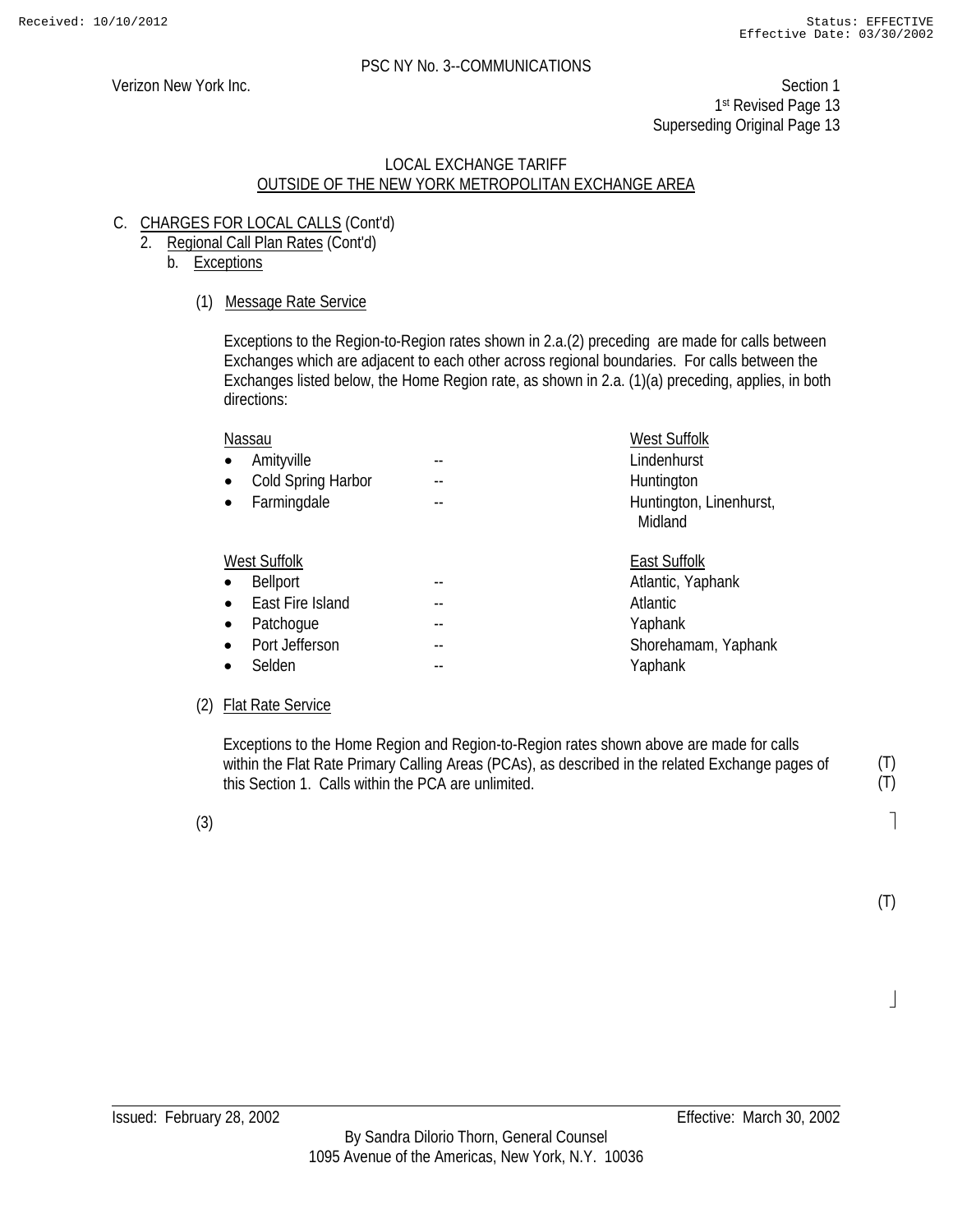Verizon New York Inc. Section 1 2<sup>nd</sup> Revised Page 14 Superseding 1st Revised Page 14

#### LOCAL EXCHANGE TARIFF OUTSIDE OF THE NEW YORK METROPOLITAN EXCHANGE AREA

- C. CHARGES FOR LOCAL CALLS (Cont'd)
	- 2. Regional Call Plan Rates (Cont'd)
	- 3. Rate Periods
		- a. Rate Periods Except Holidays

|         |                                | <b>Times Applicable</b>        |                                |
|---------|--------------------------------|--------------------------------|--------------------------------|
| Rates   | From                           | To But Not<br>Including        | <b>Days</b>                    |
| Day     | 8:00 AM                        | 9:00 PM                        | Monday - Friday                |
| Evening | 9:00 PM<br>5:00 PM             | 11:00 PM<br>11:00 PM           | Monday - Friday<br>Sunday      |
| Night   | 11:00 PM<br>8:00 AM<br>8:00 AM | 8:00 AM<br>11:00 PM<br>5:00 PM | All Days<br>Saturday<br>Sunday |

# b. Holiday Rate Periods

On Christmas Day (December 25), on New Year's Day (January 1) on Independence Day (July 4) on Labor Day (the first Monday in September) and on Thanksgiving (the fourth Thursday in November) and on resulting legal holidays when Christmas, New Year's Day or Independence Day legal holidays fall on dates other than December 25, January 1 or July 4, the holiday rate applicable is the Evening Rate unless a lower rate would normally apply.

c. Charges for operator handled station-to-station calls are based on the rates and timing in the above schedule. For Home Region message rate calls, the Time rate applies; for PCA and Home Region flat rate calls, the Outside PCA rate applies. In addition, the charges in Paragraph C.5. following apply.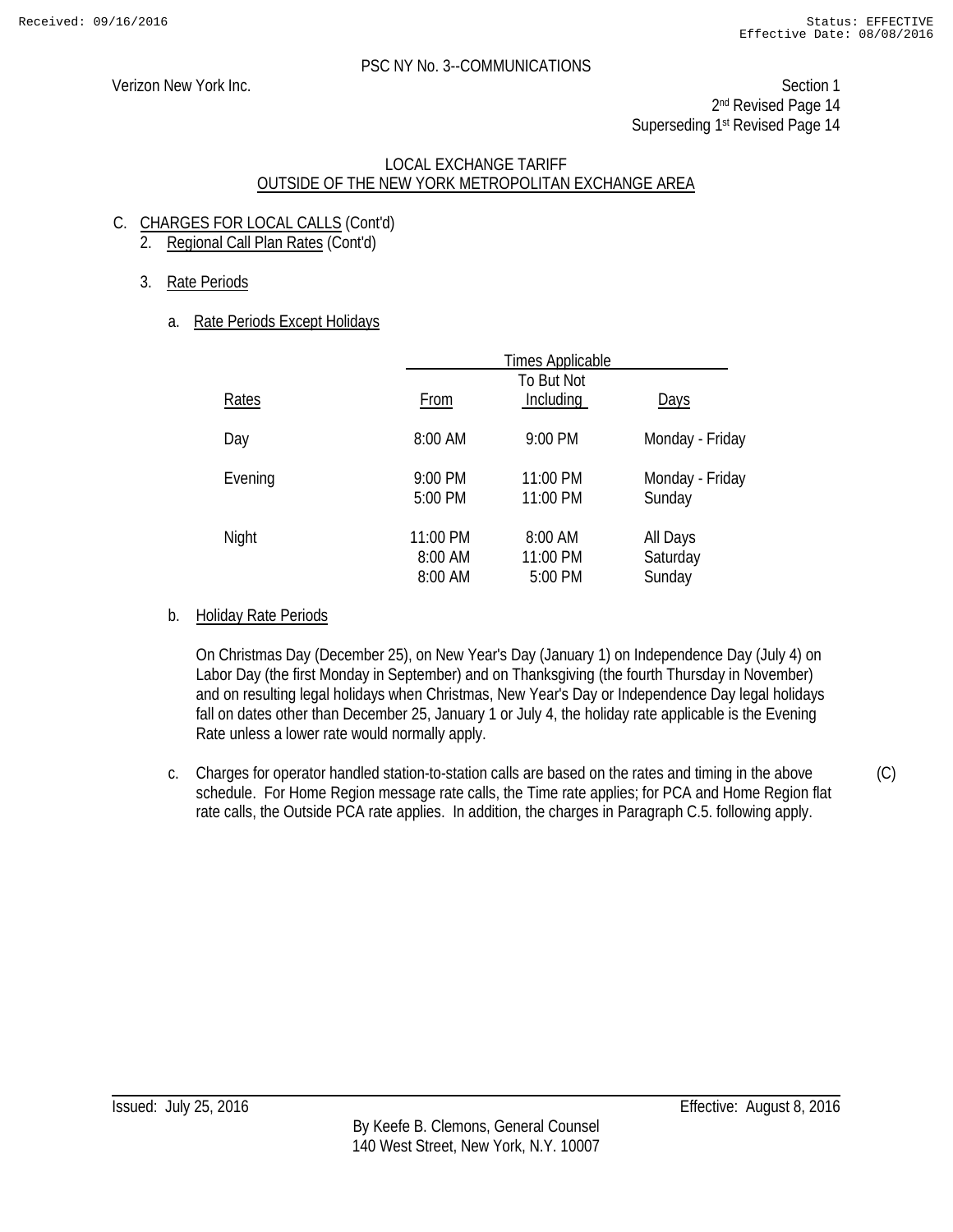Verizon New York Inc. Section 1 1st Revised Page 15 Superseding Original Page 15

#### LOCAL EXCHANGE TARIFF OUTSIDE OF THE NEW YORK METROPOLITAN EXCHANGE AREA

C. CHARGES FOR LOCAL CALLS (Cont'd)

4.

(T)

 $\frac{1}{2}$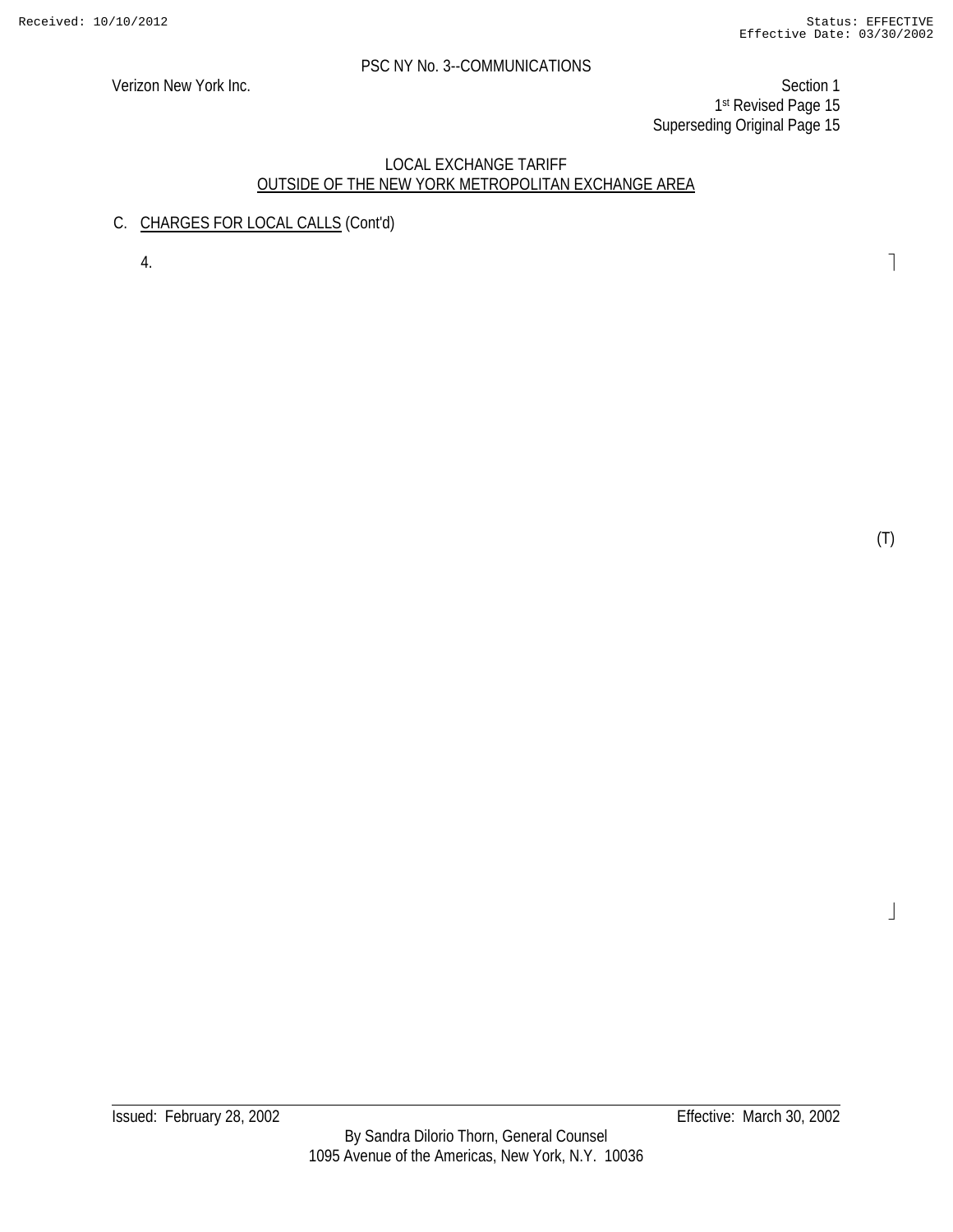Verizon New York Inc. Section 1 7<sup>th</sup> Revised Page 16 Superseding 6<sup>th</sup> Revised Page 16

# LOCAL EXCHANGE TARIFF OUTSIDE OF THE NEW YORK METROPOLITAN EXCHANGE AREA

- C. CHARGES FOR LOCAL CALLS (Cont'd)
	- 5. Operator-Handled\* Calls

Local calls may be placed on an operator handled station-to-station basis. All such calls are timed. (C)

a. From Message Rate and Flat Rate Stations

Such calls are itemized separately.

˥

(D)  $\overline{a}$ 

For Rates and Charges, see Section 7.1 of this Tariff.

\* See Tariff P.S.C. No. 15--COMMUNICATIONS, Section 9 for definition of operator-handled calls.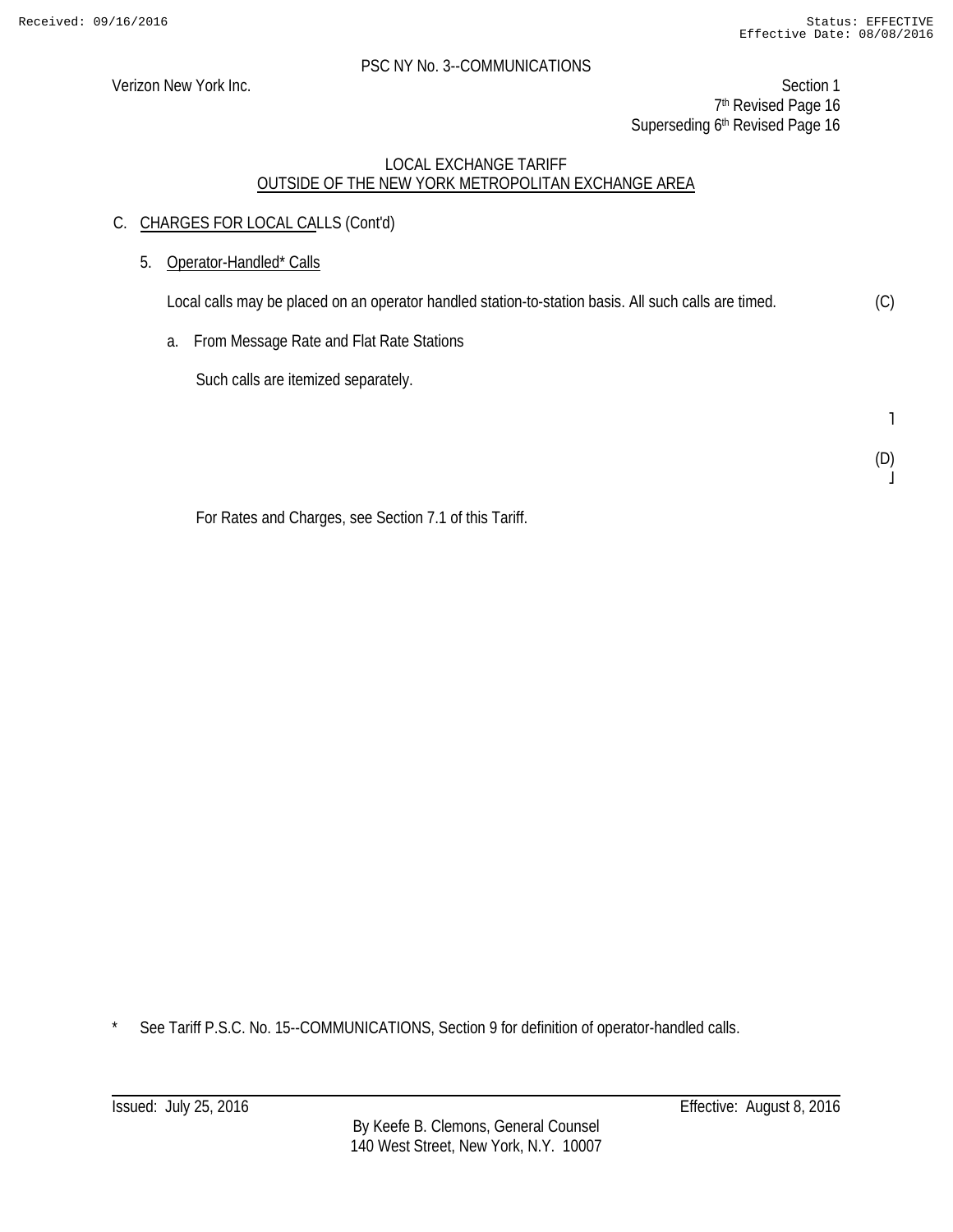Verizon New York Inc. Section 1 6<sup>th</sup> Revised Page 17 Superseding 5<sup>th</sup> Revised Page 17

# LOCAL EXCHANGE TARIFF OUTSIDE OF THE NEW YORK METROPOLITAN EXCHANGE AREA

- C. CHARGES FOR LOCAL CALLS (Cont'd)
	- 5. Operator Handled Calls (Cont'd)
		- b. From Public Access Smart-pay Lines
			- (1) For Rates and Charges, see Section 7.1 of this Tariff.
			- (2) Home Region and Region-to-Region Calling

The letter H indicates that the Home Region rate applies and the letter R that the region-to-region rate applies.

| New York |        | West    | East    | Lower     | Upper |          |
|----------|--------|---------|---------|-----------|-------|----------|
| City     | Nassau | Suffolk | Suffolk | Wchtr     | Wchtr | Rockland |
| Н        | R      | R       | R       | R         | R     | R        |
| R        | Н      | R       | R       | R         | R     | R        |
| R        | R      | Н       | R       | R         | R     | R        |
| R        | R      | R       | Н       | R         | R     | R        |
| R        | R      | R       | R       | Н         | R     | R        |
| R        | R      | R       | R       | R         | Н     | R        |
| R        | R      | R       | R       | R         | R     | Н        |
|          |        |         |         | To Region |       |          |

˥

(D)

 $\overline{a}$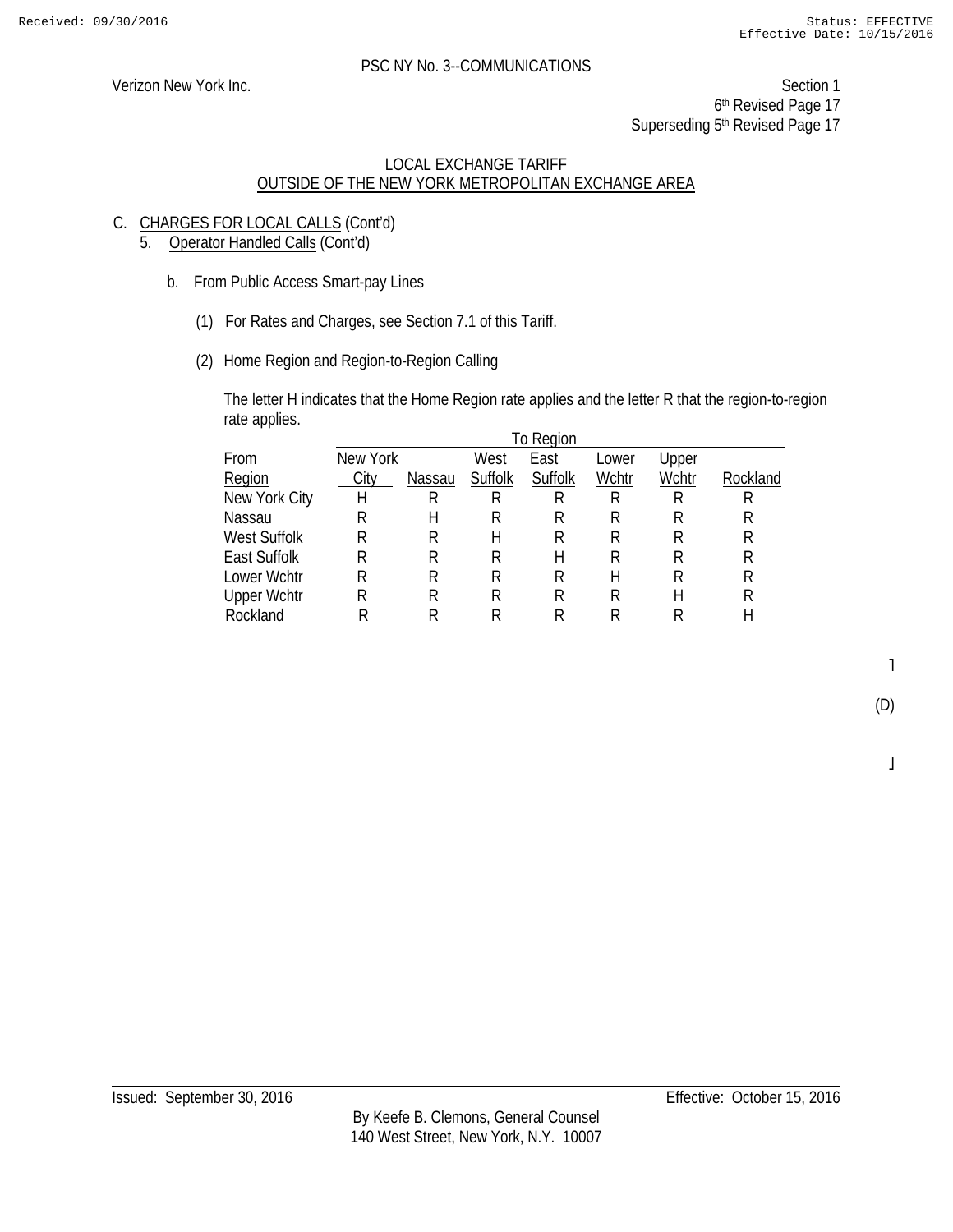Verizon New York Inc. Section 1

3rd Revised Page 18

Superseding 2<sup>nd</sup> Revised Page 18

#### LOCAL EXCHANGE TARIFF OUTSIDE OF THE NEW YORK METROPOLITAN EXCHANGE AREA

# C. CHARGES FOR LOCAL CALLS (Cont'd)

| 6. | (Reserved for future use)                                                  | (C) |
|----|----------------------------------------------------------------------------|-----|
|    | Special Reverse Charge Service now appears in Part C of the Product Guide. | (N) |
|    |                                                                            |     |

(D)

┘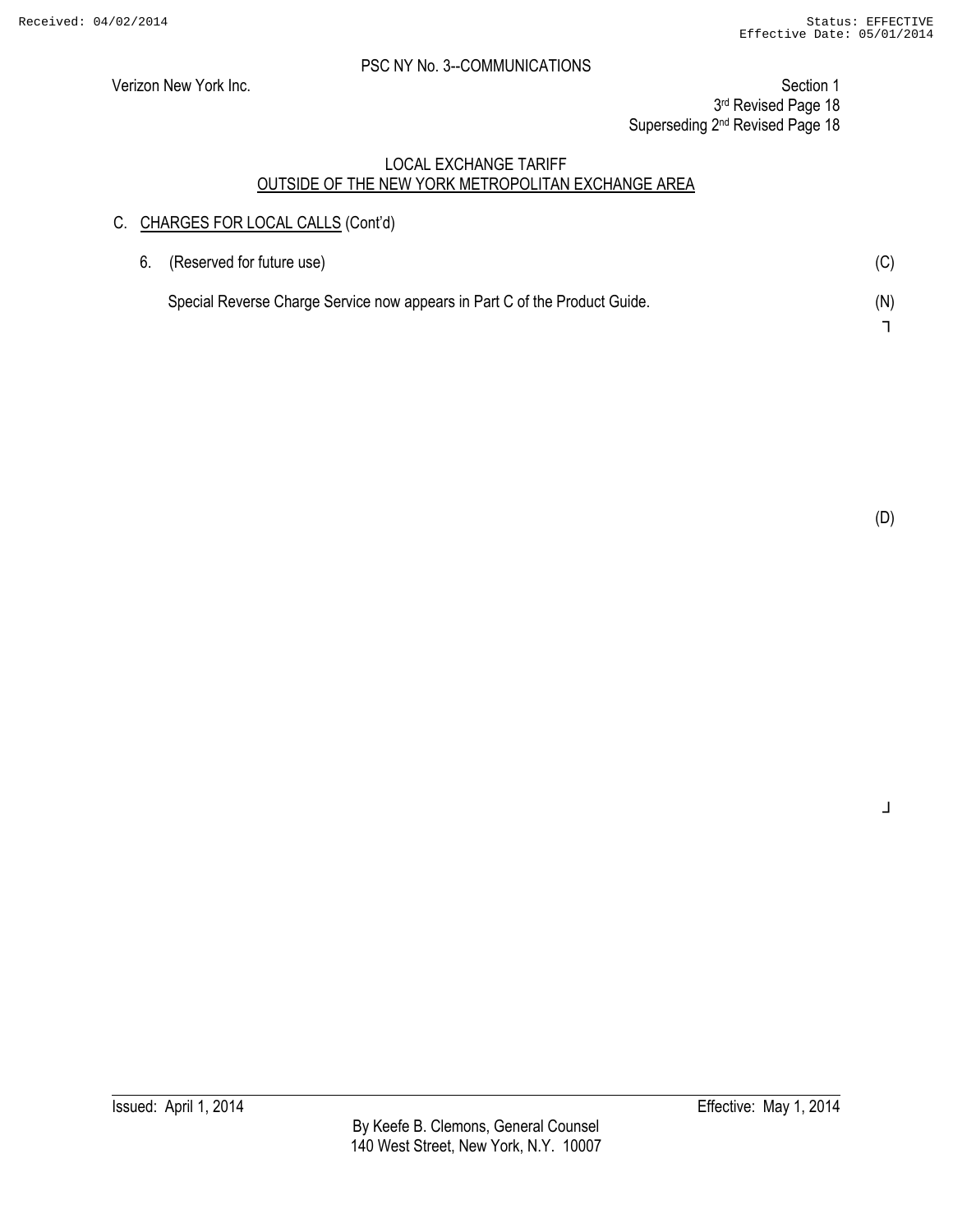Verizon New York Inc. Section 1 5<sup>th</sup> Revised Page 19 Superseding 4th Revised Page 19

- C. CHARGES FOR LOCAL CALLS (Cont'd)
	- 7. (Reserved for future use)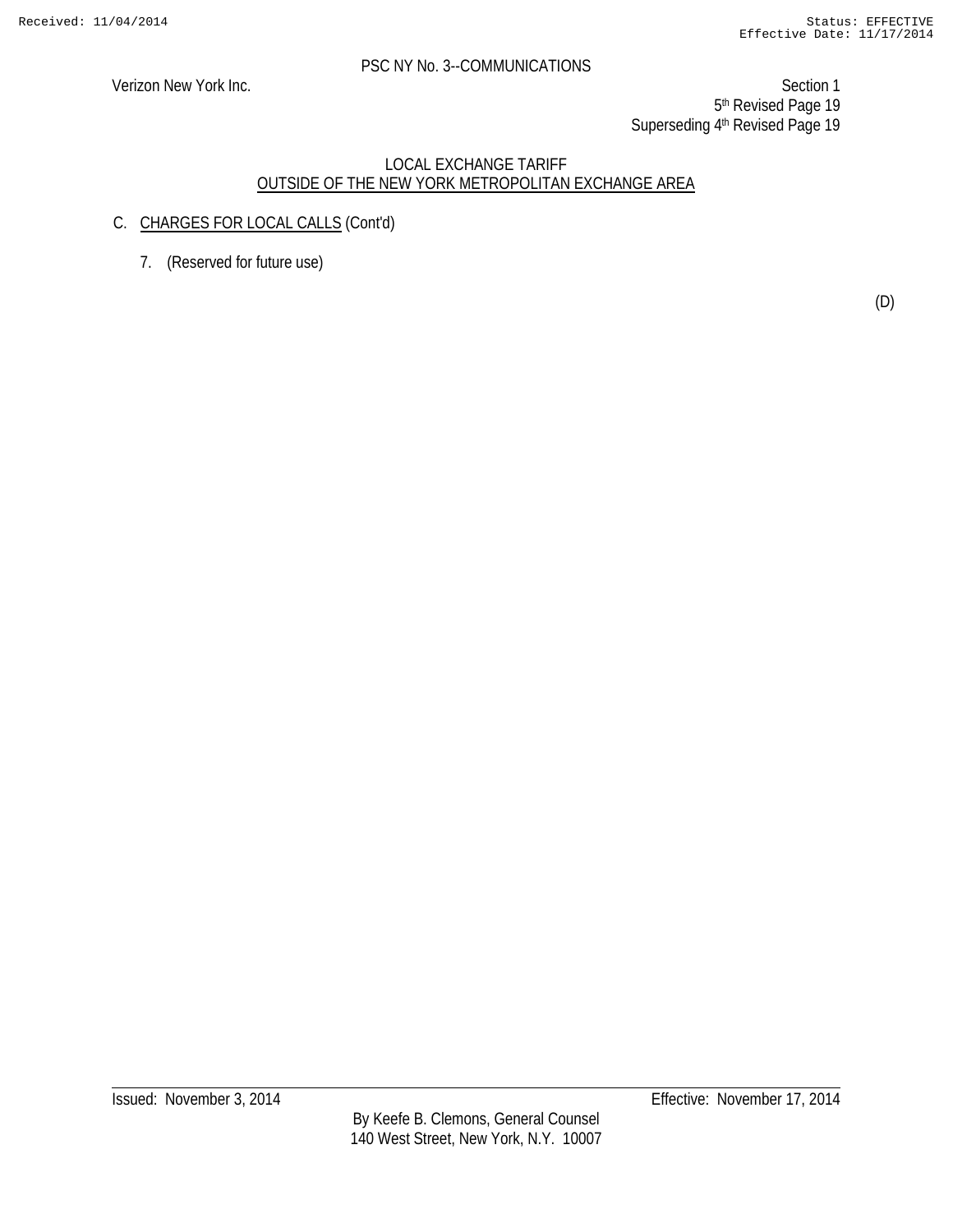Verizon New York Inc. Section 1 5<sup>th</sup> Revised Page 20 Superseding 4th Revised Page 20

- C. CHARGES FOR LOCAL CALLS (Cont'd)
	- 7. (Reserved for future use)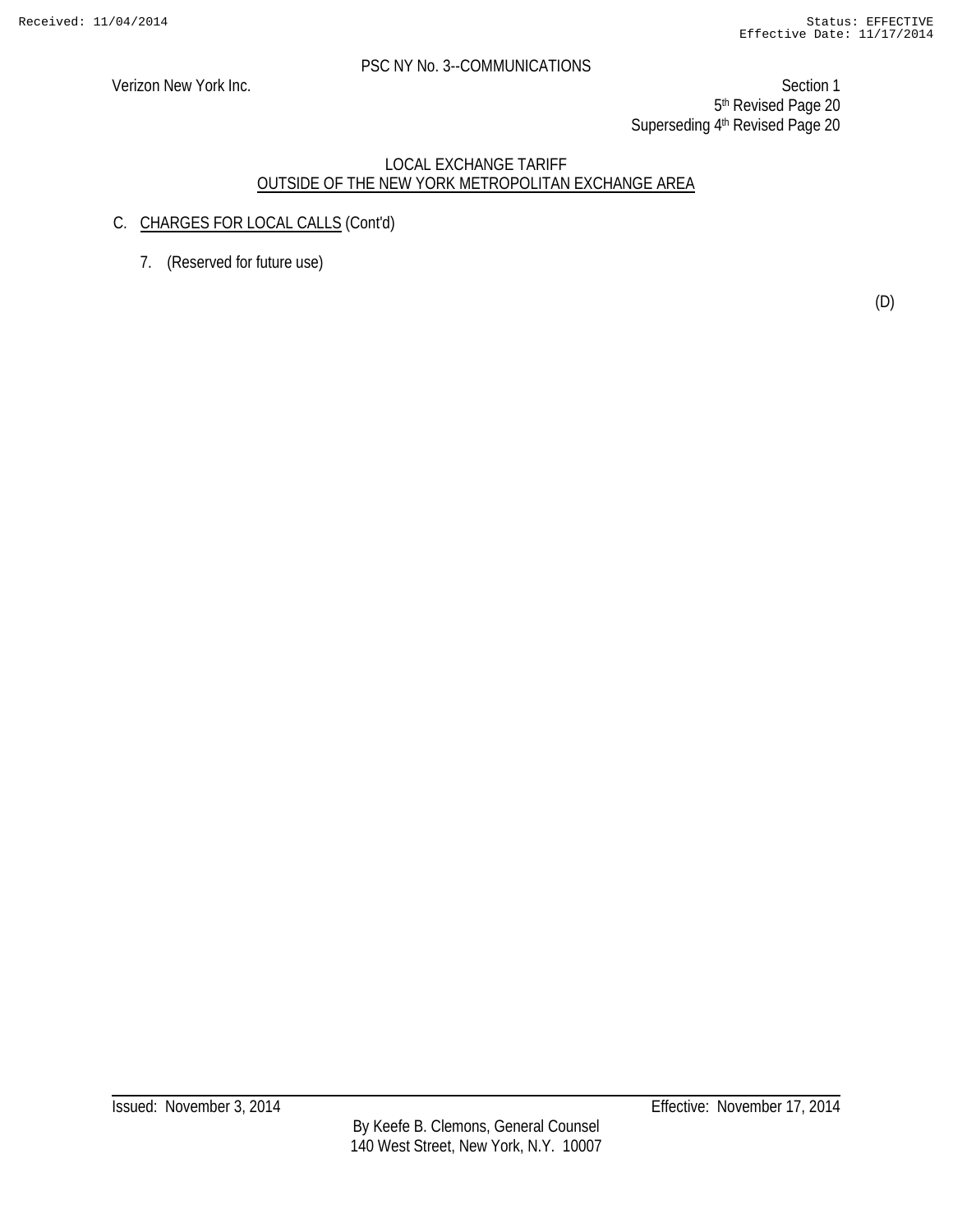Verizon New York Inc. Section 1 5<sup>th</sup> Revised Page 21 Superseding 4<sup>th</sup> Revised Page 21

- C. CHARGES FOR LOCAL CALLS (Cont'd)
	- 7. (Reserved for future use)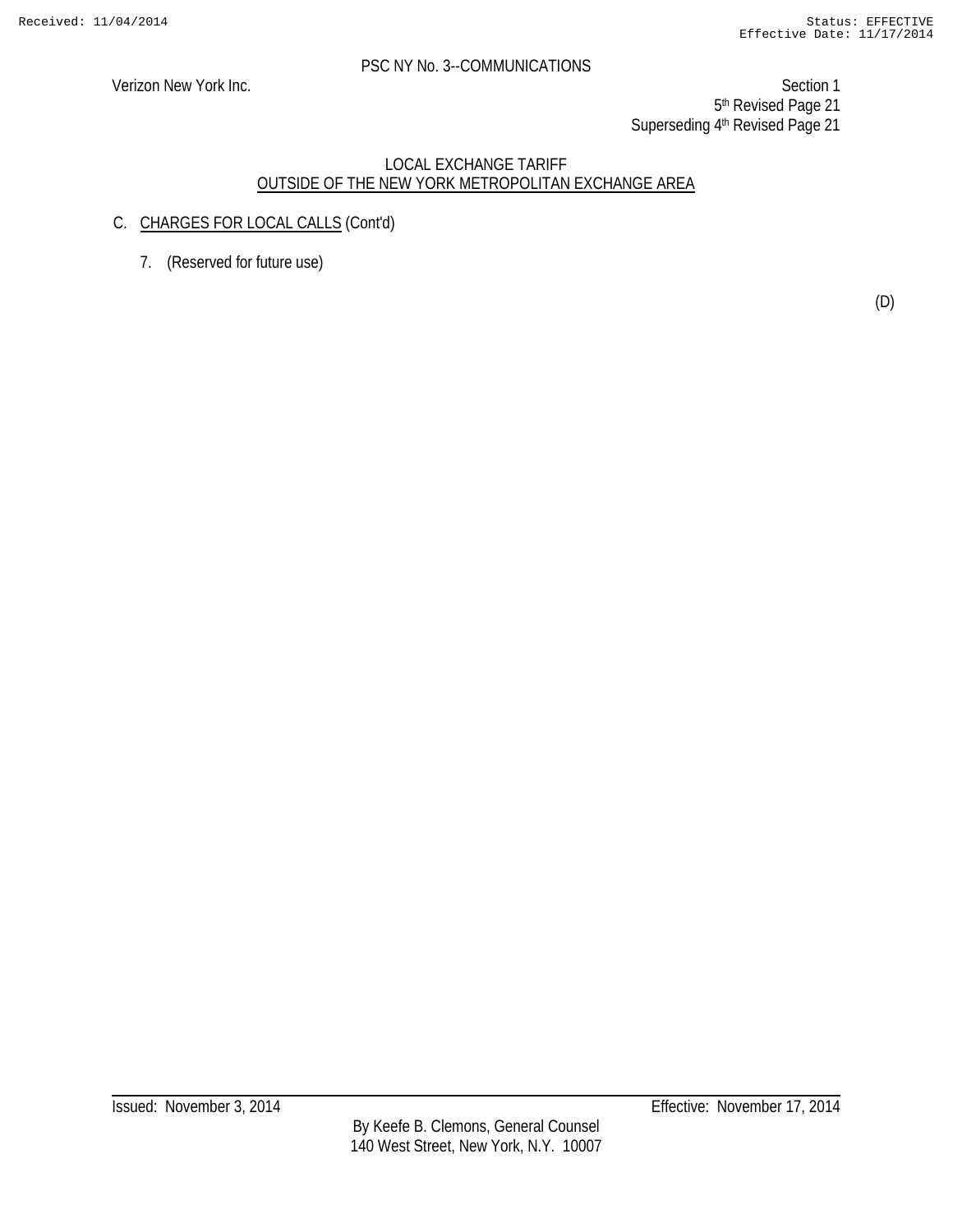Verizon New York Inc. Section 1 4th Revised Page 22 Superseding 3rd Revised Page 22

#### LOCAL EXCHANGE TARIFF OUTSIDE OF THE NEW YORK METROPOLITAN EXCHANGE AREA

# A. THROUGHOUT THE ENTIRE AMAGANSETT EXCHANGE

The following services are offered at the rates specified in Section 7.1 of this Tariff.

BUSINESS RESIDENCE #

Individual Line--Message Rate Individual Line—Message Rate Individual Line--Flat Rate

(D)

(C)

# B. LOCAL CALLING AREA

- 1. Flat Rate Service
	- a. Primary Calling Area Amagansett, East Hampton, and Montauk Point
	- b. Home Region Calling All exchanges in the East Suffolk Region, except as in 1.a.
	- c. Region-to-Region Calling All Zones and Exchanges in other Regions within the New York Metropolitan LATA.

# 2. Message Rate Service

- a. Home Region Calling All Exchanges in the East Suffolk Region.
- b. Region-to-Region Calling All Zones and Exchanges in other Regions within the New York Metropolitan LATA.

(T)

For definition of terms and local calling charges, see Paragraph C., preceding in this Section.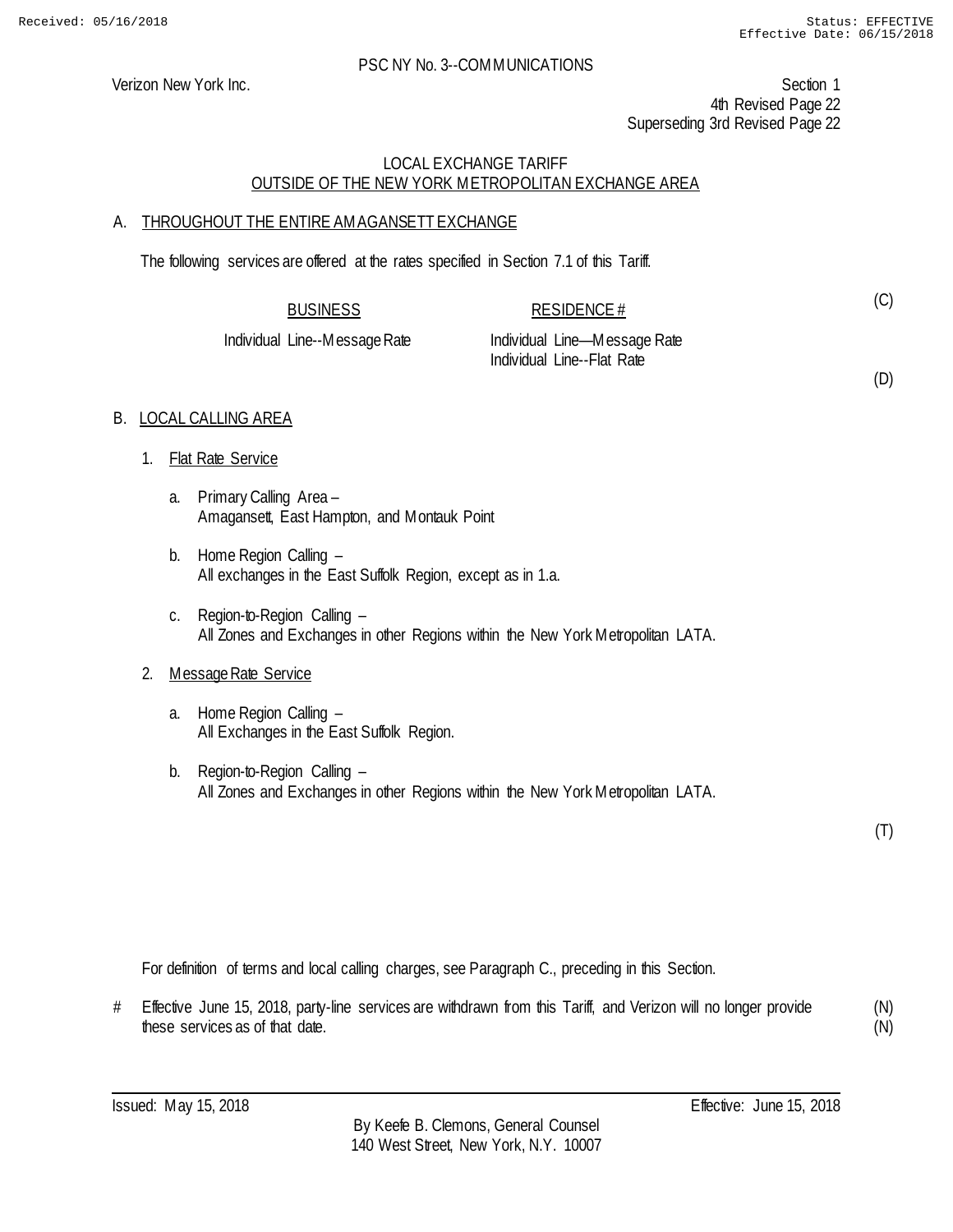Verizon New York Inc. Section 1 4th Revised Page 23 Superseding 3rd Revised Page 23

# LOCAL EXCHANGE TARIFF OUTSIDE OF THE NEW YORK METROPOLITAN EXCHANGE AREA

# A. THROUGHOUT THE ENTIRE AMITYVILLE EXCHANGE

The following services are offered at the rates specified in Section 7.1 of this Tariff.

| <b>BUSINESS</b>               | RESIDENCE #                                                | (C) |
|-------------------------------|------------------------------------------------------------|-----|
| Individual Line--Message Rate | Individual Line—Message Rate<br>Individual Line--Flat Rate |     |

#### B. LOCAL CALLING AREA

- 1. Flat Rate Service
	- a. Primary Calling Area Amityville, Farmingdale, Lindenhurst and Zone N9.
	- b. Home Region Calling All exchanges in the Nassau Region, except as in 1.a.
	- c. Region-to-Region Calling All Zones and Exchanges in other Regions within the New York Metropolitan LATA, except as in 1.a.

#### 2. Message Rate Service

- a. Home Region Calling All Exchanges in the Nassau Region and the Exchange of Lindenhurst.
- b. Region-to-Region Calling All Zones and Exchanges in other Regions within the New York Metropolitan LATA, except as in 2.a.

(T)

(D)

For definition of terms and local calling charges see Paragraph C., preceding, in this Section.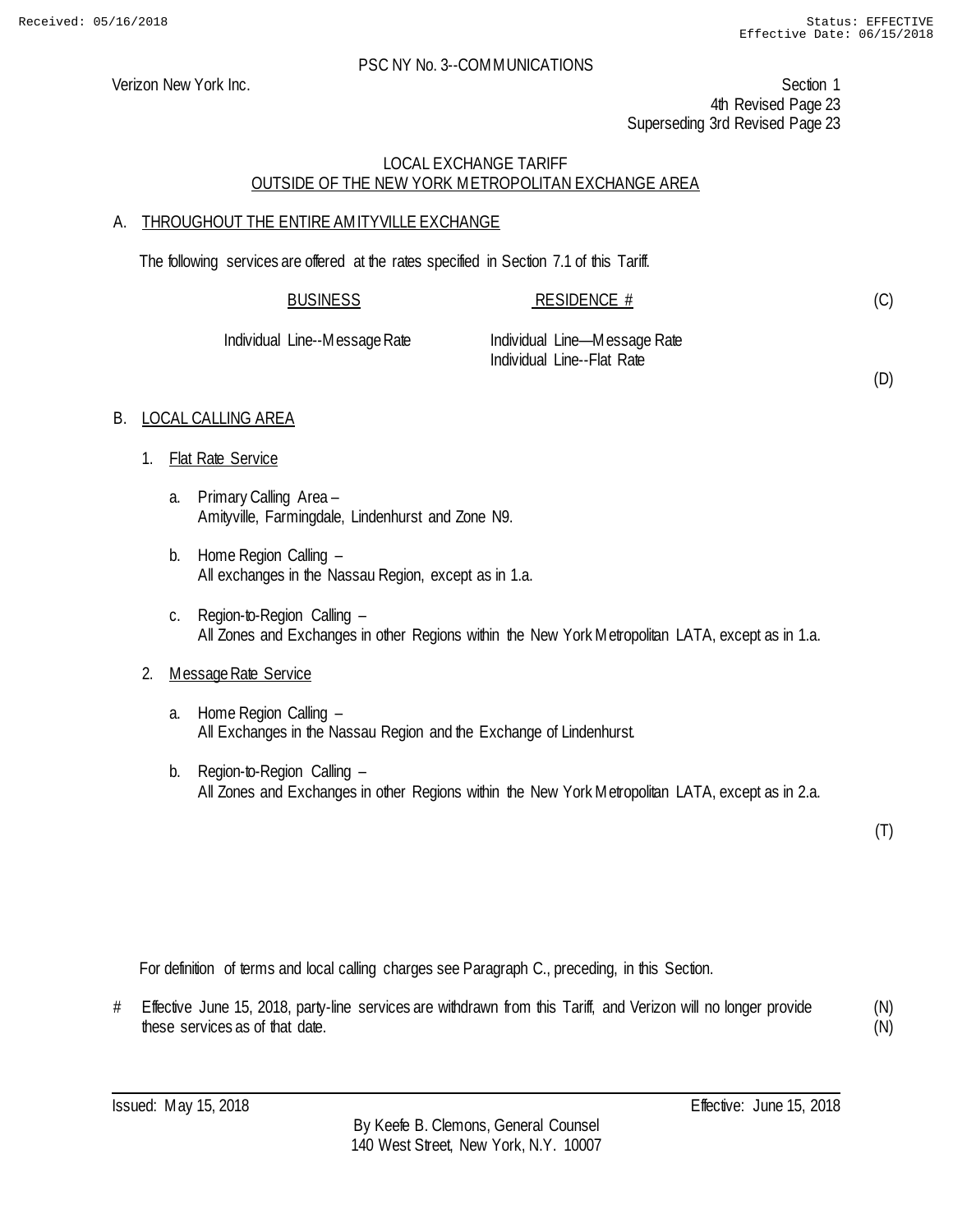Verizon New York Inc. Section 1 4th Revised Page 24 Superseding 3rd Revised Page 24

| D. | (Reserved for future use)                                                  | (C) |
|----|----------------------------------------------------------------------------|-----|
|    | Special Reverse Charge Service now appears in Part C of the Product Guide. | (N) |
|    |                                                                            | (D) |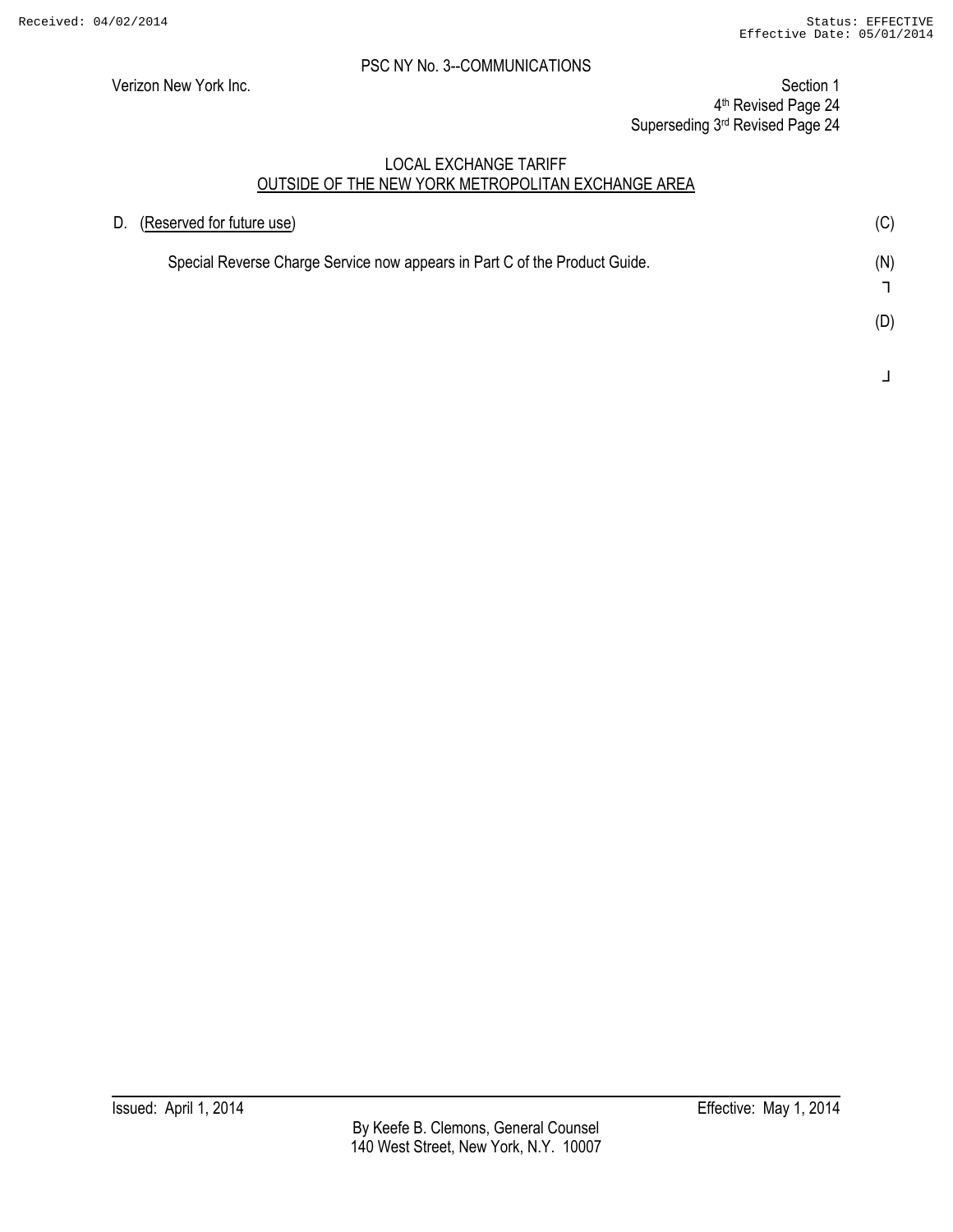(D) (D)

#### PSC NY No. 3--COMMUNICATIONS

Verizon New York Inc. Section 1 4th Revised Page 25 Superseding 3rd Revised Page 25

# LOCAL EXCHANGE TARIFF OUTSIDE OF THE NEW YORK METROPOLITAN EXCHANGE AREA

# A. THROUGHOUT THE ENTIRE ATLANTIC EXCHANGE

The following services are offered at the rates specified in Section 7.1 of this Tariff.

| <b>BUSINESS</b>               | RESIDENCE $#$                                              |
|-------------------------------|------------------------------------------------------------|
| Individual Line--Message Rate | Individual Line—Message Rate<br>Individual Line--Flat Rate |

# B. LOCAL CALLING AREA

- 1. Flat Rate Service
	- a. Primary Calling Area Atlantic, Bellport, Center Moriches, East Fire Island and Yaphank.
	- b. Home Region Calling All exchanges in the East Suffolk Region, except as in 1.a.
	- c. Region-to-Region Calling All Zones and Exchanges in other Regions within the New York Metropolitan LATA, except as in 1.a.

# 2. Message Rate Service

- a. Home Region Calling All Exchanges in the East Suffolk Region and the Exchanges of Bellport and East Fire Island.
- b. Region-to-Region Calling All Zones and Exchanges in other Regions within the New York Metropolitan LATA, except as in 2.a.

(T)

For definition of terms and local calling charges see Paragraph C., preceding, in this Section.

# Effective June 15, 2018, party-line services are withdrawn from this Tariff, and Verizon will no longer provide these services as of that date. (N)

(N)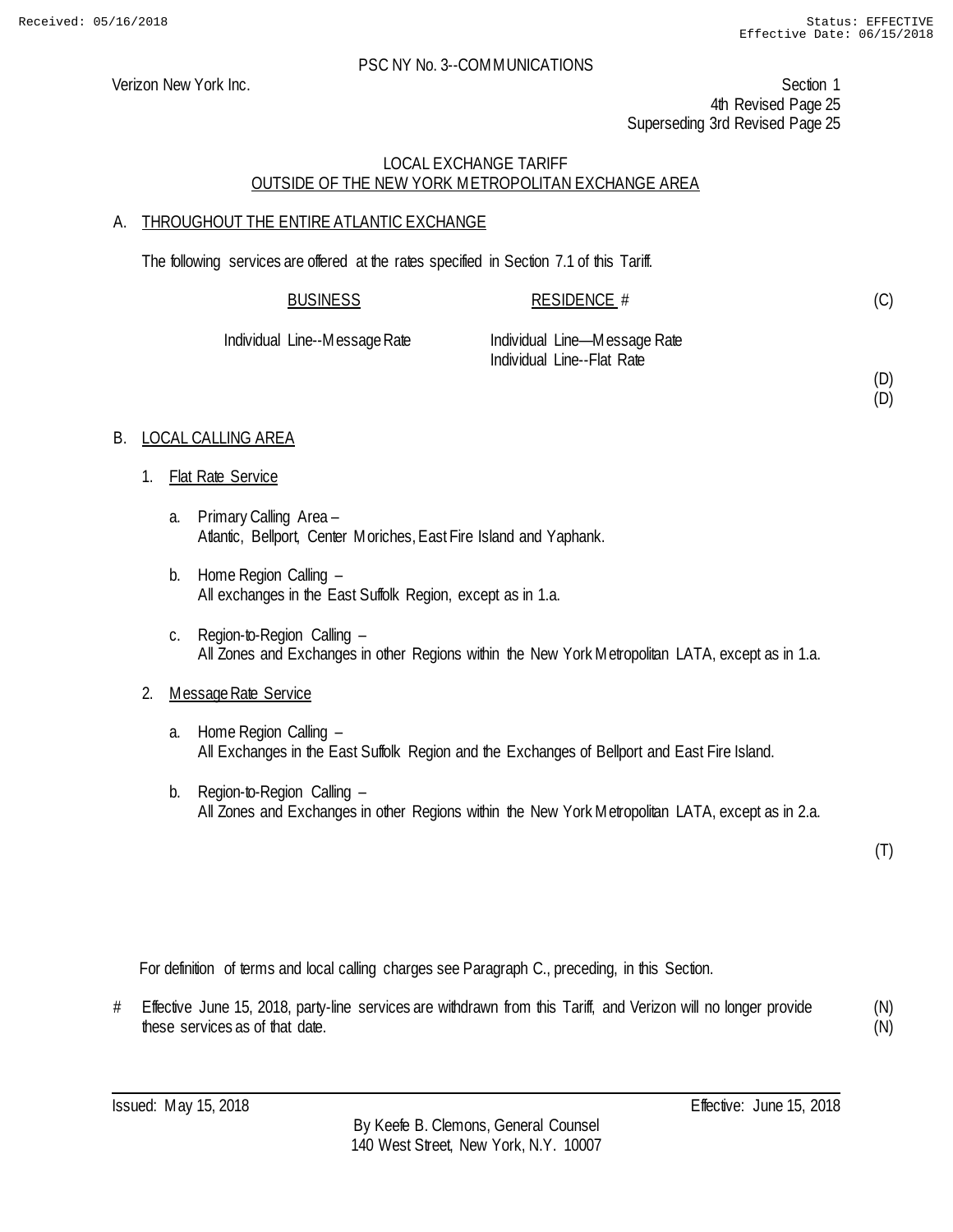(D) (D)

#### PSC NY No. 3--COMMUNICATIONS

Verizon New York Inc. Section 1 4th Revised Page 26 Superseding 3rd Revised Page 26

# LOCAL EXCHANGE TARIFF OUTSIDE OF THE NEW YORK METROPOLITAN EXCHANGE AREA

# A. THROUGHOUT THE ENTIRE BABYLONEXCHANGE

The following services are offered at the rates specified in Section 7.1 of this Tariff.

| <b>BUSINESS</b>               | RESIDENCE #                                                |
|-------------------------------|------------------------------------------------------------|
| Individual Line--Message Rate | Individual Line—Message Rate<br>Individual Line--Flat Rate |

#### B. LOCAL CALLING AREA

- 1. Flat Rate Service
	- a. Primary Calling Area Babylon, Bay Shore, Brentwood, Deer Park, Lindenhurst and Midland.
	- b. Home Region Calling All exchanges in the West Suffolk Region, except as in 1.a.
	- c. Region-to-Region Calling All Zones and Exchanges in other Regions within the New York Metropolitan LATA.

# 2. Message Rate Service

- a. Home Region Calling All Exchanges in the West Suffolk Region.
- b. Region-to-Region Calling All Zones and Exchanges in other Regions within the New York Metropolitan LATA.

(T)

For definition of terms and local calling charges see Paragraph C., preceding, in this Section.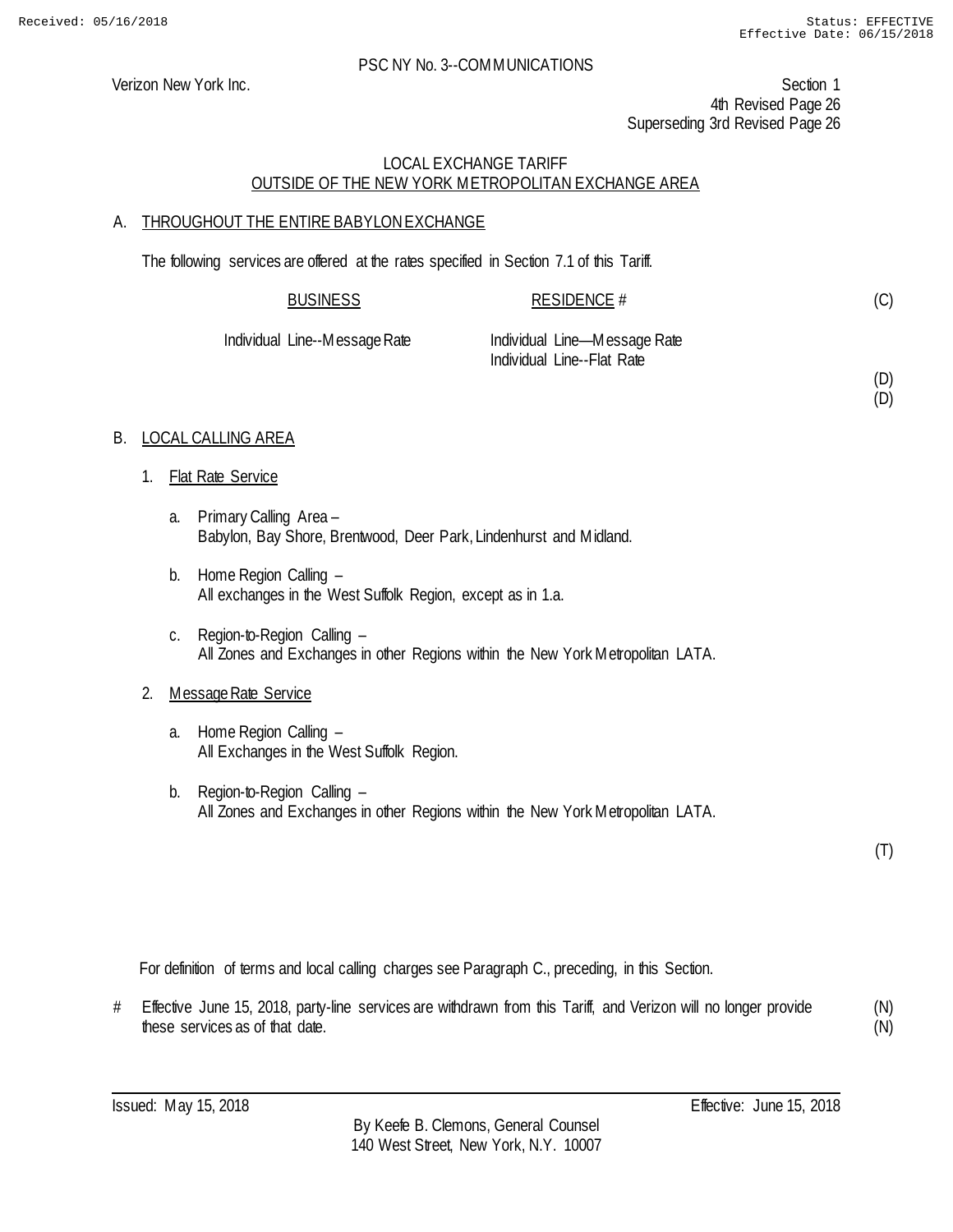(D)

#### PSC NY No. 3--COMMUNICATIONS

Verizon New York Inc. Section 1 4th Revised Page 27 Superseding 3rd Revised Page 27

# LOCAL EXCHANGE TARIFF OUTSIDE OF THE NEW YORK METROPOLITAN EXCHANGE AREA

# A. THROUGHOUT THE ENTIRE BAYPORT EXCHANGE

The following services are offered at the rates specified in Section 7.1 of this Tariff.

| <b>BUSINESS</b>               | RESIDENCE #                                                |
|-------------------------------|------------------------------------------------------------|
| Individual Line--Message Rate | Individual Line—Message Rate<br>Individual Line--Flat Rate |

# B. LOCAL CALLING AREA

- 1. Flat Rate Service
	- a. Primary Calling Area Bayport, Patchogue, Ronkonkoma and Sayville.
	- b. Home Region Calling All exchanges in the West Suffolk Region, except as in 1.a.
	- c. Region-to-Region Calling All Zones and Exchanges in other Regions within the New York Metropolitan LATA.

# 2. Message Rate Service

- a. Home Region Calling All Exchanges in the West Suffolk Region.
- b. Region-to-Region Calling All Zones and Exchanges in other Regions within the New York Metropolitan LATA.

(T)

For definition of terms and local calling charges see Paragraph C., preceding, in this Section.

# Effective June 15, 2018, party-line services are withdrawn from this Tariff, and Verizon will no longer provide these services as of that date. (N)

(N)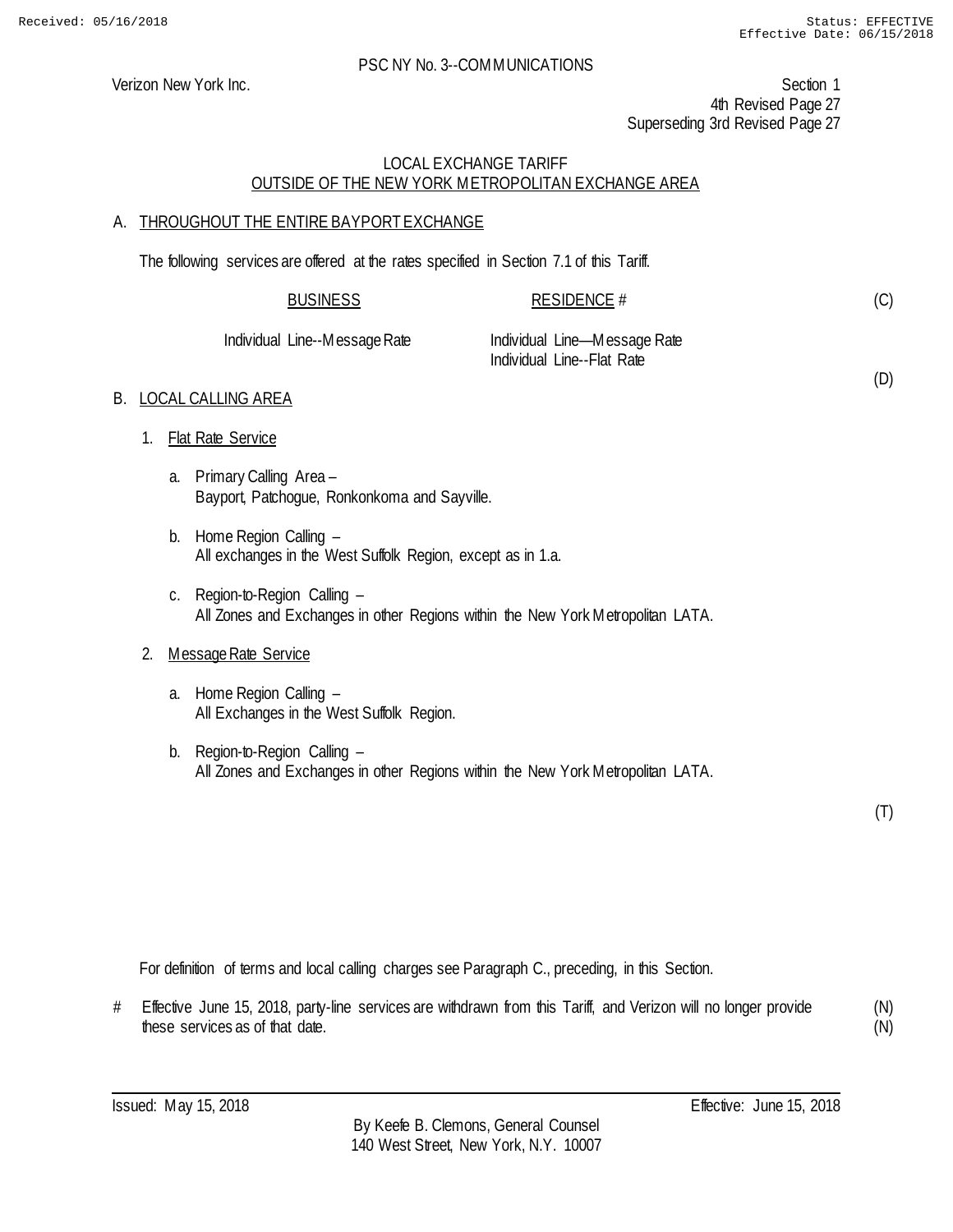(D)

#### PSC NY No. 3--COMMUNICATIONS

Verizon New York Inc. Section 1 4th Revised Page 28 Superseding 3rd Revised Page 28

# LOCAL EXCHANGE TARIFF OUTSIDE OF THE NEW YORK METROPOLITAN EXCHANGE AREA

# A. THROUGHOUT THE ENTIRE BAY SHORE EXCHANGE

The following services are offered at the rates specified in Section 7.1 of this Tariff.

| <b>BUSINESS</b>    | RESIDENCE #                                                |
|--------------------|------------------------------------------------------------|
| Line--Message Rate | Individual Line—Message Rate<br>Individual Line--Flat Rate |

# B. LOCAL CALLING AREA

1. Flat Rate Service

**Individual** 

- a. Primary Calling Area Bay Shore, Babylon, Brentwood, Deer Park, Fire Island and Islip.
- b. Home Region Calling All exchanges in the West Suffolk Region, except as in 1.a.
- c. Region-to-Region Calling All Zones and Exchanges in other Regions within the New York Metropolitan LATA.

# 2. Message Rate Service

- a. Home Region Calling All Exchanges in the West Suffolk Region.
- b. Region-to-Region Calling All Zones and Exchanges in other Regions within the New York Metropolitan LATA.

(T)

For definition of terms and local calling charges see Paragraph C., preceding, in this Section.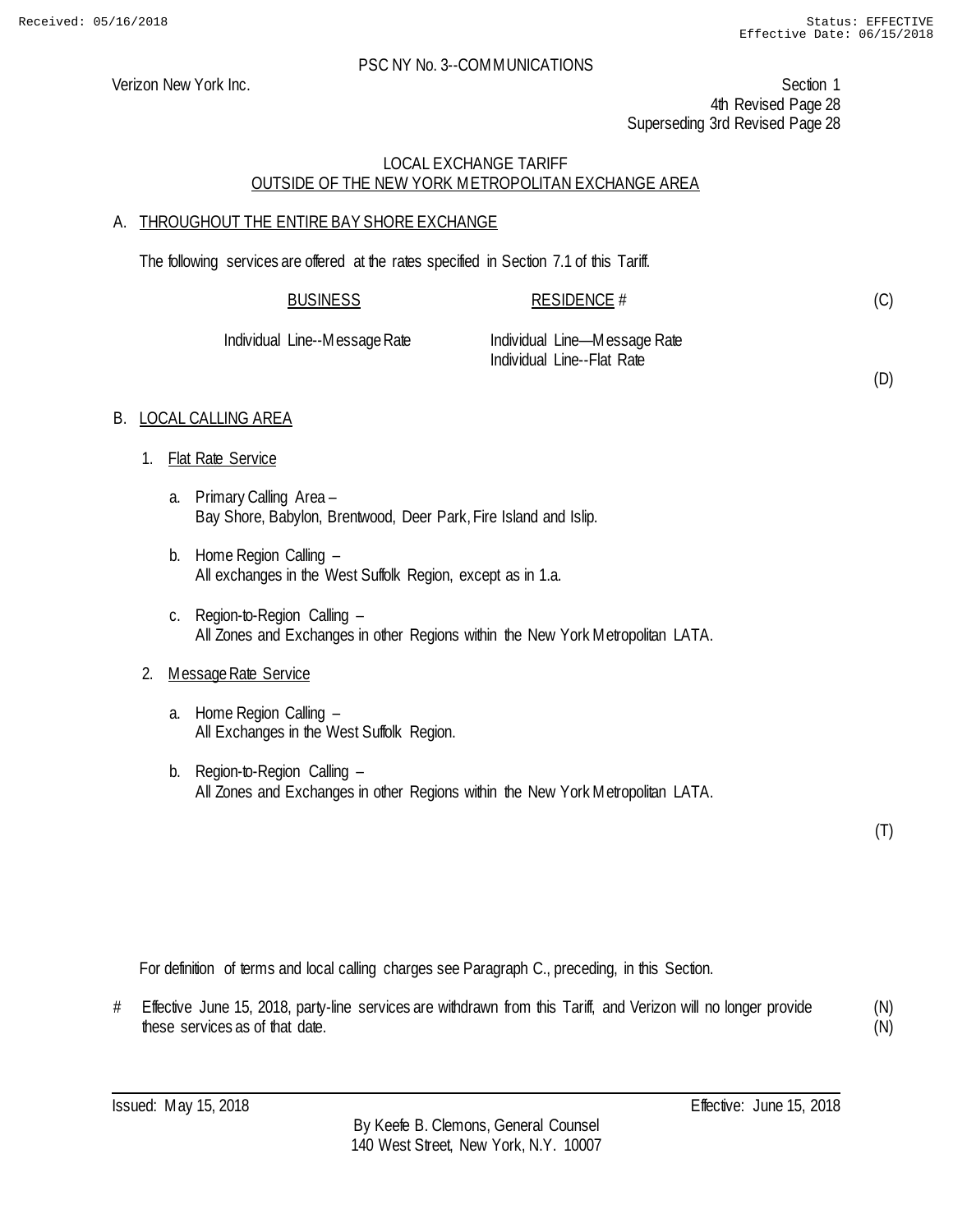(D)

#### PSC NY No. 3--COMMUNICATIONS

Verizon New York Inc. Section 1 4th Revised Page 29 Superseding 3rd Revised Page 29

# LOCAL EXCHANGE TARIFF OUTSIDE OF THE NEW YORK METROPOLITAN EXCHANGE AREA

# A. THROUGHOUT THE ENTIRE BELLPORT EXCHANGE

The following services are offered at the rates specified in Section 7.1 of this Tariff.

| <b>BUSINESS</b>              | RESIDENCE #                                                |  |
|------------------------------|------------------------------------------------------------|--|
| Individual Line—Message Rate | Individual Line—Message Rate<br>Individual Line--Flat Rate |  |

#### B. LOCAL CALLING AREA

- 1. Flat Rate Service
	- a. Primary Calling Area Bellport, Atlantic, Patchogue and Yaphank.
	- b. Home Region Calling All exchanges in the East Suffolk Region, except as in 1.a.
	- c. Region-to-Region Calling All Zones and Exchanges in other Regions within the New York Metropolitan LATA, except as in 1.a.

#### 2. Message Rate Service

- a. Home Region Calling All Exchanges in the West Suffolk Region and the Exchanges of Atlantic and Yaphank.
- b. Region-to-Region Calling All Zones and Exchanges in other Regions within the New York Metropolitan LATA, except as in 2.a.

(T)

For definition of terms and local calling charges see Paragraph C., preceding, in this Section.

# Effective June 15, 2018, party-line services are withdrawn from this Tariff, and Verizon will no longer provide these services as of that date. (N) (N)

Issued: May 15, 2018 Effective: June 15, 2018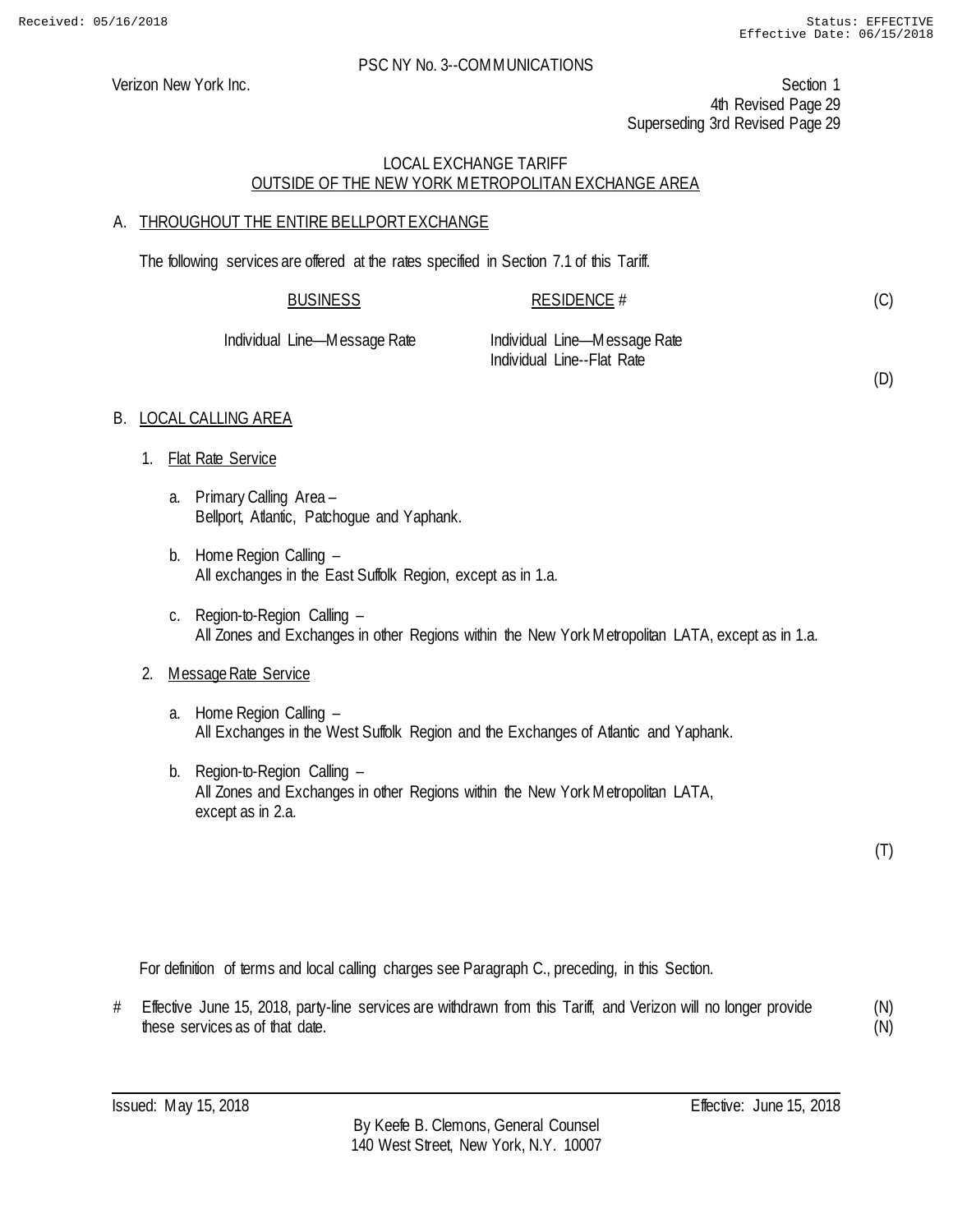Verizon New York Inc. Section 1 4th Revised Page 30 Superseding 3rd Revised Page 30

# LOCAL EXCHANGE TARIFF OUTSIDE OF THE NEW YORK METROPOLITAN EXCHANGE AREA

# A. THROUGHOUT THE ENTIRE BRENTWOOD EXCHANGE

The following services are offered at the rates specified in Section 7.1 of this Tariff.

| <b>BUSINESS</b>                                                                                                                                                                                                                                                                                                                    | RESIDENCE #                                    |  |
|------------------------------------------------------------------------------------------------------------------------------------------------------------------------------------------------------------------------------------------------------------------------------------------------------------------------------------|------------------------------------------------|--|
| $\mathbf{L}$ $\mathbf{L}$ $\mathbf{L}$ $\mathbf{L}$ $\mathbf{L}$ $\mathbf{L}$ $\mathbf{L}$ $\mathbf{L}$ $\mathbf{L}$ $\mathbf{L}$ $\mathbf{L}$ $\mathbf{L}$ $\mathbf{L}$ $\mathbf{L}$ $\mathbf{L}$ $\mathbf{L}$ $\mathbf{L}$ $\mathbf{L}$ $\mathbf{L}$ $\mathbf{L}$ $\mathbf{L}$ $\mathbf{L}$ $\mathbf{L}$ $\mathbf{L}$ $\mathbf{$ | the alleged and the contract the Marine Market |  |

| Individual Line—Message Rate | Individual Line-Message Rate |
|------------------------------|------------------------------|
|                              | Individual Line--Flat Rate   |

(D)

(C)

# B. LOCAL CALLING AREA

- 1. Flat Rate Service
	- a. Primary Calling Area Brentwood, Babylon, Bay Shore, Central Islip, Commack, Deer Park, Islip, Smithtown, and West Commack.
	- b. Home Region Calling All exchanges in the West Suffolk Region, except as in 1.a.
	- c. Region-to-Region Calling All Zones and Exchanges in other Regions within the New York Metropolitan LATA.

# 2. Message Rate Service

- a. Home Region Calling All Exchanges in the West Suffolk Region.
- b. Region-to-Region Calling All Zones and Exchanges in other Regions within the New York Metropolitan LATA.

(T)

For definition of terms and local calling charges see Paragraph C., preceding, in this Section.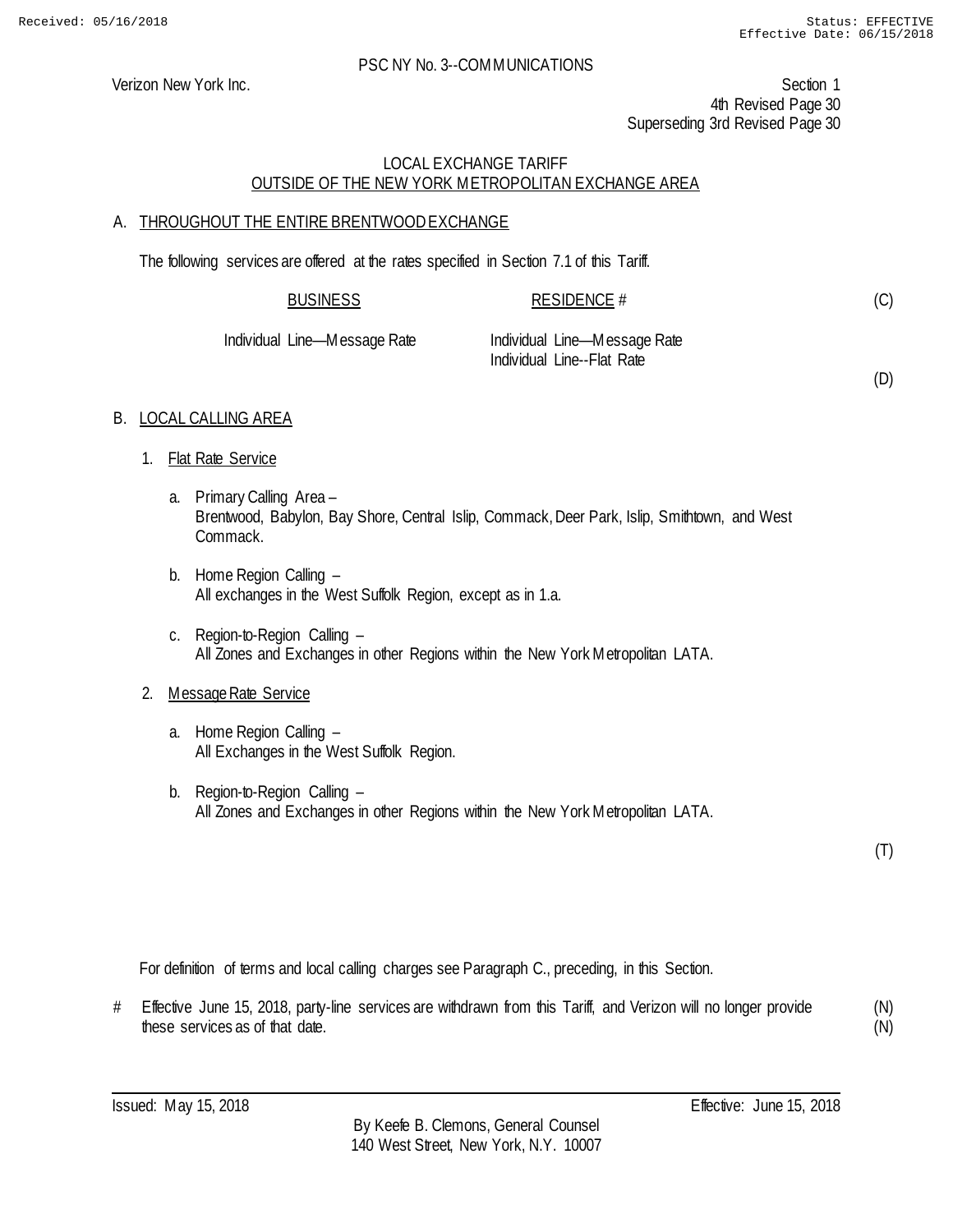Verizon New York Inc. Section 1 4th Revised Page 31 Superseding 3rd Revised Page 31

# LOCAL EXCHANGE TARIFF OUTSIDE OF THE NEW YORK METROPOLITAN EXCHANGE AREA

# A. THROUGHOUT THE ENTIRE BRIDGEHAMPTON EXCHANGE

The following services are offered at the rates specified in Section 7.1 of this Tariff.

| <b>BUSINESS</b>                 | <b>RESIDENCE #</b>                                                  |  |
|---------------------------------|---------------------------------------------------------------------|--|
| $1 + \frac{1}{2}$ . Mossos Dets | the distributed of the construction of the Market Market and Market |  |

Individual Line--Message Rate Individual Line—Message Rate

Individual Line--Flat Rate

(D)

(C)

# B. LOCAL CALLING AREA

- 1. Flat Rate Service
	- a. Primary Calling Area Bridgehampton, East Hampton, Sag Harbor and Water Mill.
	- b. Home Region Calling All exchanges in the West Suffolk Region, except as in 1.a.
	- c. Region-to-Region Calling All Zones and Exchanges in other Regions within the New York Metropolitan LATA.

# 2. Message Rate Service

- a. Home Region Calling All Exchanges in the East Suffolk Region.
- b. Region-to-Region Calling All Zones and Exchanges in other Regions within the New York Metropolitan LATA.

(T)

For definition of terms and local calling charges see Paragraph C., preceding, in this Section.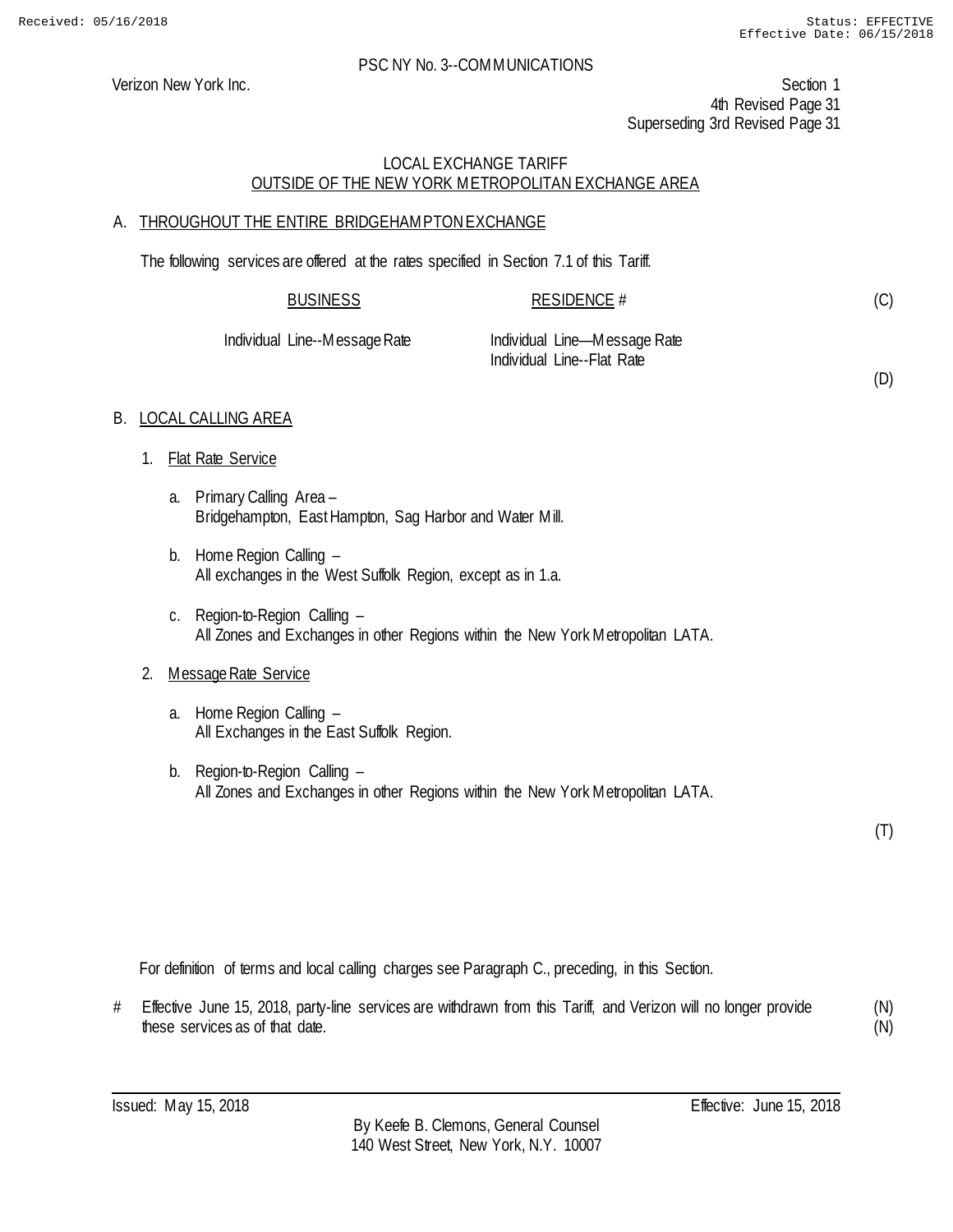(D) (D)

#### PSC NY No. 3--COMMUNICATIONS

Verizon New York Inc. Section 1 4th Revised Page 32 Superseding 3rd Revised Page 32

# LOCAL EXCHANGE TARIFF OUTSIDE OF THE NEW YORK METROPOLITAN EXCHANGE AREA

# A. THROUGHOUT THE ENTIRE CENTER MORICHES EXCHANGE

The following services are offered at the rates specified in Section 7.1 of this Tariff.

| <b>BUSINESS</b> |          | <b>RESIDENCE #</b> |  |
|-----------------|----------|--------------------|--|
| .<br>.          | $\sim$ . | .<br>$\sim$ $\sim$ |  |

| Individual Line—Message Rate | Individual Line-Message Rate |
|------------------------------|------------------------------|
|                              | Individual Line--Flat Rate   |

# B. LOCAL CALLING AREA

- 1. Flat Rate Service
	- a. Primary Calling Area Center Moriches, Atlantic, Eastport, Riverhead and Yaphank.
	- b. Home Region Calling All exchanges in the West Suffolk Region, except as in 1.a.
	- c. Region-to-Region Calling All Zones and Exchanges in other Regions within the New York Metropolitan LATA.

# 2. Message Rate Service

- a. Home Region Calling All Exchanges in the East Suffolk Region.
- b. Region-to-Region Calling All Zones and Exchanges in other Regions within the New York Metropolitan LATA.

(T)

For definition of terms and local calling charges see Paragraph C., preceding, in this Section.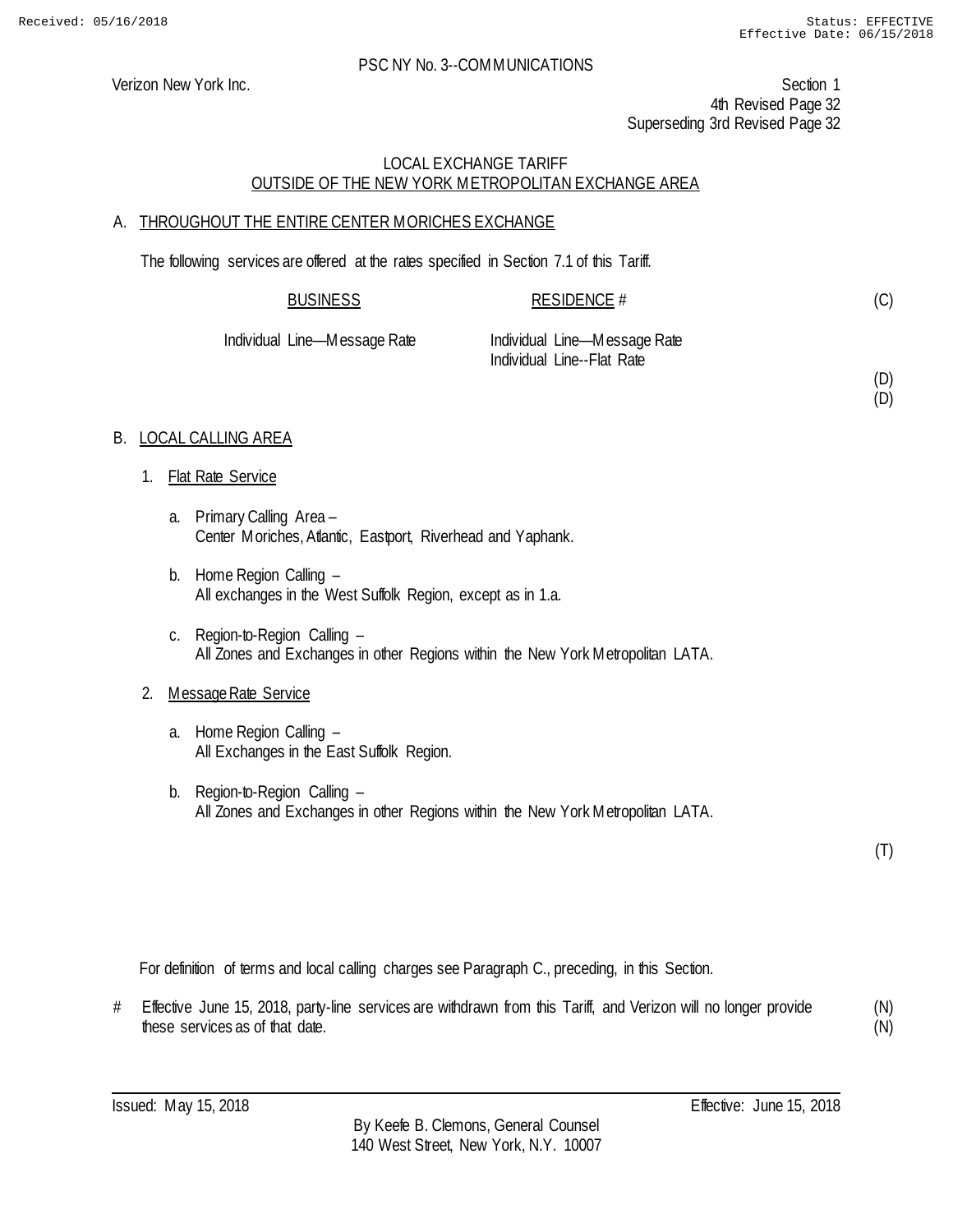Verizon New York Inc. Section 1 4th Revised Page 33 Superseding 3rd Revised Page 33

# LOCAL EXCHANGE TARIFF OUTSIDE OF THE NEW YORK METROPOLITAN EXCHANGE AREA

# A. THROUGHOUT THE ENTIRE CENTRAL ISLIP EXCHANGE

The following services are offered at the rates specified in Section 7.1 of this Tariff.

| <b>BUSINESS</b> | <b>RESIDENCE #</b> |
|-----------------|--------------------|
|                 |                    |

Individual Line—Message Rate Individual Line—Message Rate Individual Line--Flat Rate

(D)

(C)

# B. LOCAL CALLING AREA 1. Flat Rate Service

- a. Primary Calling Area Central Islip, Brentwood, Commack, Islip, Ronkonkoma, Sayville, Smithtown and West Commack.
- b. Home Region Calling All exchanges in the West Suffolk Region, except as in 1.a.
- c. Region-to-Region Calling All Zones and Exchanges in other Regions within the New York Metropolitan LATA.

# 2. Message Rate Service

- a. Home Region Calling All Exchanges in the West Suffolk Region.
- b. Region-to-Region Calling All Zones and Exchanges in other Regions within the New York Metropolitan LATA.

(T)

For definition of terms and local calling charges see Paragraph C., preceding, in this Section.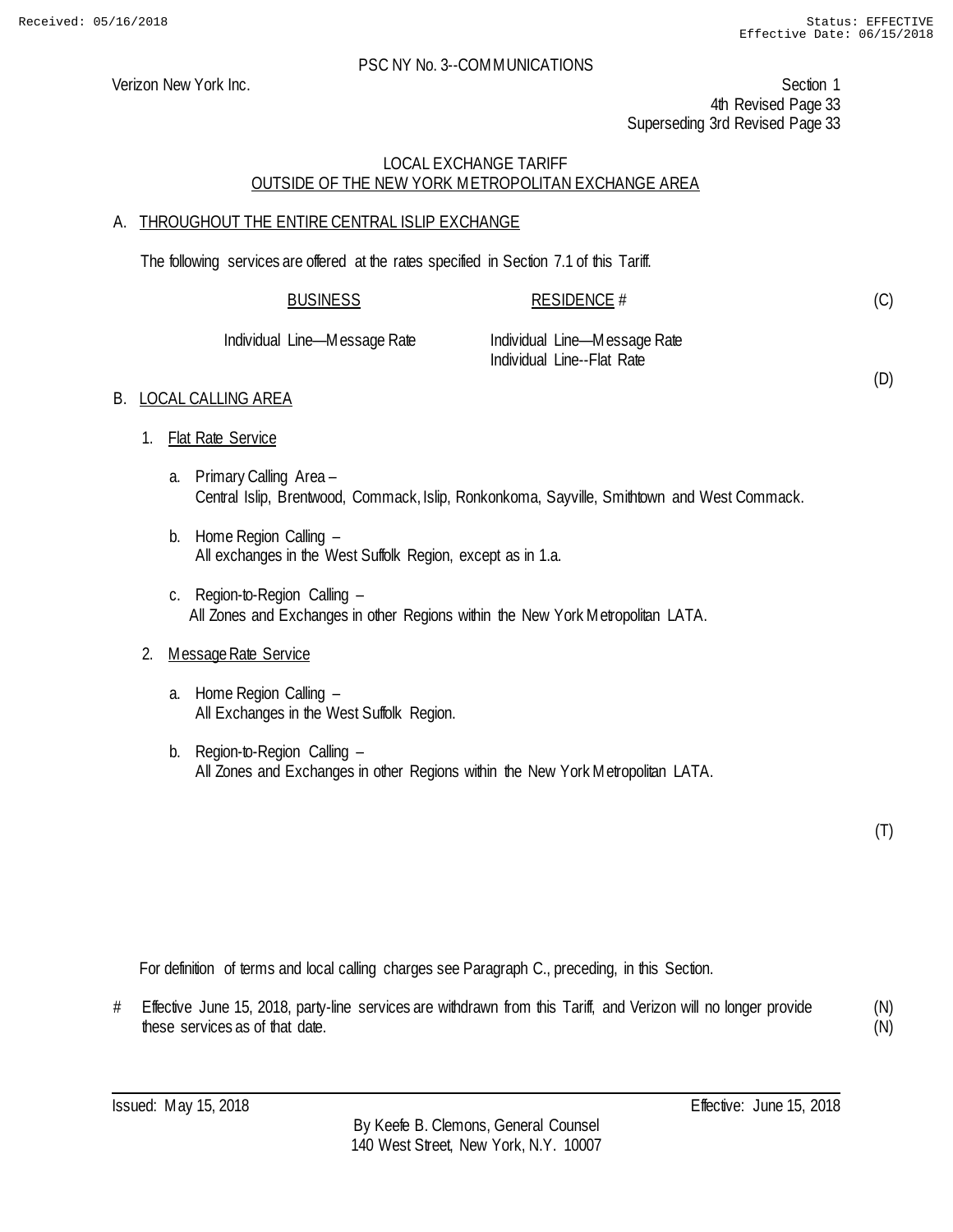(D)

#### PSC NY No. 3--COMMUNICATIONS

Verizon New York Inc. Section 1 4th Revised Page 34 Superseding 3rd Revised Page 34

# LOCAL EXCHANGE TARIFF OUTSIDE OF THE NEW YORK METROPOLITAN EXCHANGE AREA

# A. THROUGHOUT THE ENTIRE COLD SPRING HARBOR EXCHANGE

The following services are offered at the rates specified in Section 7.1 of this Tariff.

| <b>BUSINESS</b>               | RESIDENCE $#$                |  |
|-------------------------------|------------------------------|--|
| Individual Line--Message Rate | Individual Line—Message Rate |  |
|                               | Individual Line--Flat Rate   |  |

#### B. LOCAL CALLING AREA

- 1. Flat Rate Service
	- a. Primary Calling Area Cold Spring Harbor, Farmingdale, Huntington and Zones N7 and N8.
	- b. Home Region Calling All exchanges in the Nassau Region, except as in 1.a.
	- c. Region-to-Region Calling All Zones and Exchanges in other Regions within the New York Metropolitan LATA, except as in 1.a.

# 2. Message Rate Service

- a. Home Region Calling All Exchanges in the Nassau Region and the Exchange of Huntington.
- b. Region-to-Region Calling All Zones and Exchanges in other Regions within the New York Metropolitan LATA, except as in 2.a.

(T)

For definition of terms and local calling charges see Paragraph C., preceding, in this Section.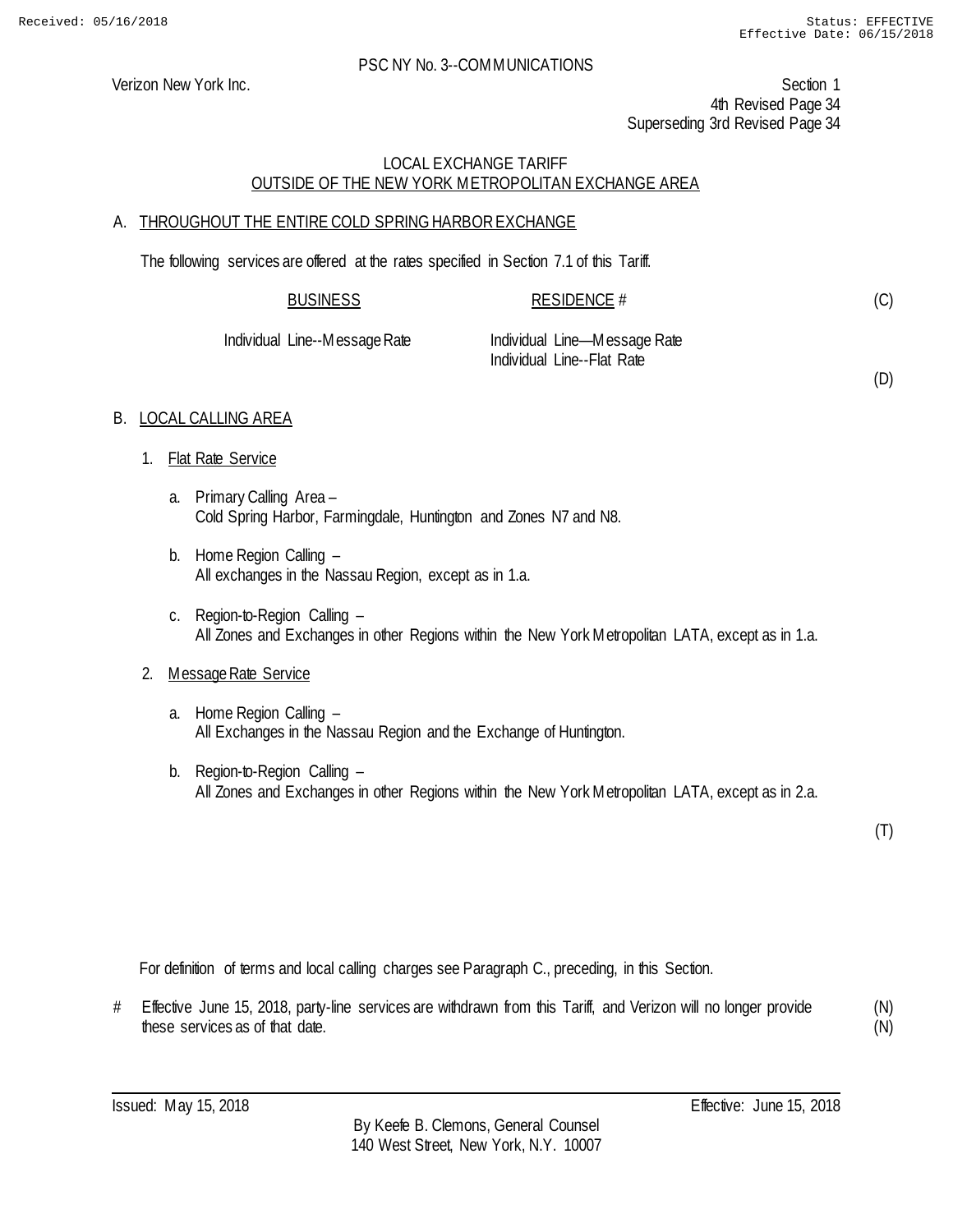Verizon New York Inc. Section 1 4th Revised Page 35 Superseding 3rd Revised Page 35

#### LOCAL EXCHANGE TARIFF OUTSIDE OF THE NEW YORK METROPOLITAN EXCHANGE AREA

| D. (Reserved for future use)                                               | (C) |
|----------------------------------------------------------------------------|-----|
| Special Reverse Charge Service now appears in Part C of the Product Guide. | (N) |
|                                                                            |     |

┘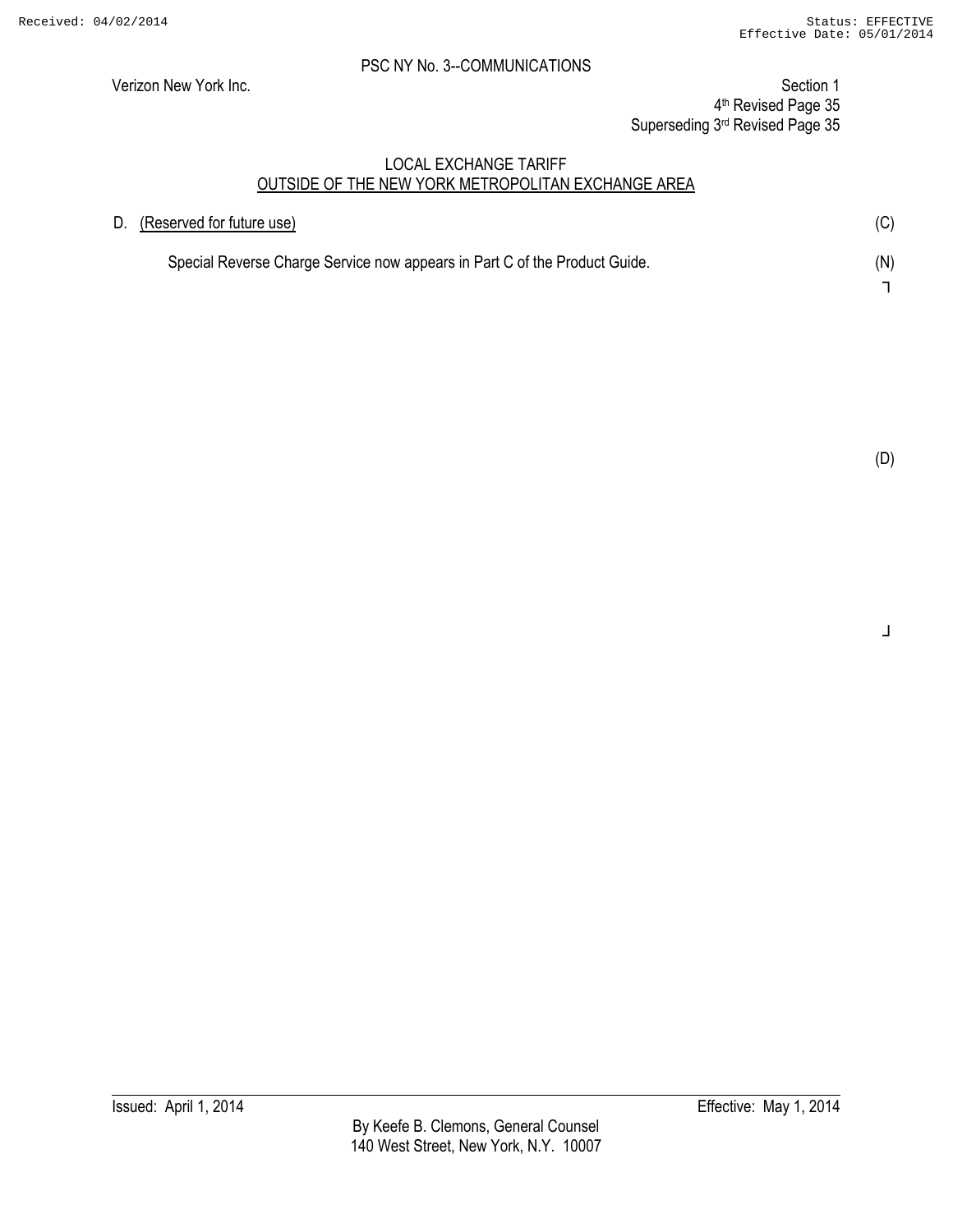(D)

#### PSC NY No. 3--COMMUNICATIONS

Verizon New York Inc. Section 1 4th Revised Page 36 Superseding 3rd Revised Page 36

# LOCAL EXCHANGE TARIFF OUTSIDE OF THE NEW YORK METROPOLITAN EXCHANGE AREA

# A. THROUGHOUT THE ENTIRE COMMACK EXCHANGE

The following services are offered at the rates specified in Section 7.1 of this Tariff.

| <b>BUSINESS</b>              | RESIDENCE #                  |  |
|------------------------------|------------------------------|--|
| Individual Line—Message Rate | Individual Line—Message Rate |  |

Individual Line--Flat Rate

B. LOCAL CALLING AREA

- 1. Flat Rate Service
	- a. Primary Calling Area Commack, Brentwood, Central Islip, Deer Park, Huntington, Kings Park, Northport, Smithtown and West Commack.
	- b. Home Region Calling All exchanges in the West Suffolk Region, except as in 1.a.
	- c. Region-to-Region Calling All Zones and Exchanges in other Regions within the New York Metropolitan LATA.

# 2. Message Rate Service

- a. Home Region Calling All Exchanges in the West Suffolk Region.
- b. Region-to-Region Calling All Zones and Exchanges in other Regions within the New York Metropolitan LATA.

(T)

For definition of terms and local calling charges see Paragraph C., preceding, in this Section.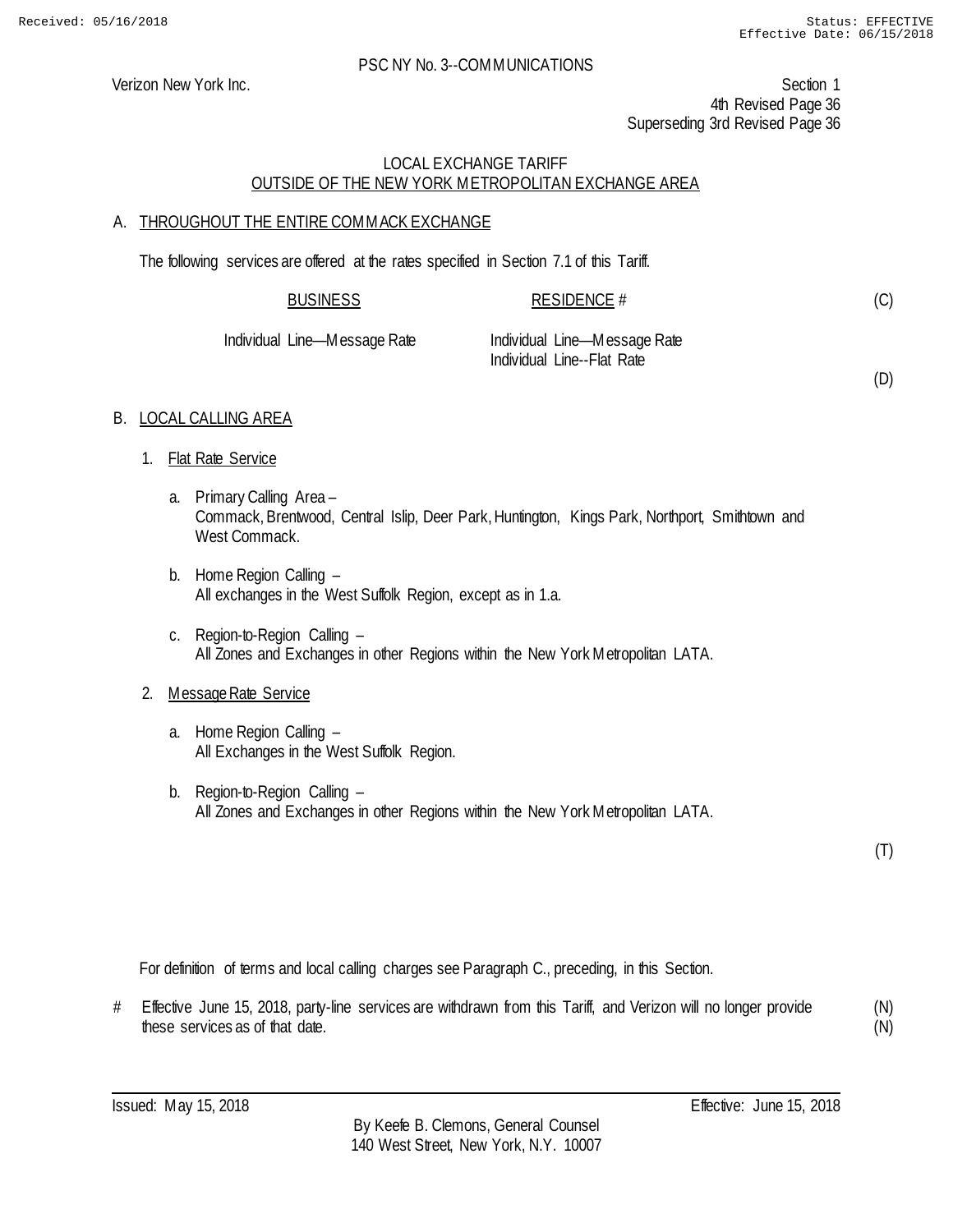Verizon New York Inc. Section 1 4th Revised Page 37 Superseding 3rd Revised Page 37

## LOCAL EXCHANGE TARIFF OUTSIDE OF THE NEW YORK METROPOLITAN EXCHANGE AREA

# A. THROUGHOUT THE ENTIRE DEER PARK EXCHANGE

The following services are offered at the rates specified in Section 7.1 of this Tariff.

| <b>BUSINESS</b> | <b>RESIDENCE #</b> |  |
|-----------------|--------------------|--|
|                 |                    |  |

| Individual Line—Message Rate | Individual Line-Message Rate |
|------------------------------|------------------------------|
|                              | Individual Line--Flat Rate   |

(D)

(C)

## B. LOCAL CALLING AREA

- 1. Flat Rate Service
	- a. Primary Calling Area Deer Park, Babylon, Bay Shore, Brentwood, Commack, Huntington, Midland and West Commack.
	- b. Home Region Calling All exchanges in the West Suffolk Region, except as in 1.a.
	- c. Region-to-Region Calling All Zones and Exchanges in other Regions within the New York Metropolitan LATA.

# 2. Message Rate Service

- a. Home Region Calling All Exchanges in the West Suffolk Region.
- b. Region-to-Region Calling All Zones and Exchanges in other Regions within the New York Metropolitan LATA.

(T)

For definition of terms and local calling charges see Paragraph C., preceding, in this Section.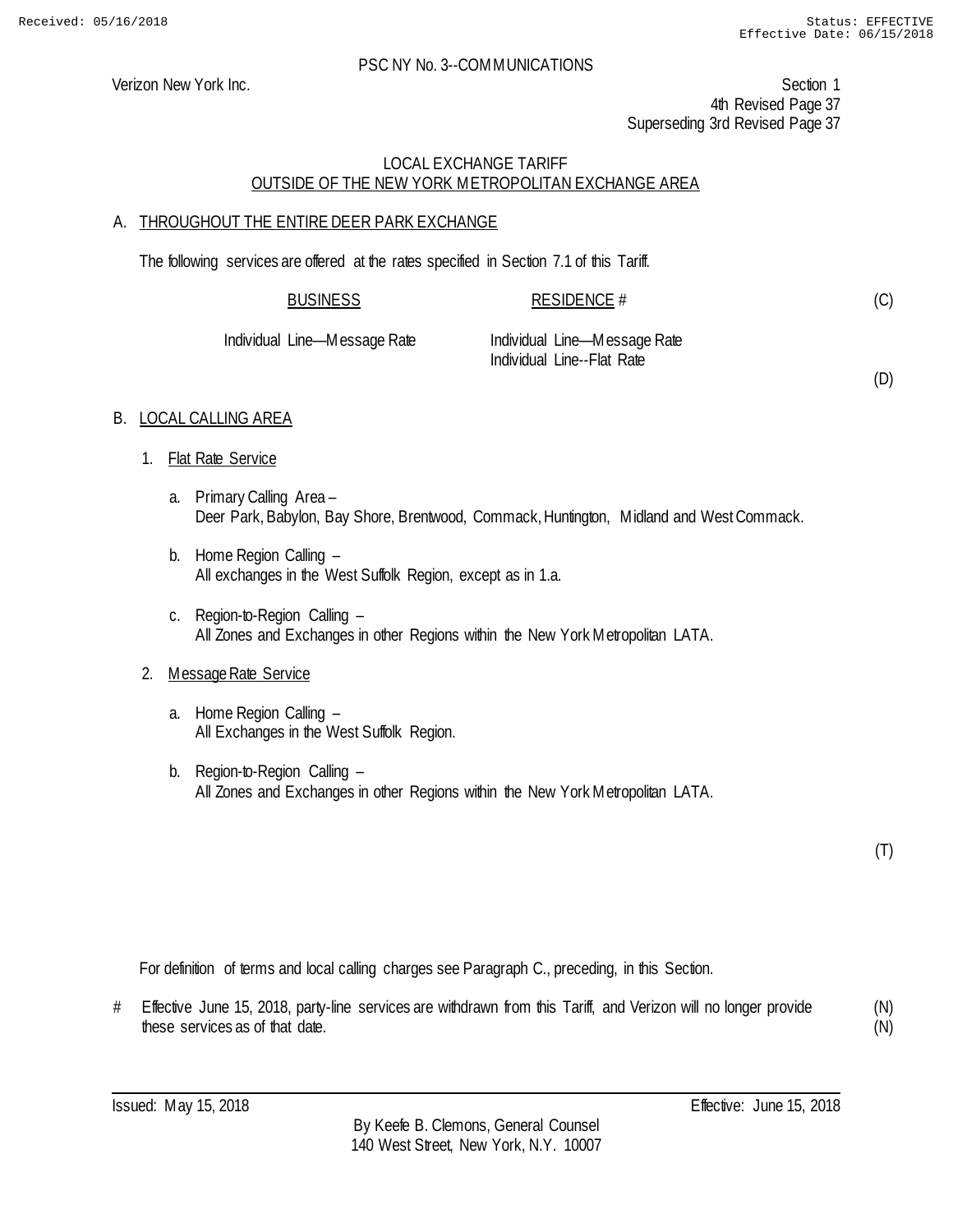(D) (D)

#### PSC NY No. 3--COMMUNICATIONS

Verizon New York Inc. Section 1 4th Revised Page 38 Superseding 3rd Revised Page 38

# LOCAL EXCHANGE TARIFF OUTSIDE OF THE NEW YORK METROPOLITAN EXCHANGE AREA

## A. THROUGHOUT THE ENTIRE EAST FIRE ISLAND EXCHANGE

The following services are offered at the rates specified in Section 7.1 of this Tariff.

| <b>BUSINESS</b>   | RESIDENCE #                |  |
|-------------------|----------------------------|--|
| Line Messess Dets | Jeshi de Line Maccaso Data |  |

| Individual Line—Message Rate | Individual Line-Message Rate |
|------------------------------|------------------------------|
|                              | Individual Line--Flat Rate   |

## B. LOCAL CALLING AREA

- 1. Flat Rate Service
	- a. Primary Calling Area East Fire Island, Atlantic, Fire Island, Patchogue and Sayville.
	- b. Home Region Calling All exchanges in the West Suffolk Region, except as in 1.a.
	- c. Region-to-Region Calling All Zones and Exchanges in other Regions within the New York Metropolitan LATA, except as in 1.a.

#### 2. Message Rate Service

- a. Home Region Calling All Exchanges in the West Suffolk Region and the Atlantic Exchange.
- b. Region-to-Region Calling All Zones and Exchanges in other Regions within the New York Metropolitan LATA, except as in 2.a.

(T)

For definition of terms and local calling charges see Paragraph C., preceding, in this Section.

# Effective June 15, 2018, party-line services are withdrawn from this Tariff, and Verizon will no longer provide these services as of that date. (N)

(N)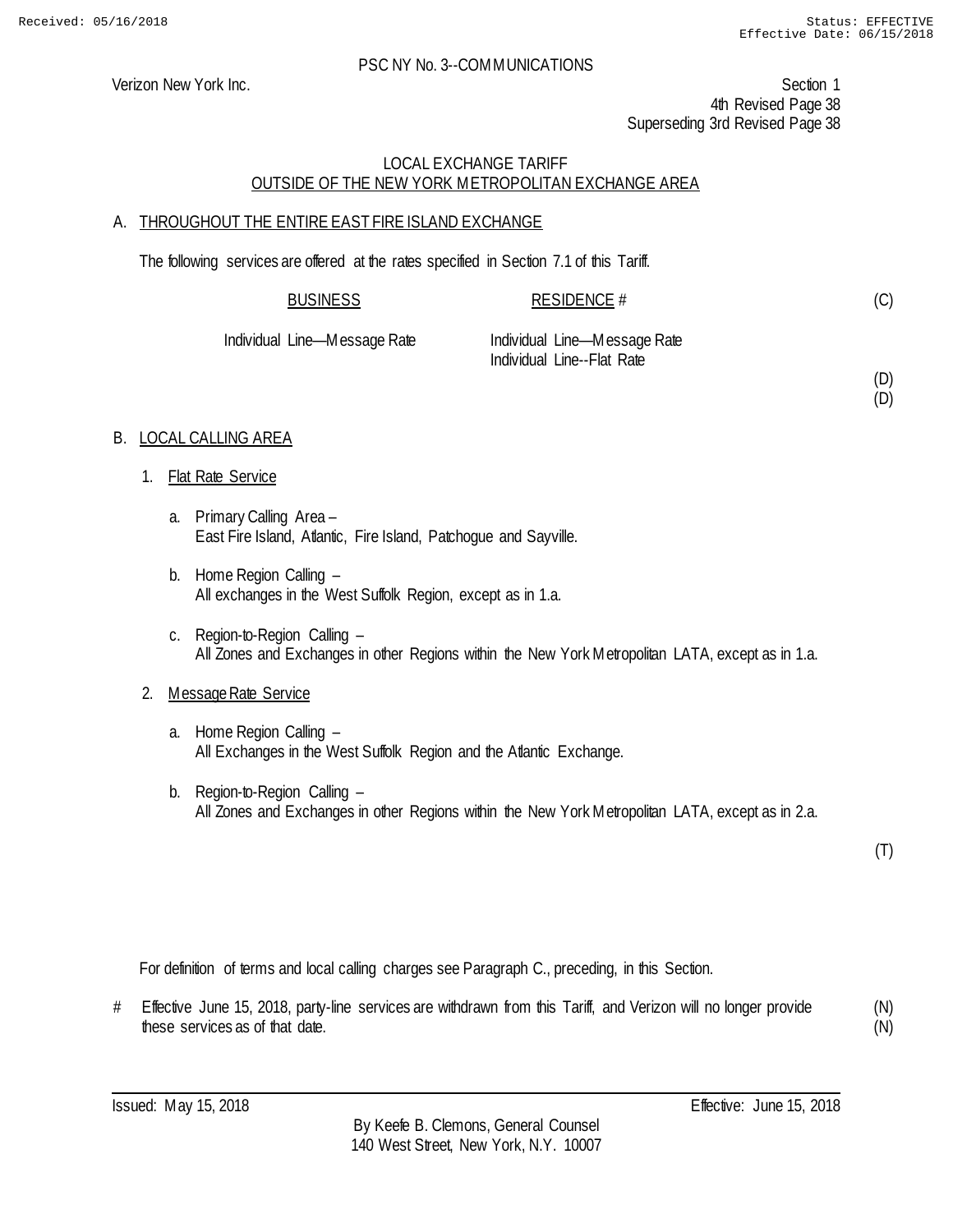(D) (D)

#### PSC NY No. 3--COMMUNICATIONS

Verizon New York Inc. Section 1 4th Revised Page 39 Superseding 3rd Revised Page 39

# LOCAL EXCHANGE TARIFF OUTSIDE OF THE NEW YORK METROPOLITAN EXCHANGE AREA

## A. THROUGHOUT THE ENTIRE EAST HAMPTON EXCHANGE

The following services are offered at the rates specified in Section 7.1 of this Tariff.

| <b>BUSINESS</b> | <b>RESIDENCE #</b> |  |
|-----------------|--------------------|--|
|                 |                    |  |

| Individual Line—Message Rate | Individual Line-Message Rate |
|------------------------------|------------------------------|
|                              | Individual Line--Flat Rate   |

## B. LOCAL CALLING AREA

- 1. Flat Rate Service
	- a. Primary Calling Area East Hampton, Amagansett, Bridgehampton and Sag Harbor.
	- b. Home Region Calling All exchanges in the East Suffolk Region, except as in 1.a.
	- c. Region-to-Region Calling All Zones and Exchanges in other Regions within the New York Metropolitan LATA.

#### 2. Message Rate Service

- a. Home Region Calling All Exchanges in the East Suffolk Region.
- b. Region-to-Region Calling All Zones and Exchanges in other Regions within the New York Metropolitan LATA.

(T)

For definition of terms and local calling charges see Paragraph C., preceding, in this Section.

# Effective June 15, 2018, party-line services are withdrawn from this Tariff, and Verizon will no longer provide these services as of that date. (N) (N)

Issued: May 15, 2018 Effective: June 15, 2018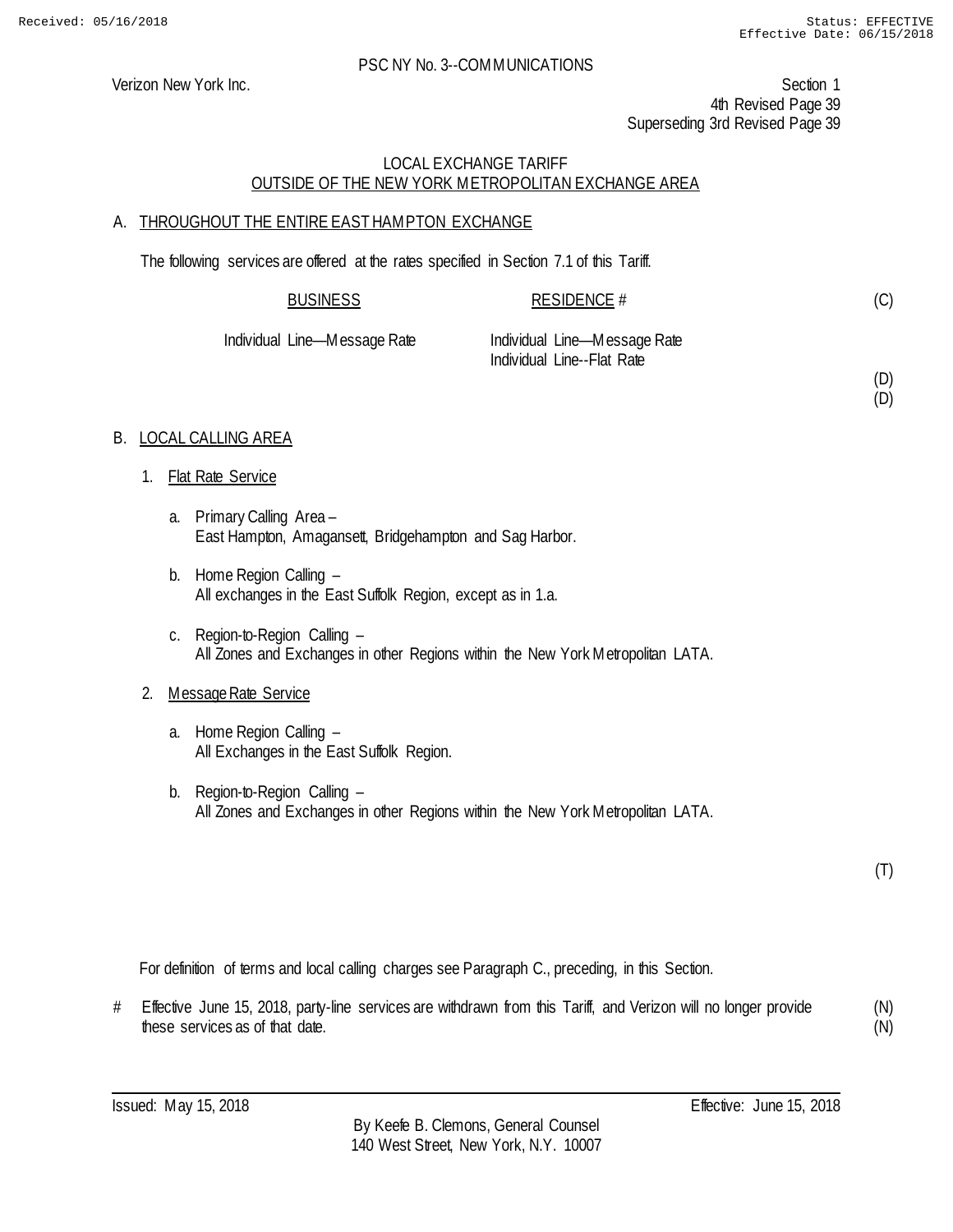(D) (D)

#### PSC NY No. 3--COMMUNICATIONS

Verizon New York Inc. Section 1 4th Revised Page 40 Superseding 3rd Revised Page 40

## LOCAL EXCHANGE TARIFF OUTSIDE OF THE NEW YORK METROPOLITAN EXCHANGE AREA

# A. THROUGHOUT THE ENTIRE EASTPORT EXCHANGE

The following services are offered at the rates specified in Section 7.1 of this Tariff.

| <b>BUSINESS</b>              | RESIDENCE #                                                |  |
|------------------------------|------------------------------------------------------------|--|
| Individual Line—Message Rate | Individual Line—Message Rate<br>Individual Line--Flat Rate |  |

#### B. LOCAL CALLING AREA

- 1. Flat Rate Service
	- a. Primary Calling Area Eastport, Center Moriches, Riverhead and Westhampton.
	- b. Home Region Calling All exchanges in the East Suffolk Region, except as in 1.a.
	- c. Region-to-Region Calling All Zones and Exchanges in other Regions within the New York Metropolitan LATA.

#### 2. Message Rate Service

- a. Home Region Calling All Exchanges in the East Suffolk Region.
- b. Region-to-Region Calling All Zones and Exchanges in other Regions within the New York Metropolitan LATA.

(T)

For definition of terms and local calling charges see Paragraph C., preceding, in this Section.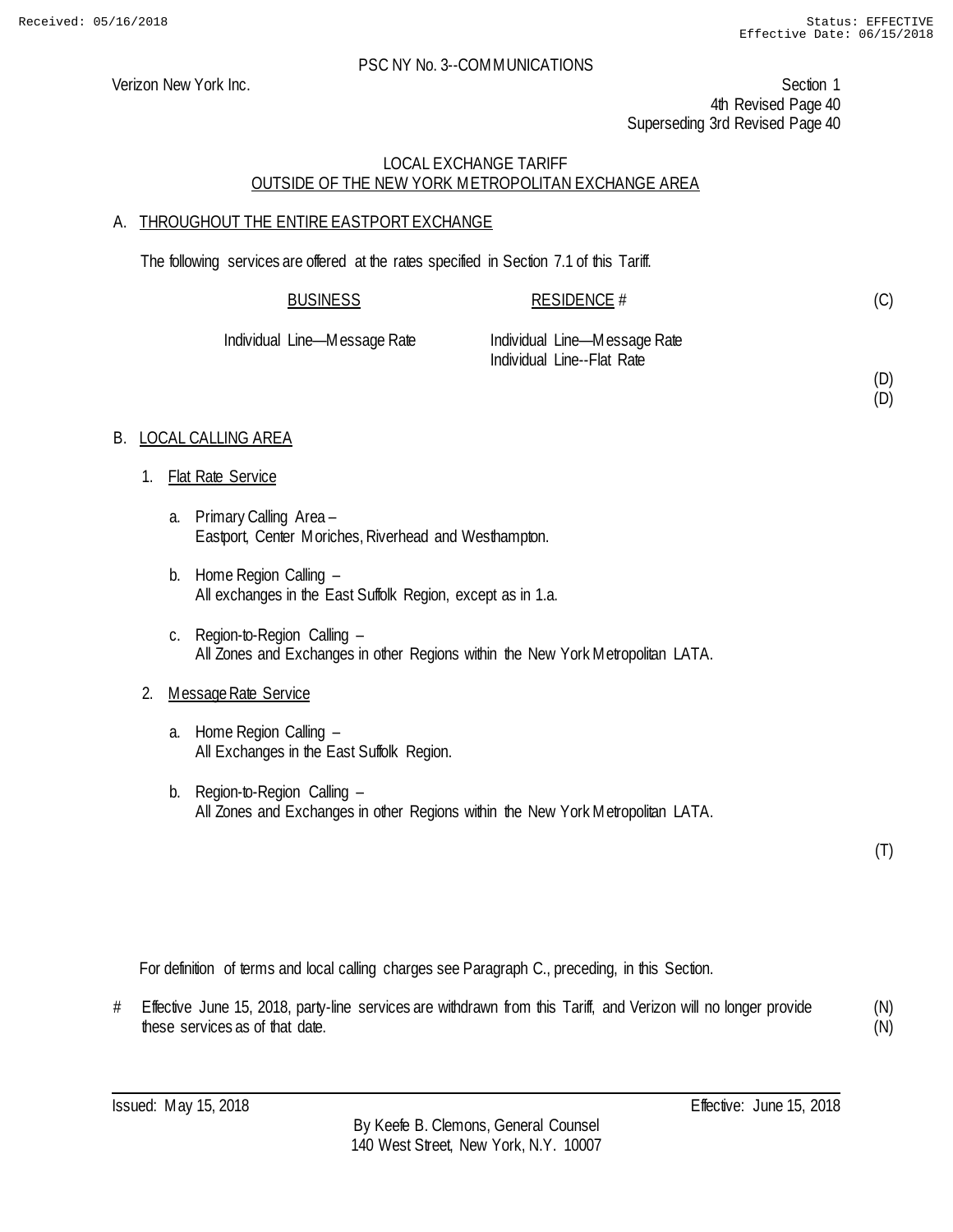Verizon New York Inc. Section 1 4th Revised Page 41 Superseding 3rd Revised Page 41

# LOCAL EXCHANGE TARIFF OUTSIDE OF THE NEW YORK METROPOLITAN EXCHANGE AREA

# A. THROUGHOUT THE ENTIRE FARMINGDALE EXCHANGE

The following services are offered at the rates specified in Section 7.1 of this Tariff.

| <b>BUSINESS</b>              | RESIDENCE $#$                |  |
|------------------------------|------------------------------|--|
| Individual Line—Message Rate | Individual Line—Message Rate |  |

| <b>INIVINUAL LILIC—IVICSSAYCINAL</b> | $III$ III IUI VIUUCII LIII IC—IVI CSSCUJC |
|--------------------------------------|-------------------------------------------|
|                                      | Individual Line--Flat Rate                |
|                                      |                                           |

(D)

(C)

# B. LOCAL CALLING AREA

#### 1. Flat Rate Service

- a. Primary Calling Area Farmingdale, Amityville, Cold Spring Harbor, Huntington, Lindenhurst, Midland and Zones N8 and N9.
- b. Home Region Calling All exchanges in the Nassau Region, except as in 1.a.
- c. Region-to-Region Calling All Zones and Exchanges in other Regions within the New York Metropolitan LATA, except as in 1.a.

# 2. Message Rate Service

- a. Home Region Calling All Exchanges in the Nassau Region and the Exchanges of Huntington, Lindenhurst and Midland.
- b. Region-to-Region Calling All Zones and Exchanges in other Regions within the New York Metropolitan LATA, except in 2.a.

(T)

For definition of terms and local calling charges see Paragraph C., preceding, in this Section.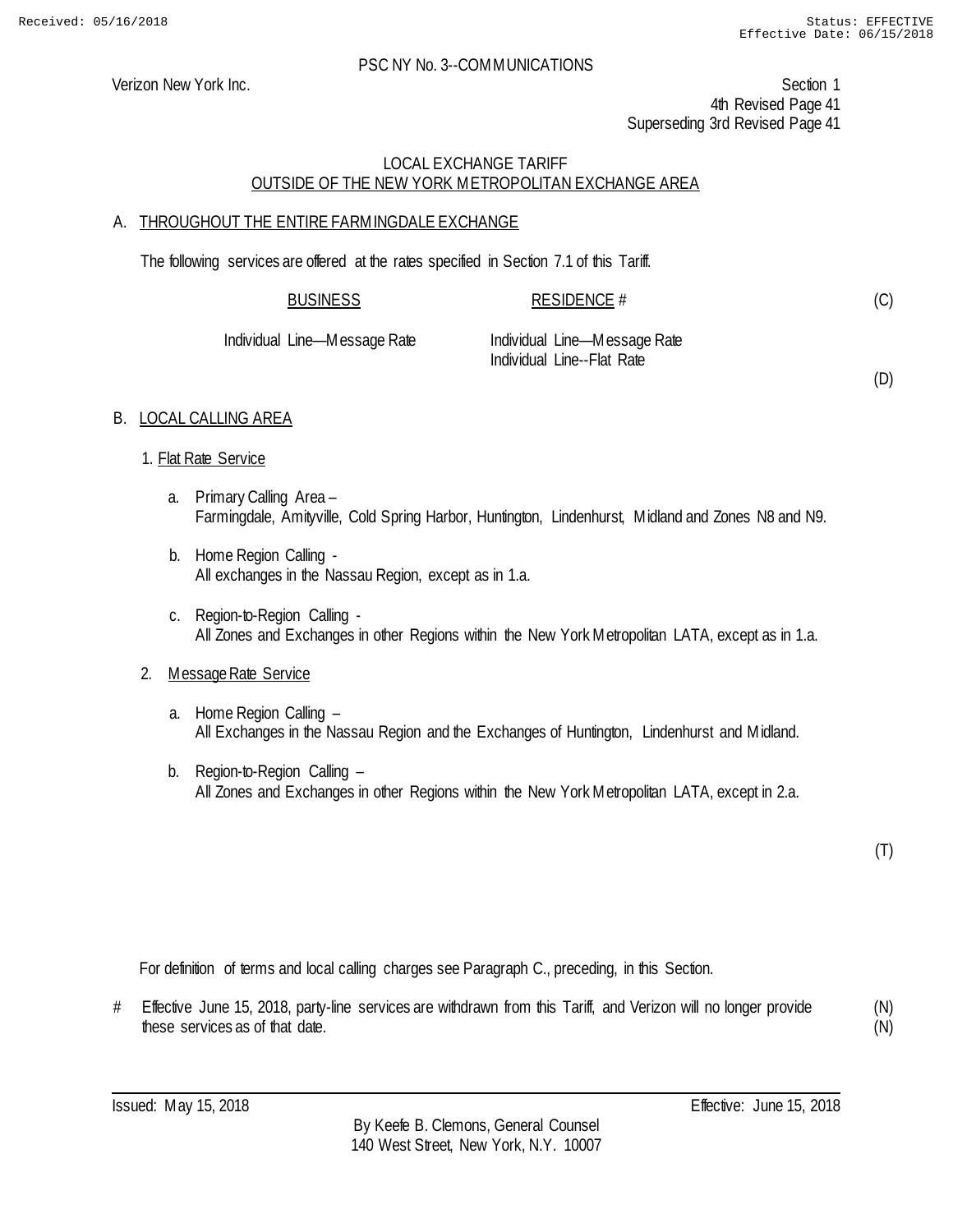Verizon New York Inc. Section 1 4th Revised Page 42 Superseding 3rd Revised Page 42

## LOCAL EXCHANGE TARIFF OUTSIDE OF THE NEW YORK METROPOLITAN EXCHANGE AREA

| D. (Reserved for future use)                                               | (C) |
|----------------------------------------------------------------------------|-----|
| Special Reverse Charge Service now appears in Part C of the Product Guide. | (N) |
|                                                                            |     |

┘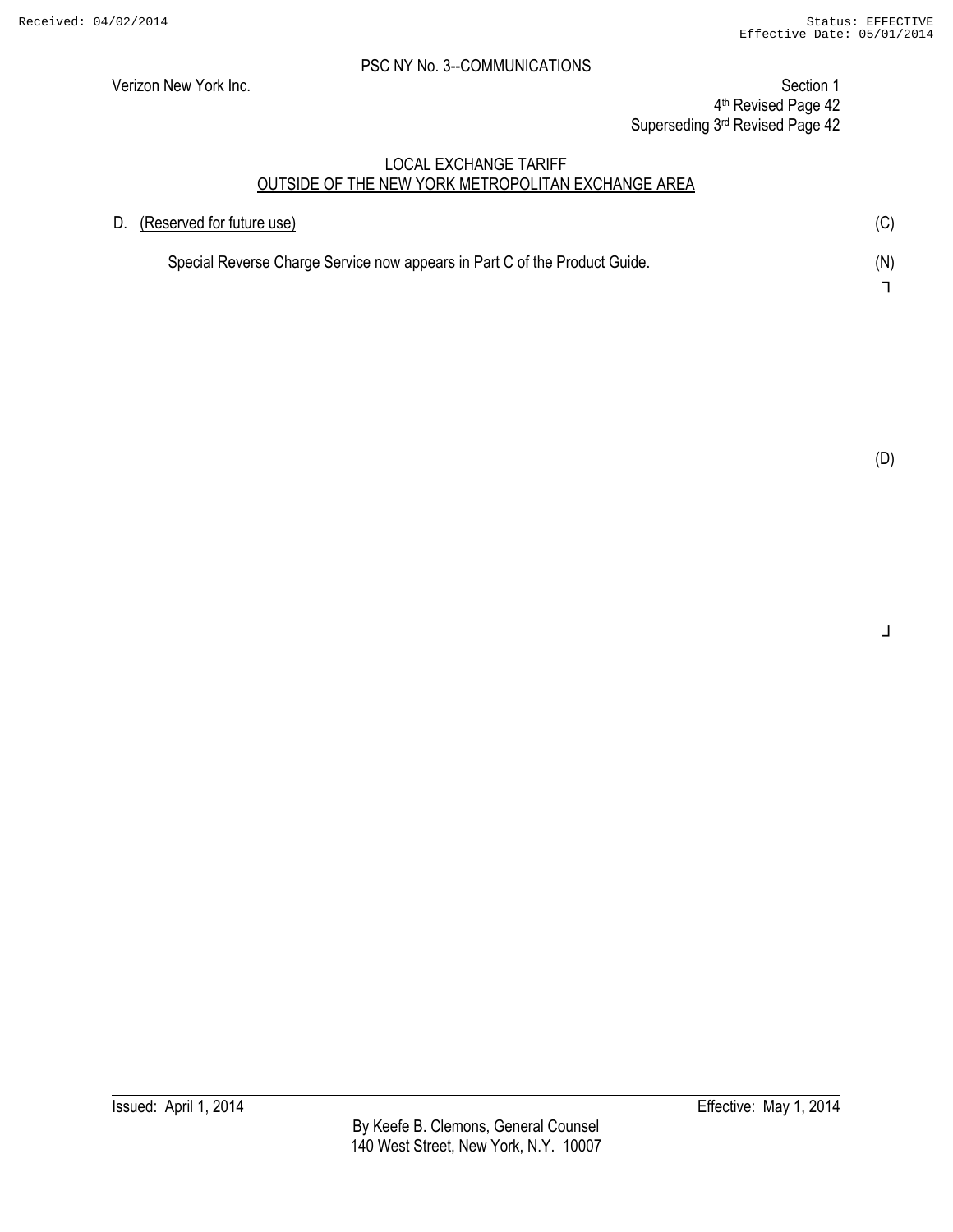(D) (D)

#### PSC NY No. 3--COMMUNICATIONS

Verizon New York Inc. Section 1 4th Revised Page 43 Superseding 3rd Revised Page 43

## LOCAL EXCHANGE TARIFF OUTSIDE OF THE NEW YORK METROPOLITAN EXCHANGE AREA

## A. THROUGHOUT THE ENTIRE FIRE ISLAND EXCHANGE

The following services are offered at the rates specified in Section 7.1 of this Tariff.

| <b>BUSINESS</b>   | RESIDENCE #                                                |
|-------------------|------------------------------------------------------------|
| Line—Message Rate | Individual Line—Message Rate<br>Individual Line--Flat Rate |

## B. LOCAL CALLING AREA

1. Flat Rate Service

**Individual** 

- a. Primary Calling Area Fire Island, Bay Shore and East Fire Island.
- b. Home Region Calling All exchanges in the West Suffolk Region, except as in 1.a.
- c. Region-to-Region Calling All Zones and Exchanges in other Regions within the New York Metropolitan LATA.

#### 2. Message Rate Service

- a. Home Region Calling All Exchanges in the West Suffolk Region.
- b. Region-to-Region Calling All Zones and Exchanges in other Regions within the New York Metropolitan LATA.

(T)

For definition of terms and local calling charges see Paragraph C., preceding, in this Section.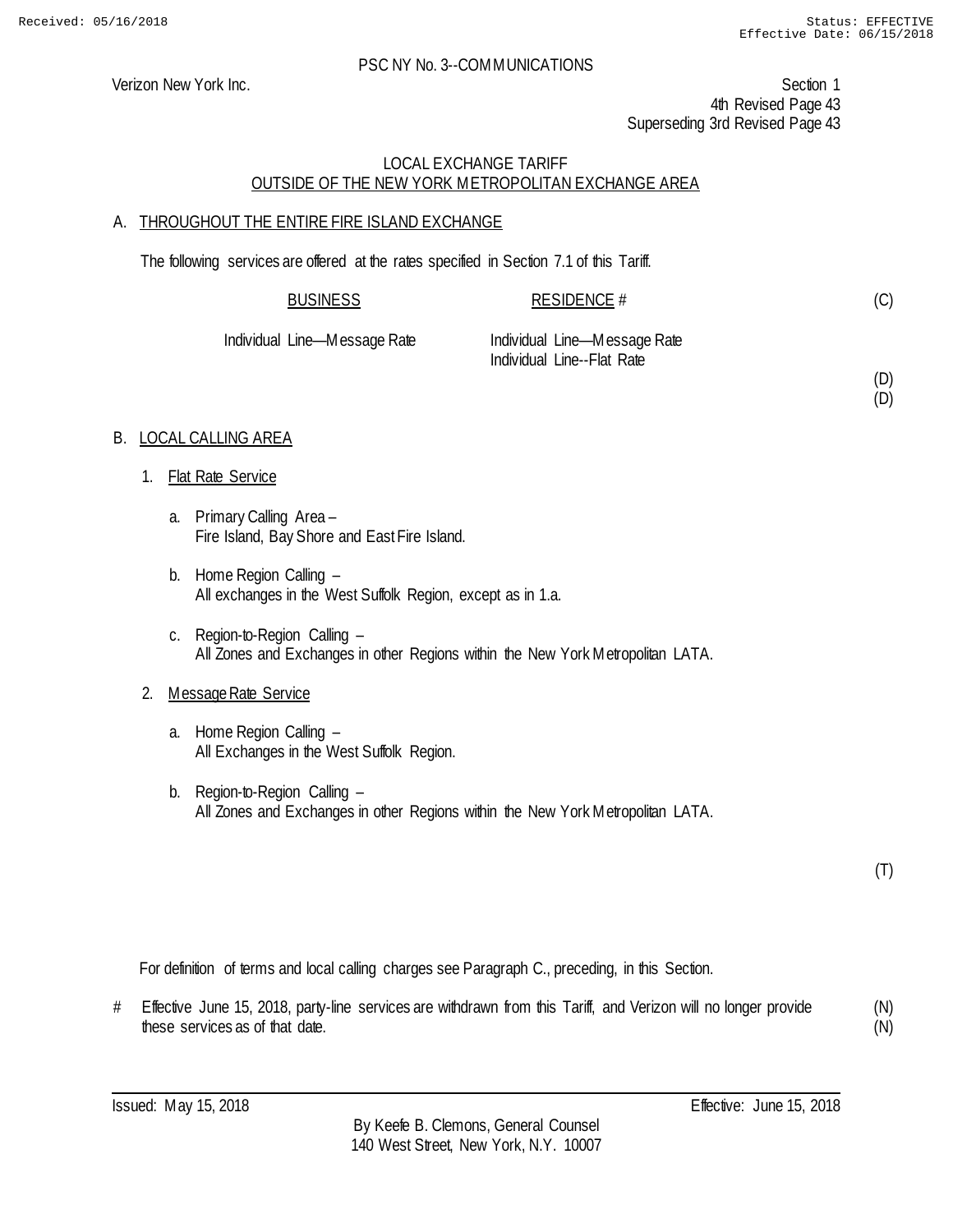(D) (D)

#### PSC NY No. 3--COMMUNICATIONS

Verizon New York Inc. Section 1 4th Revised Page 44 Superseding 3rd Revised Page 44

## LOCAL EXCHANGE TARIFF OUTSIDE OF THE NEW YORK METROPOLITAN EXCHANGE AREA

## A. THROUGHOUT THE ENTIRE GREENPORT EXCHANGE

The following services are offered at the rates specified in Section 7.1 of this Tariff.

| <b>BUSINESS</b>              | RESIDENCE #                                                |  |
|------------------------------|------------------------------------------------------------|--|
| Individual Line—Message Rate | Individual Line—Message Rate<br>Individual Line--Flat Rate |  |

#### B. LOCAL CALLING AREA

- 1. Flat Rate Service
	- a. Primary Calling Area Greenport, Orient, Shelter Island and Southold.
	- b. Home Region Calling All exchanges in the East Suffolk Region, except as in 1.a.
	- c. Region-to-Region Calling All Zones and Exchanges in other Regions within the New York Metropolitan LATA.

#### 2. Message Rate Service

- a. Home Region Calling All Exchanges in the East Suffolk Region.
- b. Region-to-Region Calling All Zones and Exchanges in other Regions within the New York Metropolitan LATA.

(T)

For definition of terms and local calling charges see Paragraph C., preceding, in this Section.

# Effective June 15, 2018, party-line services are withdrawn from this Tariff, and Verizon will no longer provide these services as of that date. (N) (N)

Issued: May 15, 2018 Effective: June 15, 2018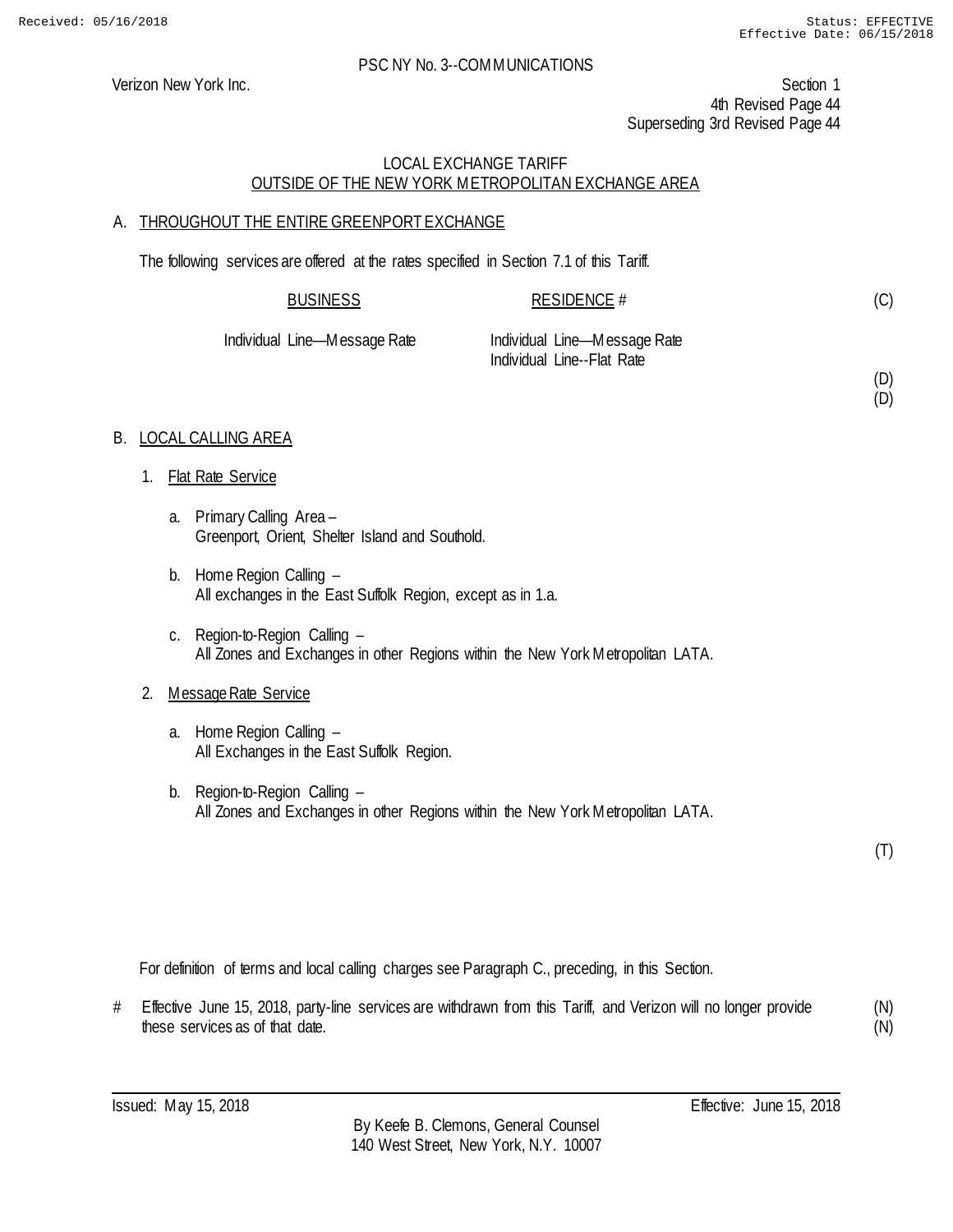(D) (D)

#### PSC NY No. 3--COMMUNICATIONS

Verizon New York Inc. Section 1 4th Revised Page 45 Superseding 3rd Revised Page 45

# LOCAL EXCHANGE TARIFF OUTSIDE OF THE NEW YORK METROPOLITAN EXCHANGE AREA

## A. THROUGHOUT THE ENTIRE HAMPTON BAYS EXCHANGE

The following services are offered at the rates specified in Section 7.1 of this Tariff.

| <b>BUSINESS</b>   | RESIDENCE #                  |  |
|-------------------|------------------------------|--|
| Line Mossono Dato | Individual Line Mossono Dato |  |

| Individual Line—Message Rate | Individual Line-Message Rate |
|------------------------------|------------------------------|
|                              | Individual Line--Flat Rate   |

## B. LOCAL CALLING AREA

- 1. Flat Rate Service
	- a. Primary Calling Area Hampton Bays, Quoque, Riverhead and Southampton.
	- b. Home Region Calling All exchanges in the East Suffolk Region, except as in 1.a.
	- c. Region-to-Region Calling All Zones and Exchanges in other Regions within the New York Metropolitan LATA.

# 2. Message Rate Service

- a. Home Region Calling All Exchanges in the East Suffolk Region.
- b. Region-to-Region Calling All Zones and Exchanges in other Regions within the New York Metropolitan LATA.

(T)

For definition of terms and local calling charges see Paragraph C., preceding, in this Section.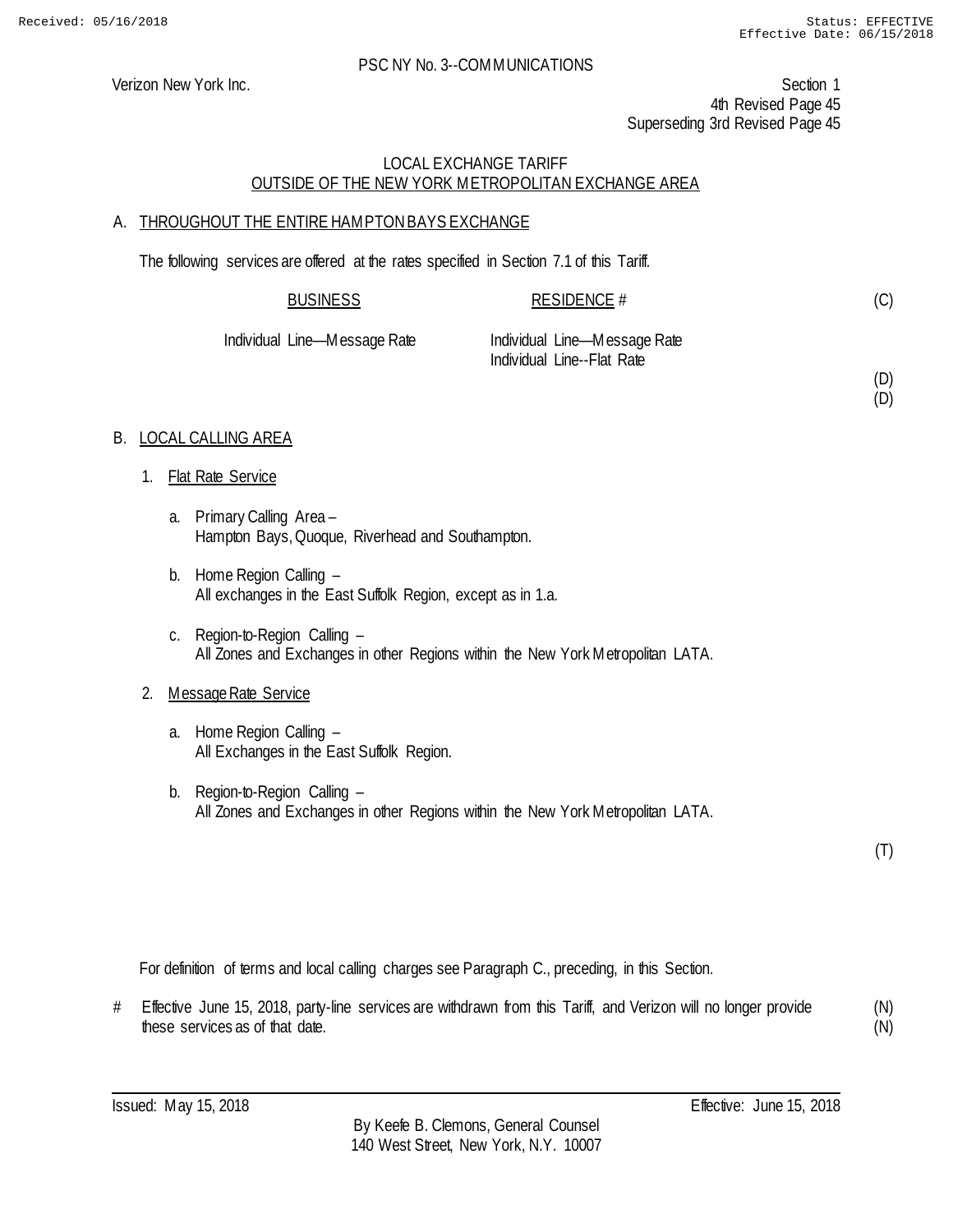Verizon New York Inc. Section 1 4th Revised Page 46 Superseding 3rd Revised Page 46

# LOCAL EXCHANGE TARIFF OUTSIDE OF THE NEW YORK METROPOLITAN EXCHANGE AREA

# A. THROUGHOUT THE ENTIRE HUNTINGTON EXCHANGE

The following services are offered at the rates specified in Section 7.1 of this Tariff.

| <b>BUSINESS</b>   | RESIDENCE $#$                 |  |
|-------------------|-------------------------------|--|
| Line—Message Rate | -Individual Line—Message Rate |  |

| Individual Line—Message Rate | Individual Line-Message Rate |
|------------------------------|------------------------------|
|                              | Individual Line--Flat Rate   |

(D) (D)

(C)

# B. LOCAL CALLING AREA

- 1. Flat Rate Service
	- a. Primary Calling Area Huntington, Cold Spring Harbor, Commack, Deer Park, Farmingdale, Midland, Northport and West Commack.
	- b. Home Region Calling All exchanges in the West Suffolk Region, except as in 1.a.
	- c. Region-to-Region Calling All Zones and Exchanges in other Regions within the New York Metropolitan LATA, except as in 1.a.

# 2. Message Rate Service

- a. Home Region Calling All Exchanges in the West Suffolk Region and the Exchanges of Cold Spring Harbor and Farmingdale.
- b. Region-to-Region Calling All Zones and Exchanges in other Regions within the New York Metropolitan LATA., except in 2.a.

(T)

For definition of terms and local calling charges see Paragraph C., preceding, in this Section.

# Effective June 15, 2018, party-line services are withdrawn from this Tariff, and Verizon will no longer provide these services as of that date.

(N) (N)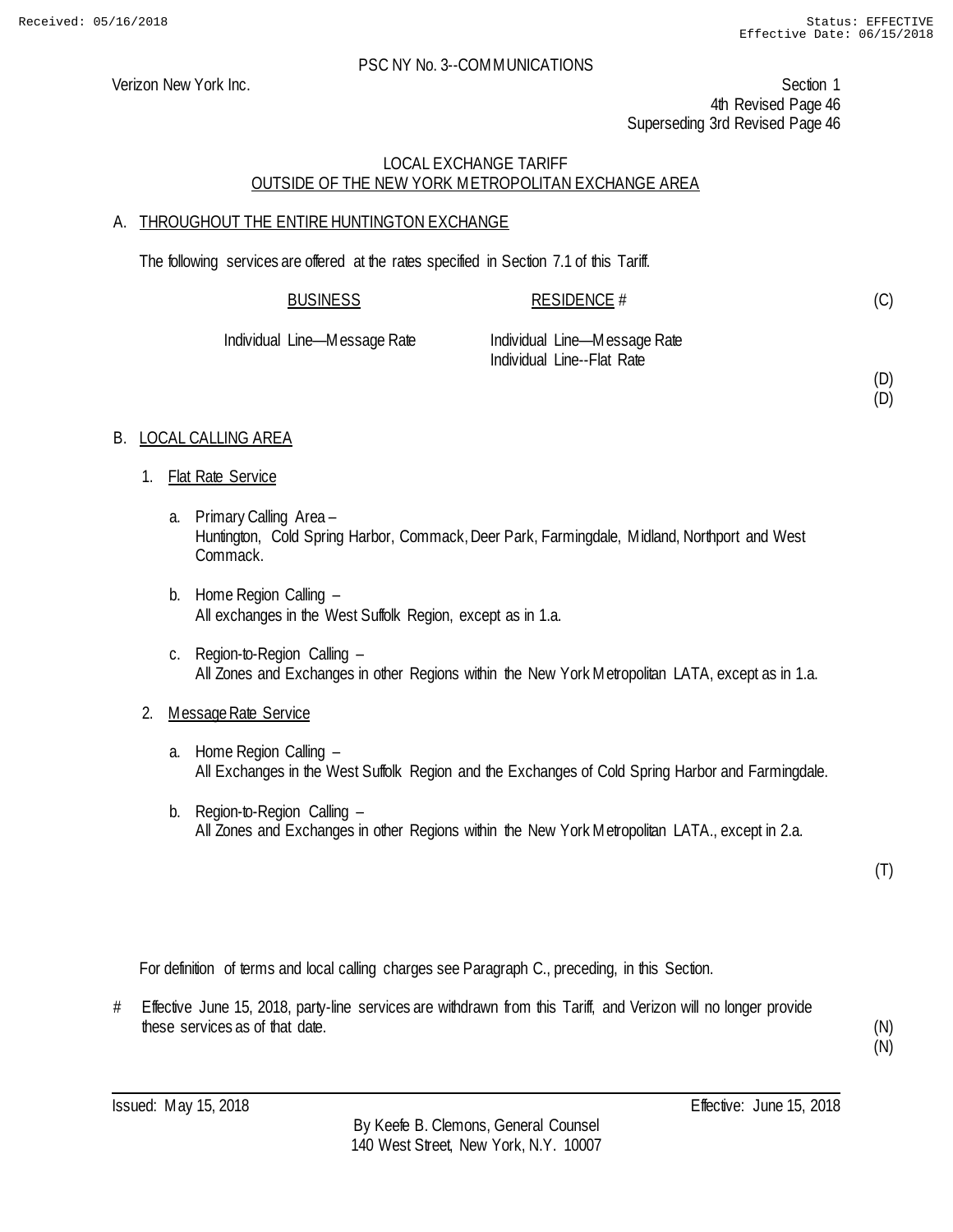(D) (D)

## PSC NY No. 3--COMMUNICATIONS

Verizon New York Inc. Section 1 4th Revised Page 47 Superseding 3rd Revised Page 47

# LOCAL EXCHANGE TARIFF OUTSIDE OF THE NEW YORK METROPOLITAN EXCHANGE AREA

# A. THROUGHOUT THE ENTIRE ISLIP EXCHANGE

The following services are offered at the rates specified in Section 7.1 of this Tariff.

| <b>BUSINESS</b>              | RESIDENCE #                  |  |
|------------------------------|------------------------------|--|
| Individual Line—Message Rate | Individual Line—Message Rate |  |
|                              | Individual Line--Flat Rate   |  |

# B. LOCAL CALLING AREA

- 1. Flat Rate Service
	- a. Primary Calling Area Islip, Bay Shore, Brentwood, Central Islip and Sayville.
	- b. Home Region Calling All exchanges in the West Suffolk Region, except as in 1.a.
	- c. Region-to-Region Calling All Zones and Exchanges in other Regions within the New York Metropolitan LATA.

# 2. Message Rate Service

- a. Home Region Calling All Exchanges in the West Suffolk Region.
- b. Region-to-Region Calling All Zones and Exchanges in other Regions within the New York Metropolitan LATA.

(T)

For definition of terms and local calling charges see Paragraph C., preceding, in this Section.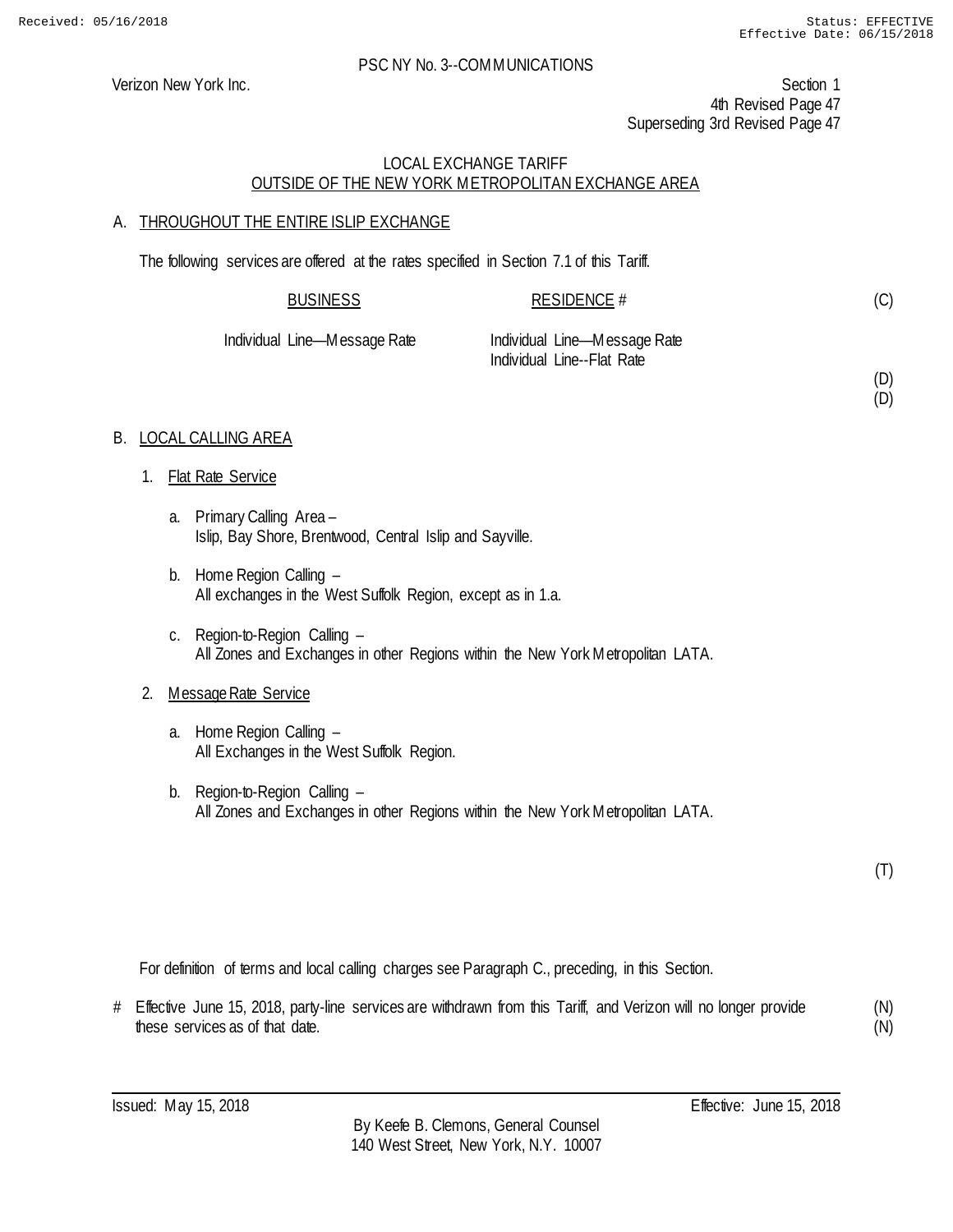(D) (D)

#### PSC NY No. 3--COMMUNICATIONS

Verizon New York Inc. Section 1 4th Revised Page 48 Superseding 3rd Revised Page 48

## LOCAL EXCHANGE TARIFF OUTSIDE OF THE NEW YORK METROPOLITAN EXCHANGE AREA

## A. THROUGHOUT THE ENTIRE JAMESPORT EXCHANGE

The following services are offered at the rates specified in Section 7.1 of this Tariff.

| <b>BUSINESS</b>              | RESIDENCE #                                                |  |
|------------------------------|------------------------------------------------------------|--|
| Individual Line—Message Rate | Individual Line—Message Rate<br>Individual Line--Flat Rate |  |

#### B. LOCAL CALLING AREA

- 1. Flat Rate Service
	- a. Primary Calling Area Jamesport, Mattituck and Riverhead.
	- b. Home Region Calling All exchanges in the East Suffolk Region, except as in 1.a.
	- c. Region-to-Region Calling All Zones and Exchanges in other Regions within the New York Metropolitan LATA.

#### 2. Message Rate Service

- a. Home Region Calling All Exchanges in the East Suffolk Region.
- b. Region-to-Region Calling All Zones and Exchanges in other Regions within the New York Metropolitan LATA.

(T)

For definition of terms and local calling charges see Paragraph C., preceding, in this Section.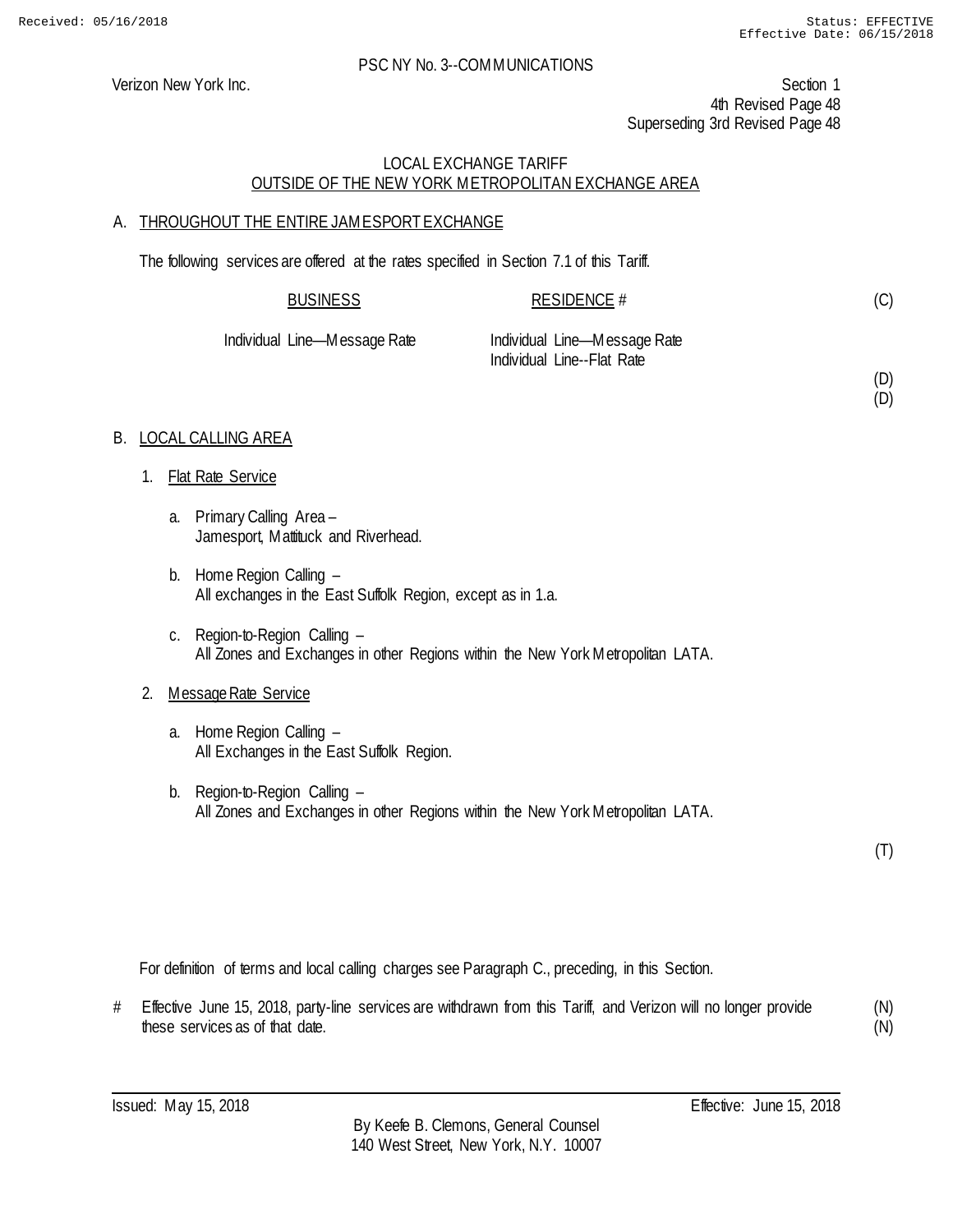(D)

## PSC NY No. 3--COMMUNICATIONS

Verizon New York Inc. Section 1 4th Revised Page 49 Superseding 3rd Revised Page 49

# LOCAL EXCHANGE TARIFF OUTSIDE OF THE NEW YORK METROPOLITAN EXCHANGE AREA

# A. THROUGHOUT THE ENTIRE KINGS PARK EXCHANGE

The following services are offered at the rates specified in Section 7.1 of this Tariff.

| <b>BUSINESS</b>               | RESIDENCE #                                                |  |
|-------------------------------|------------------------------------------------------------|--|
| Individual Line--Message Rate | Individual Line—Message Rate<br>Individual Line--Flat Rate |  |

## B. LOCAL CALLING AREA

- 1. Flat Rate Service
	- a. Primary Calling Area Kings Park, Commack, Northport, Smithtown and West Commack.
	- b. Home Region Calling All exchanges in the West Suffolk Region, except as in 1.a.
	- c. Region-to-Region Calling All Zones and Exchanges in other Regions within the New York Metropolitan LATA.

# 2. Message Rate Service

- a. Home Region Calling All Exchanges in the West Suffolk Region.
- b. Region-to-Region Calling All Zones and Exchanges in other Regions within the New York Metropolitan LATA.

(T)

For definition of terms and local calling charges see Paragraph C., preceding, in this Section.

# Effective June 15, 2018, party-line services are withdrawn from this Tariff, and Verizon will no longer provide these services as of that date. (N) (N)

Issued: May 15, 2018 Effective: June 15, 2018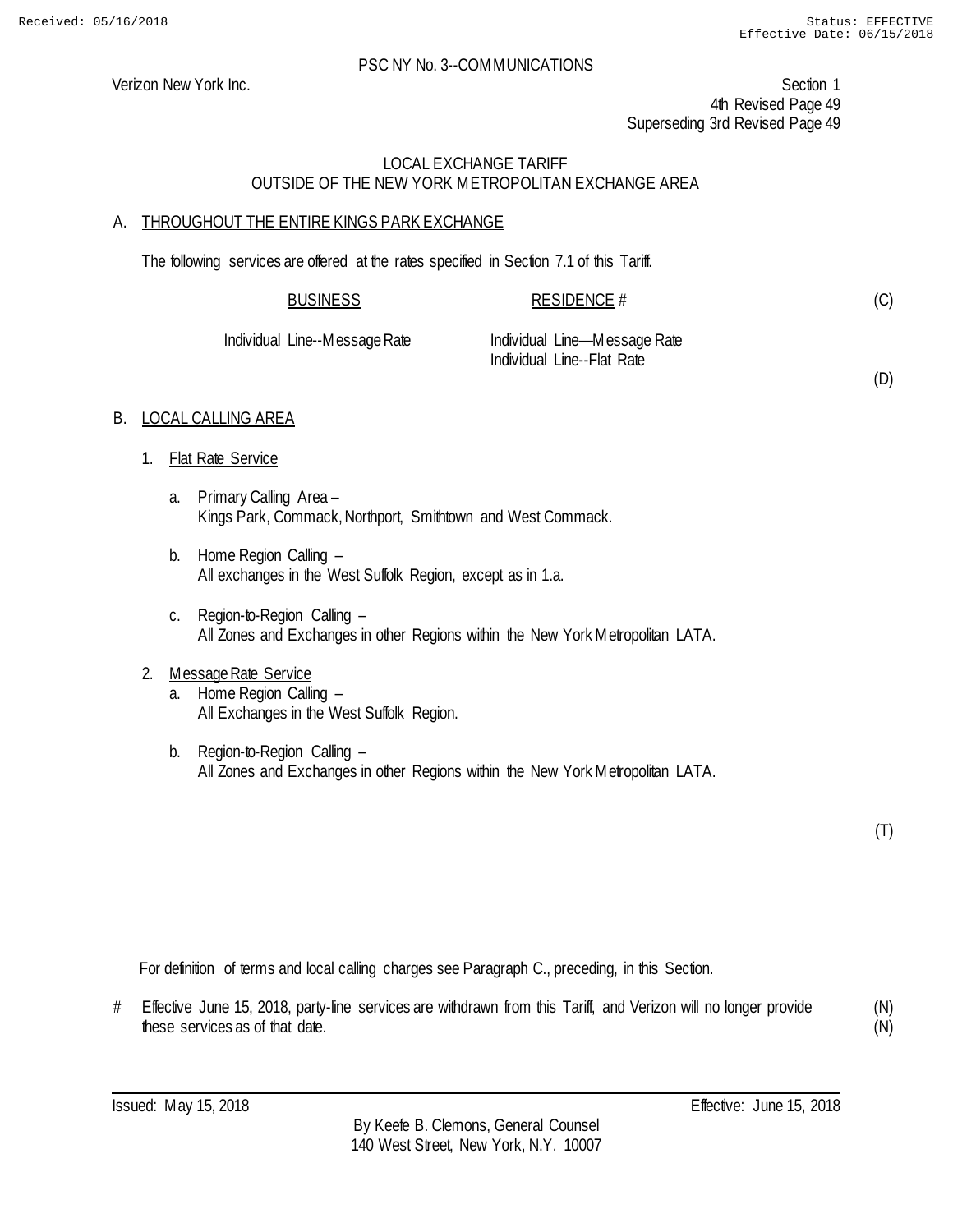Verizon New York Inc. Section 1 4th Revised Page 50 Superseding 3rd Revised Page 50

# LOCAL EXCHANGE TARIFF OUTSIDE OF THE NEW YORK METROPOLITAN EXCHANGE AREA

# A. THROUGHOUT THE ENTIRE LINDENHURST EXCHANGE

The following services are offered at the rates specified in Section 7.1 of this Tariff.

| <b>BUSINESS</b> | <b>RESIDENCE #</b> |
|-----------------|--------------------|
|                 |                    |

Individual Line--Message Rate Individual Line—Message Rate Individual Line--Flat Rate

(D)

(C)

# B. LOCAL CALLING AREA

- 1. Flat Rate Service
	- a. Primary Calling Area Lindenhurst, Amityville, Babylon, Farmingdale and Midland.
	- b. Home Region Calling All exchanges in the West Suffolk Region, except as in 1.a.
	- c. Region-to-Region Calling All Zones and Exchanges in other Regions within the New York Metropolitan LATA, except as in 1.a.

# 2. Message Rate Service

- a. Home Region Calling All Exchanges in the West Suffolk Region and the Exchanges of Amityville and Farmingdale.
- b. Region-to-Region Calling All Zones and Exchanges in other Regions within the New York Metropolitan LATA, except as in 2.a.

(T)

For definition of terms and local calling charges see Paragraph C., preceding, in this Section.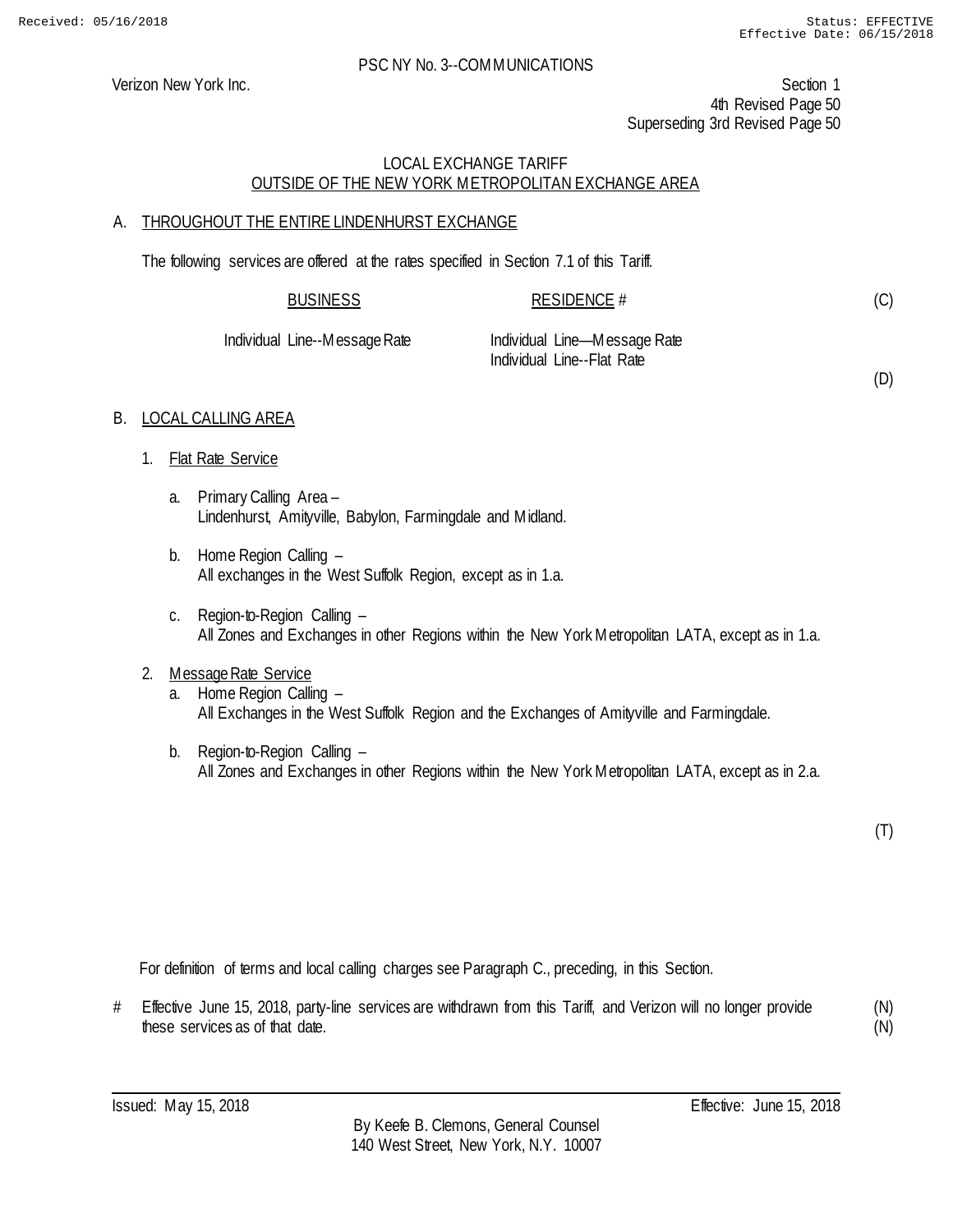(D) (D)

## PSC NY No. 3--COMMUNICATIONS

Verizon New York Inc. Section 1 4th Revised Page 51 Superseding 3rd Revised Page 51

# LOCAL EXCHANGE TARIFF OUTSIDE OF THE NEW YORK METROPOLITAN EXCHANGE AREA

# A. THROUGHOUT THE ENTIRE MATTITUCK EXCHANGE

The following services are offered at the rates specified in Section 7.1 of this Tariff.

| <b>BUSINESS</b>               | RESIDENCE #                                                |  |
|-------------------------------|------------------------------------------------------------|--|
| Individual Line--Message Rate | Individual Line—Message Rate<br>Individual Line--Flat Rate |  |

# B. LOCAL CALLING AREA

- 1. Flat Rate Service
	- a. Primary Calling Area Mattituck, Jamesport and Peconic.
	- b. Home Region Calling All exchanges in the East Suffolk Region, except as in 1.a.
	- c. Region-to-Region Calling All Zones and Exchanges in other Regions within the New York Metropolitan LATA.
- 2. Message Rate Service a. Home Region Calling – All Exchanges in the East Suffolk Region.
	- b. Region-to-Region Calling All Zones and Exchanges in other Regions within the New York Metropolitan LATA.

(T)

For definition of terms and local calling charges see Paragraph C., preceding, in this Section.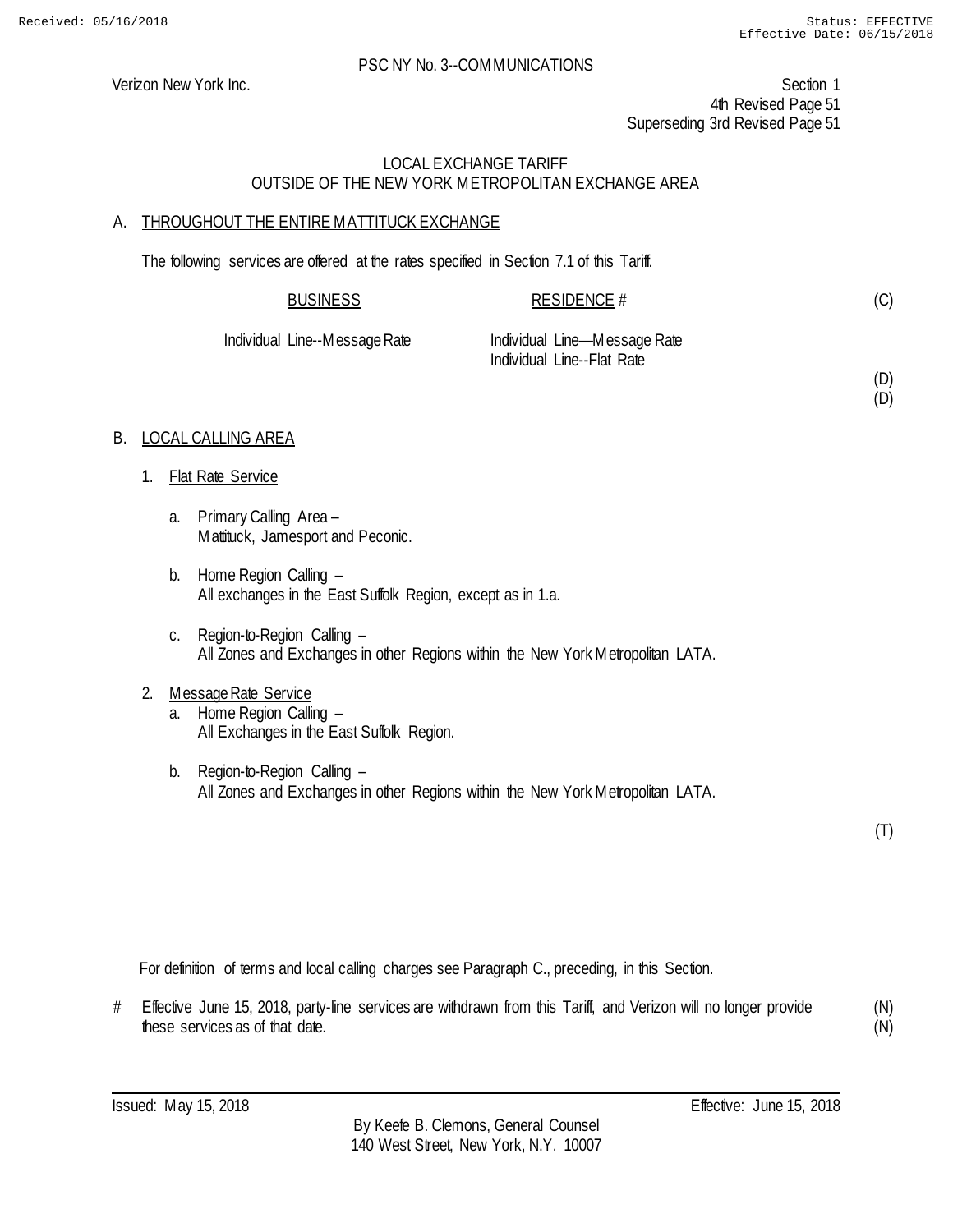(D)

#### PSC NY No. 3--COMMUNICATIONS

Verizon New York Inc. Section 1 4th Revised Page 52 Superseding 3rd Revised Page 52

# LOCAL EXCHANGE TARIFF OUTSIDE OF THE NEW YORK METROPOLITAN EXCHANGE AREA

## A. THROUGHOUT THE ENTIRE MIDLAND EXCHANGE

The following services are offered at the rates specified in Section 7.1 of this Tariff.

| <b>BUSINESS</b>               | RESIDENCE #                                                |  |
|-------------------------------|------------------------------------------------------------|--|
| Individual Line--Message Rate | Individual Line—Message Rate<br>Individual Line--Flat Rate |  |

#### B. LOCAL CALLING AREA

- 1. Flat Rate Service
	- a. Primary Calling Area Midland, Babylon, Deer Park, Farmingdale, Huntington and Lindenhurst.
	- b. Home Region Calling All exchanges in the West Suffolk Region, except as in 1.a.
	- c. Region-to-Region Calling All Zones and Exchanges in other Regions within the New York Metropolitan LATA, except as in 1.a.

# 2. Message Rate Service

- a. Home Region Calling All Exchanges in the West Suffolk Region and the Farmingdale Exchange.
- b. Region-to-Region Calling All Zones and Exchanges in other Regions within the New York Metropolitan LATA., except as in 2.a.

(T)

For definition of terms and local calling charges see Paragraph C., preceding, in this Section.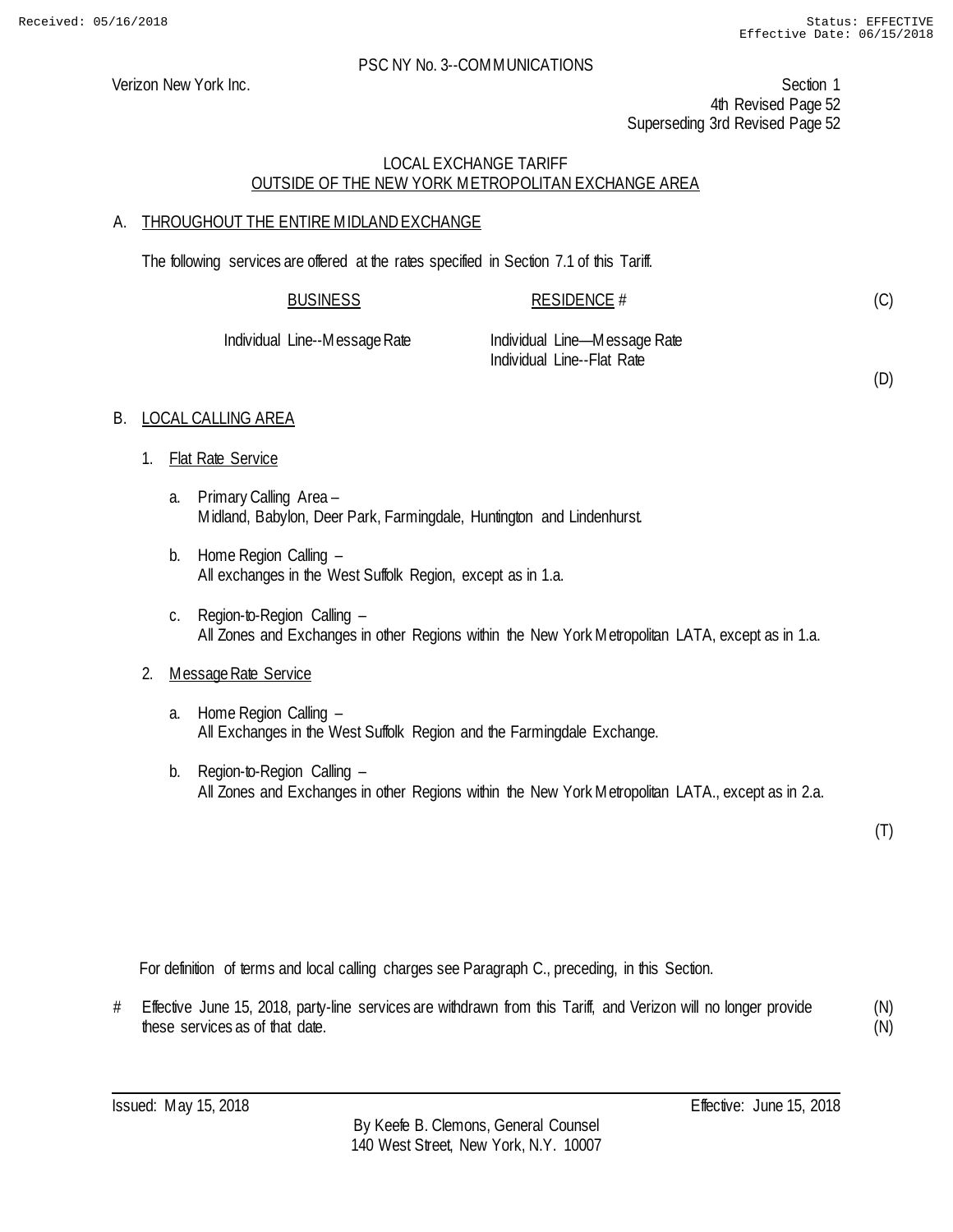(D) (D)

## PSC NY No. 3--COMMUNICATIONS

Verizon New York Inc. Section 1 4th Revised Page 53 Superseding 3rd Revised Page 53

# LOCAL EXCHANGE TARIFF OUTSIDE OF THE NEW YORK METROPOLITAN EXCHANGE AREA

# A. THROUGHOUT THE ENTIRE MONTAUK EXCHANGE

The following services are offered at the rates specified in Section 7.1 of this Tariff.

| <b>BUSINESS</b>               | RESIDENCE #                                                |
|-------------------------------|------------------------------------------------------------|
| Individual Line--Message Rate | Individual Line—Message Rate<br>Individual Line--Flat Rate |

# B. LOCAL CALLING AREA

- 1. Flat Rate Service
	- a. Primary Calling Area Montauk Point and Amagansett.
	- b. Home Region Calling All exchanges in the East Suffolk Region, except as in 1.a.
	- c. Region-to-Region Calling All Zones and Exchanges in other Regions within the New York Metropolitan LATA.

# 2. Message Rate Service

- a. Home Region Calling All Exchanges in the East Suffolk Region.
- b. Region-to-Region Calling All Zones and Exchanges in other Regions within the New York Metropolitan LATA.

(T)

For definition of terms and local calling charges see Paragraph C., preceding, in this Section.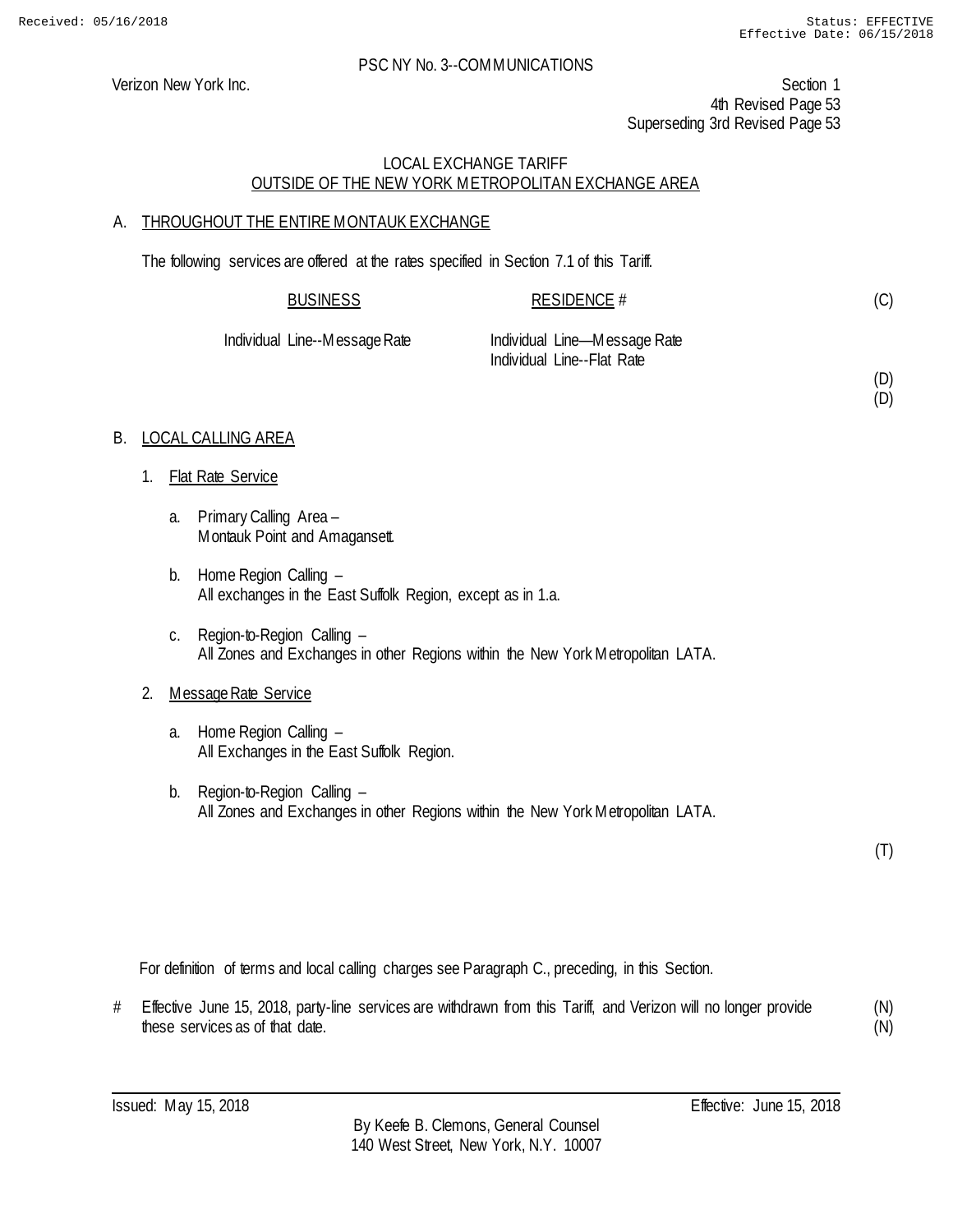(D)

## PSC NY No. 3--COMMUNICATIONS

Verizon New York Inc. Section 1 4th Revised Page 54 Superseding 3rd Revised Page 54

# LOCAL EXCHANGE TARIFF OUTSIDE OF THE NEW YORK METROPOLITAN EXCHANGE AREA

# A. THROUGHOUT THE ENTIRE NORTHPORT EXCHANGE

The following services are offered at the rates specified in Section 7.1 of this Tariff.

| <b>BUSINESS</b>               | RESIDENCE #                  |  |
|-------------------------------|------------------------------|--|
| Individual Line--Message Rate | Individual Line—Message Rate |  |

Individual Line--Flat Rate

# B. LOCAL CALLING AREA

- 1. Flat Rate Service
	- a. Primary Calling Area Northport, Commack, Huntington, Kings Park and West Commack.
	- b. Home Region Calling All exchanges in the West Suffolk Region, except as in 1.a.
	- c. Region-to-Region Calling All Zones and Exchanges in other Regions within the New York Metropolitan LATA.

# 2. Message Rate Service

- a. Home Region Calling All Exchanges in the West Suffolk Region.
- b. Region-to-Region Calling All Zones and Exchanges in other Regions within the New York Metropolitan LATA.

(T)

For definition of terms and local calling charges see Paragraph C., preceding, in this Section.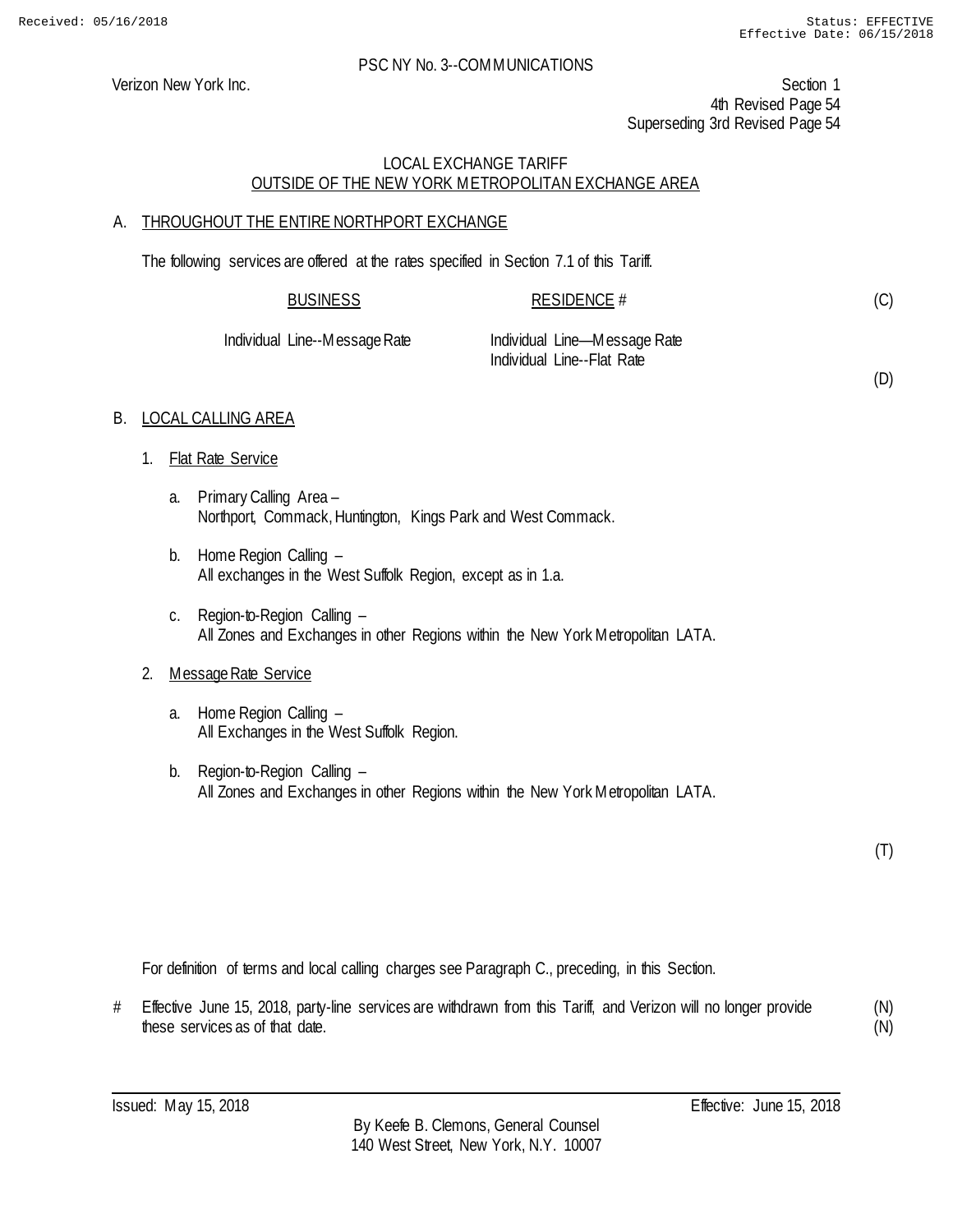(D) (D)

## PSC NY No. 3--COMMUNICATIONS

Verizon New York Inc. Section 1 4th Revised Page 55 Superseding 3rd Revised Page 55

# LOCAL EXCHANGE TARIFF OUTSIDE OF THE NEW YORK METROPOLITAN EXCHANGE AREA

# A. THROUGHOUT THE ENTIRE ORIENT EXCHANGE

The following services are offered at the rates specified in Section 7.1 of this Tariff.

| <b>BUSINESS</b>               | RESIDENCE #                                                |
|-------------------------------|------------------------------------------------------------|
| Individual Line--Message Rate | Individual Line—Message Rate<br>Individual Line--Flat Rate |

# B. LOCAL CALLING AREA

- 1. Flat Rate Service
	- a. Primary Calling Area Orient and Greenport.
	- b. Home Region Calling All exchanges in the East Suffolk Region, except as in 1.a.
	- c. Region-to-Region Calling All Zones and Exchanges in other Regions within the New York Metropolitan LATA.

# 2. Message Rate Service

- a. Home Region Calling All Exchanges in the East Suffolk Region.
- b. Region-to-Region Calling All Zones and Exchanges in other Regions within the New York Metropolitan LATA.

(T)

For definition of terms and local calling charges see Paragraph C., preceding, in this Section.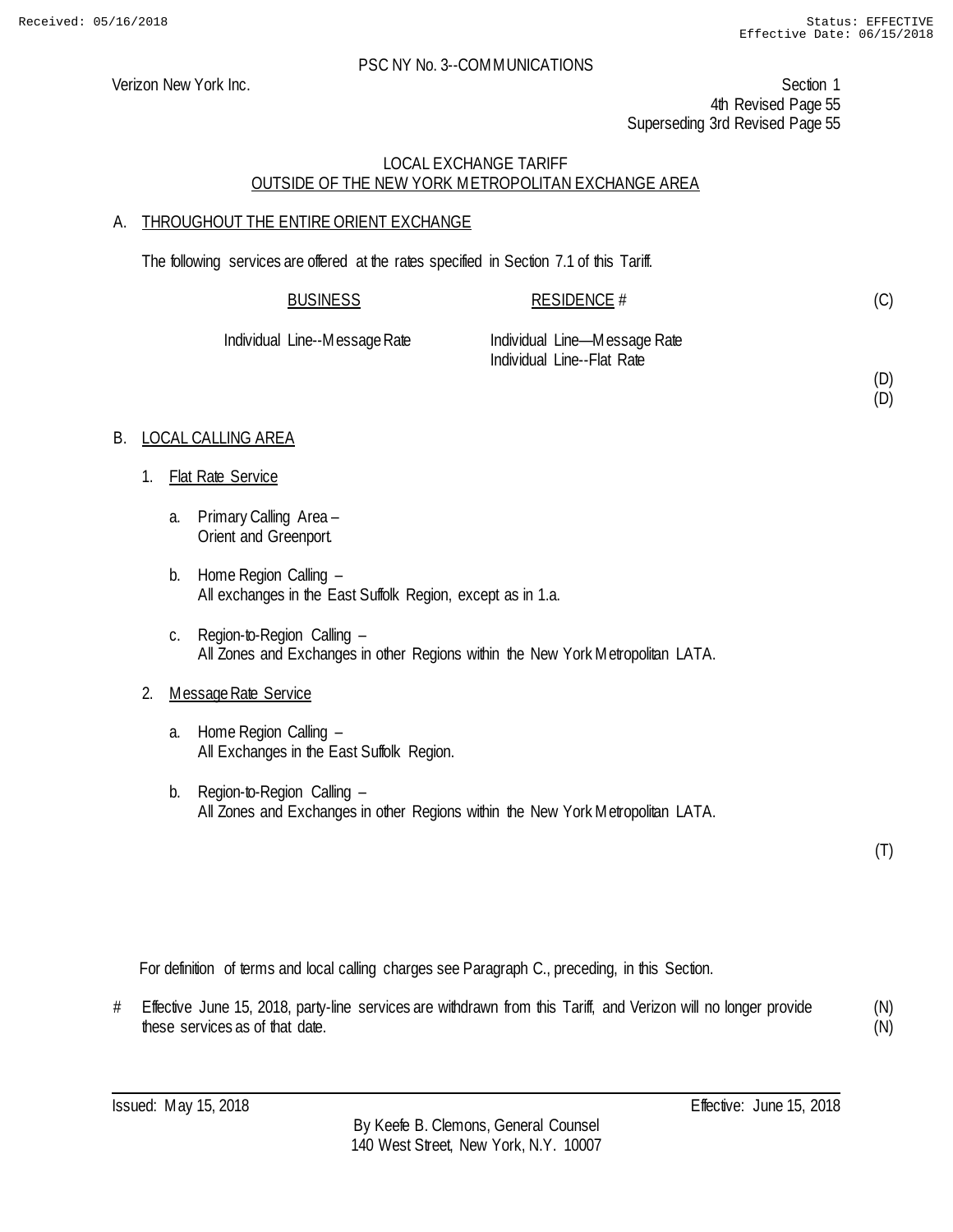(D) (D)

## PSC NY No. 3--COMMUNICATIONS

Verizon New York Inc. Section 1 4th Revised Page 56 Superseding 3rd Revised Page 56

# LOCAL EXCHANGE TARIFF OUTSIDE OF THE NEW YORK METROPOLITAN EXCHANGE AREA

# A. THROUGHOUT THE ENTIRE PATCHOGUE EXCHANGE

The following services are offered at the rates specified in Section 7.1 of this Tariff.

| <b>BUSINESS</b>               | RESIDENCE #                                                |
|-------------------------------|------------------------------------------------------------|
| Individual Line--Message Rate | Individual Line—Message Rate<br>Individual Line--Flat Rate |

## B. LOCAL CALLING AREA

- 1. Flat Rate Service
	- a. Primary Calling Area Patchogue, Bayport, Bellport, East Fire Island, Ronkonkoma, Selden and Yaphank.
	- b. Home Region Calling All exchanges in the West Suffolk Region, except as in 1.a.
	- c. Region-to-Region Calling All Zones and Exchanges in other Regions within the New York Metropolitan LATA, except as in 1.a.

# 2. Message Rate Service

- a. Home Region Calling All Exchanges in the West Suffolk Region and the Yaphank Exchange.
- b. Region-to-Region Calling All Zones and Exchanges in other Regions within the New York Metropolitan LATA, except as in 2.a.

(T)

For definition of terms and local calling charges see Paragraph C., preceding, in this Section.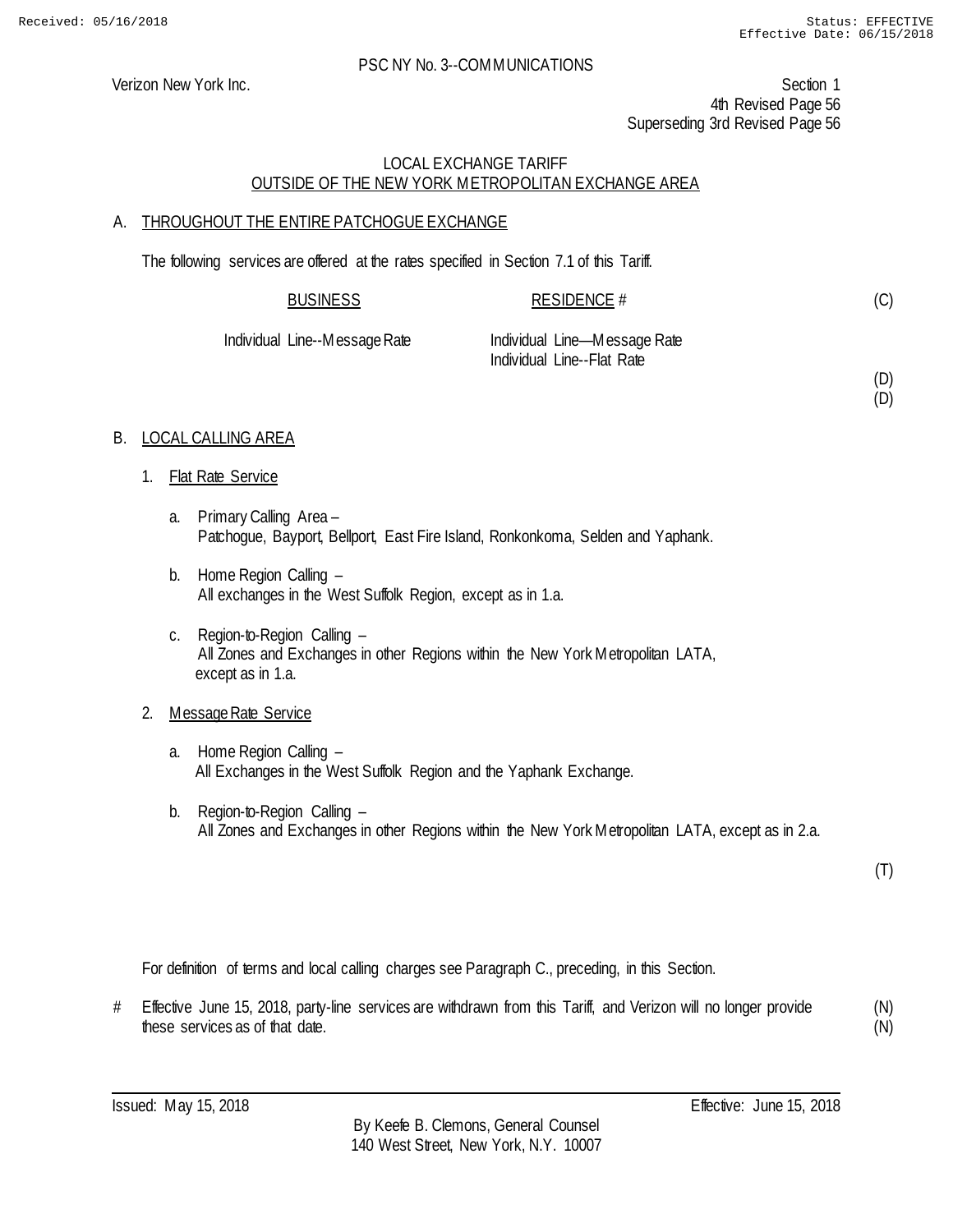(D) (D)

## PSC NY No. 3--COMMUNICATIONS

Verizon New York Inc. Section 1 4th Revised Page 57 Superseding 3rd Revised Page 57

# LOCAL EXCHANGE TARIFF OUTSIDE OF THE NEW YORK METROPOLITAN EXCHANGE AREA

# A. THROUGHOUT THE ENTIRE PECONIC EXCHANGE

The following services are offered at the rates specified in Section 7.1 of this Tariff.

| <b>BUSINESS</b>               | RESIDENCE #                                                |  |
|-------------------------------|------------------------------------------------------------|--|
| Individual Line--Message Rate | Individual Line—Message Rate<br>Individual Line--Flat Rate |  |

# B. LOCAL CALLING AREA

- 1. Flat Rate Service
	- a. Primary Calling Area Peconic, Mattituck and Southold.
	- b. Home Region Calling All exchanges in the East Suffolk Region, except as in 1.a.
	- c. Region-to-Region Calling All Zones and Exchanges in other Regions within the New York Metropolitan LATA.

# 2. Message Rate Service

- a. Home Region Calling All Exchanges in the East Suffolk Region.
- b. Region-to-Region Calling All Zones and Exchanges in other Regions within the New York Metropolitan LATA.

(T)

For definition of terms and local calling charges see Paragraph C., preceding, in this Section.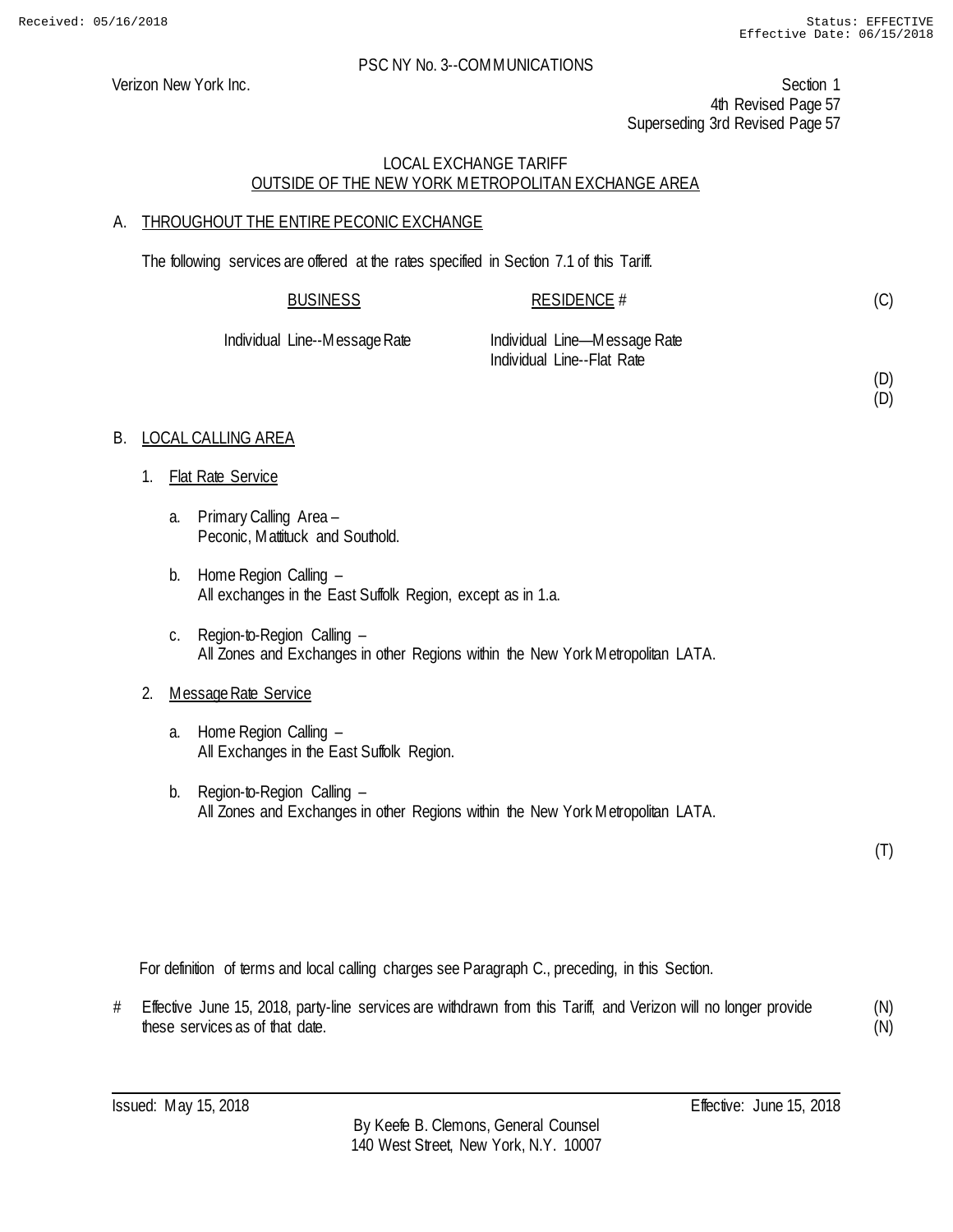(D) (D)

## PSC NY No. 3--COMMUNICATIONS

Verizon New York Inc. Section 1 4th Revised Page 58 Superseding 3rd Revised Page 58

# LOCAL EXCHANGE TARIFF OUTSIDE OF THE NEW YORK METROPOLITAN EXCHANGE AREA

# A. THROUGHOUT THE ENTIRE PORT JEFFERSON EXCHANGE

The following services are offered at the rates specified in Section 7.1 of this Tariff.

| <b>BUSINESS</b>    | RESIDENCE #                                                |
|--------------------|------------------------------------------------------------|
| Line--Message Rate | Individual Line—Message Rate<br>Individual Line--Flat Rate |

# B. LOCAL CALLING AREA

1. Flat Rate Service

**Individual** 

- a. Primary Calling Area Port Jefferson, Selden, Shoreham, Stony Brook and Yaphank.
- b. Home Region Calling All exchanges in the West Suffolk Region, except as in 1.a.
- c. Region-to-Region Calling All Zones and Exchanges in other Regions within the New York Metropolitan LATA, except as in 1.a.

# 2. Message Rate Service

- a. Home Region Calling All Exchanges in the West Suffolk Region and the Exchanges of Shoreham and Yaphank.
- b. Region-to-Region Calling All Zones and Exchanges in other Regions within the New York Metropolitan LATA, except as in 2.a.

(T)

For definition of terms and local calling charges see Paragraph C., preceding, in this Section.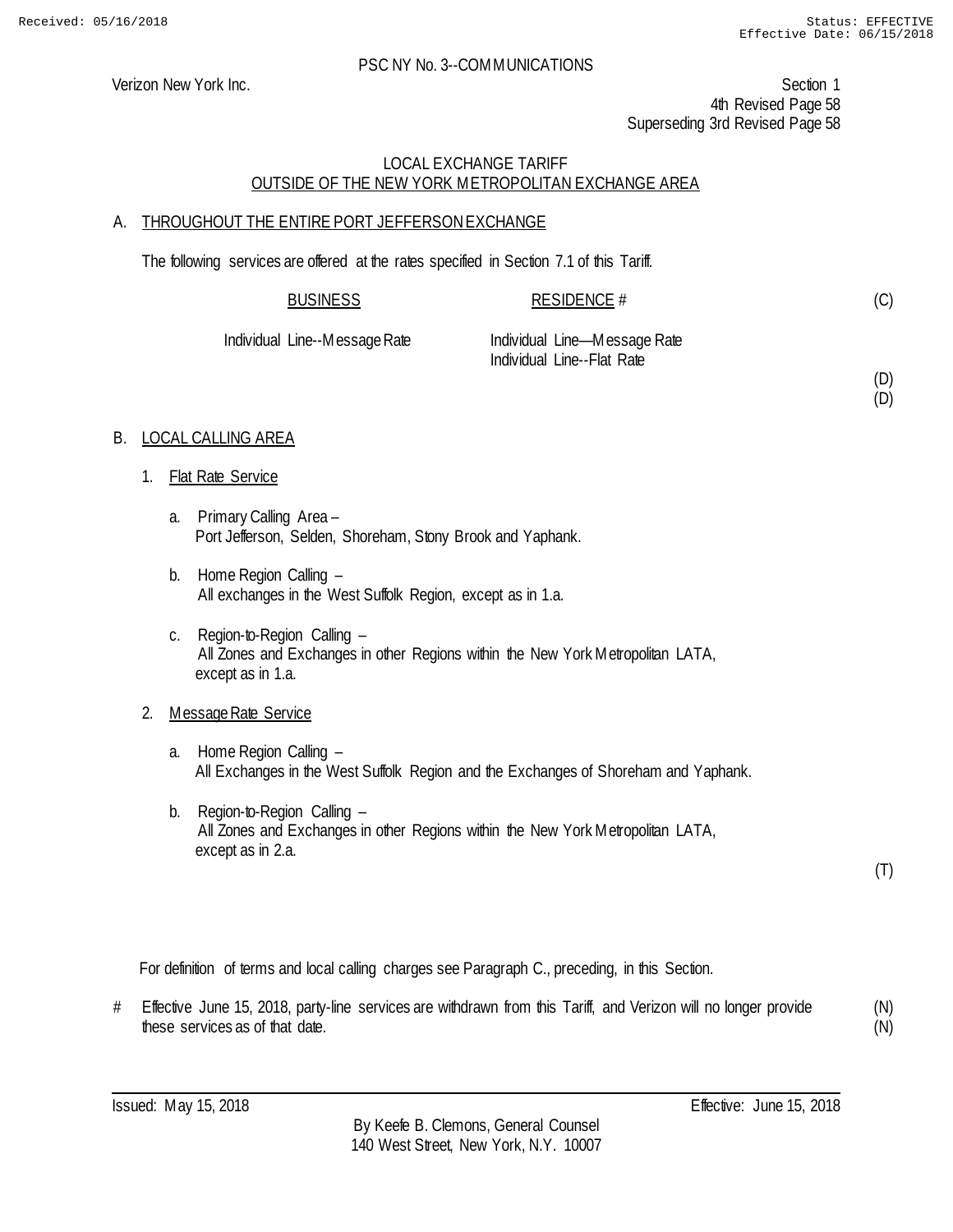(D) (D)

## PSC NY No. 3--COMMUNICATIONS

Verizon New York Inc. Section 1 4th Revised Page 59 Superseding 3rd Revised Page 59

# LOCAL EXCHANGE TARIFF OUTSIDE OF THE NEW YORK METROPOLITAN EXCHANGE AREA

# A. THROUGHOUT THE ENTIRE QUOQUE EXCHANGE

The following services are offered at the rates specified in Section 7.1 of this Tariff.

| <b>BUSINESS</b>               | RESIDENCE #                                                |
|-------------------------------|------------------------------------------------------------|
| Individual Line--Message Rate | Individual Line—Message Rate<br>Individual Line--Flat Rate |

# B. LOCAL CALLING AREA

- 1. Flat Rate Service
	- a. Primary Calling Area Quoque, Hampton Bays, Riverhead and Westhampton.
	- b. Home Region Calling All exchanges in the East Suffolk Region, except as in 1.a.
	- c. Region-to-Region Calling All Zones and Exchanges in other Regions within the New York Metropolitan LATA.

# 2. Message Rate Service

- a. Home Region Calling All Exchanges in the East Suffolk Region.
- b. Region-to-Region Calling All Zones and Exchanges in other Regions within the New York Metropolitan LATA.

(T)

For definition of terms and local calling charges see Paragraph C., preceding, in this Section.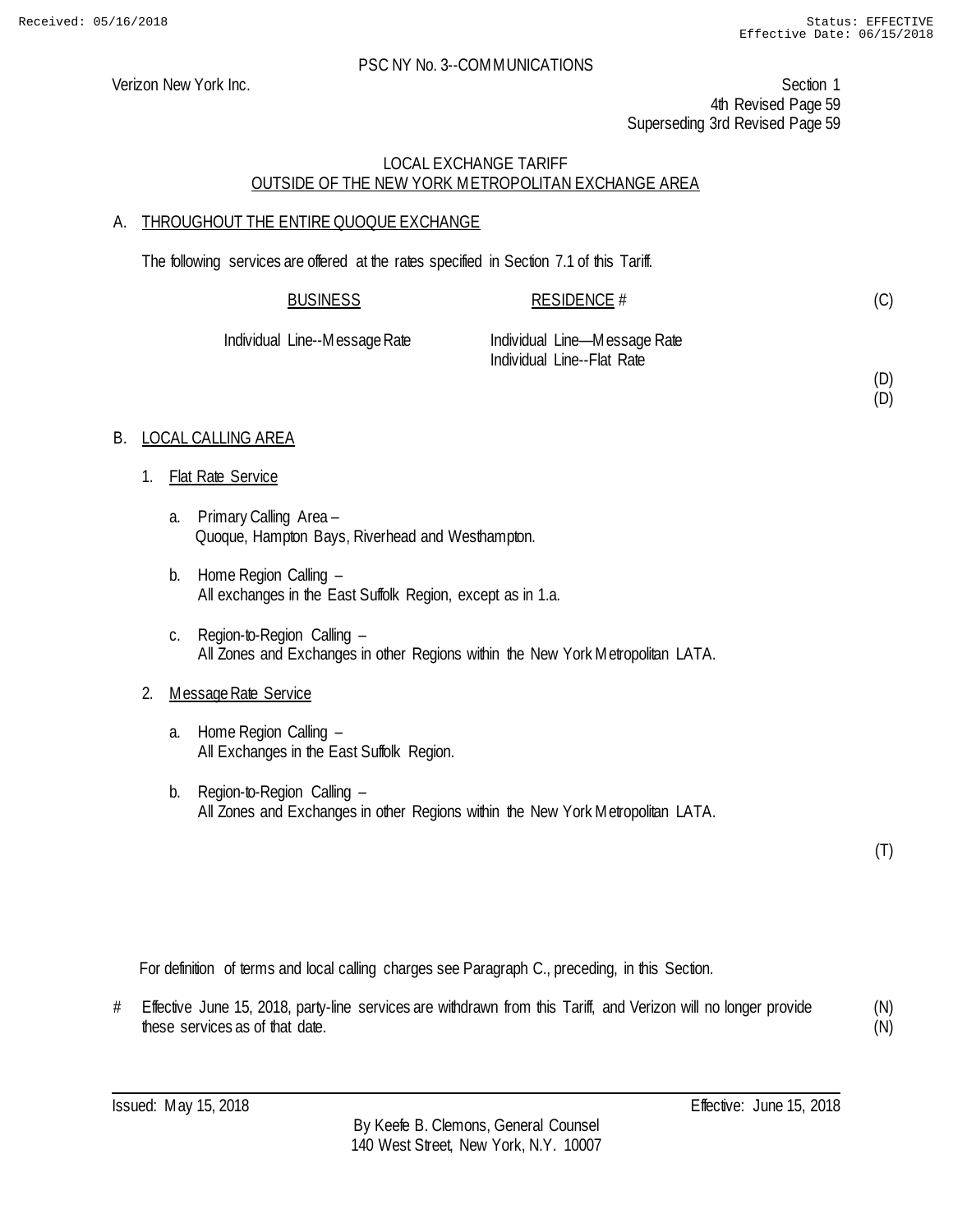(D) (D)

## PSC NY No. 3--COMMUNICATIONS

Verizon New York Inc. Section 1 4th Revised Page 60 Superseding 3rd Revised Page 60

# LOCAL EXCHANGE TARIFF OUTSIDE OF THE NEW YORK METROPOLITAN EXCHANGE AREA

# A. THROUGHOUT THE ENTIRE RIVERHEAD EXCHANGE

The following services are offered at the rates specified in Section 7.1 of this Tariff.

| <b>BUSINESS</b>        | RESIDENCE #                  |  |
|------------------------|------------------------------|--|
| il Line--Message Rate. | Individual Line—Message Rate |  |

Individual Line--Message Rate Individual Line—Message Rate Individual Line--Flat Rate

# B. LOCAL CALLING AREA

- 1. Flat Rate Service
	- a. Primary Calling Area Riverhead, Center Moriches, Eastport, Hampton Bays, Jamesport, Quoque, Wading River, Westhampton and Yaphank.
	- b. Home Region Calling All exchanges in the East Suffolk Region, except as in 1.a.
	- c. Region-to-Region Calling All Zones and Exchanges in other Regions within the New York Metropolitan LATA.

# 2. Message Rate Service

- a. Home Region Calling All Exchanges in the East Suffolk Region.
- b. Region-to-Region Calling All Zones and Exchanges in other Regions within the New York Metropolitan LATA.

(T)

For definition of terms and local calling charges see Paragraph C., preceding, in this Section.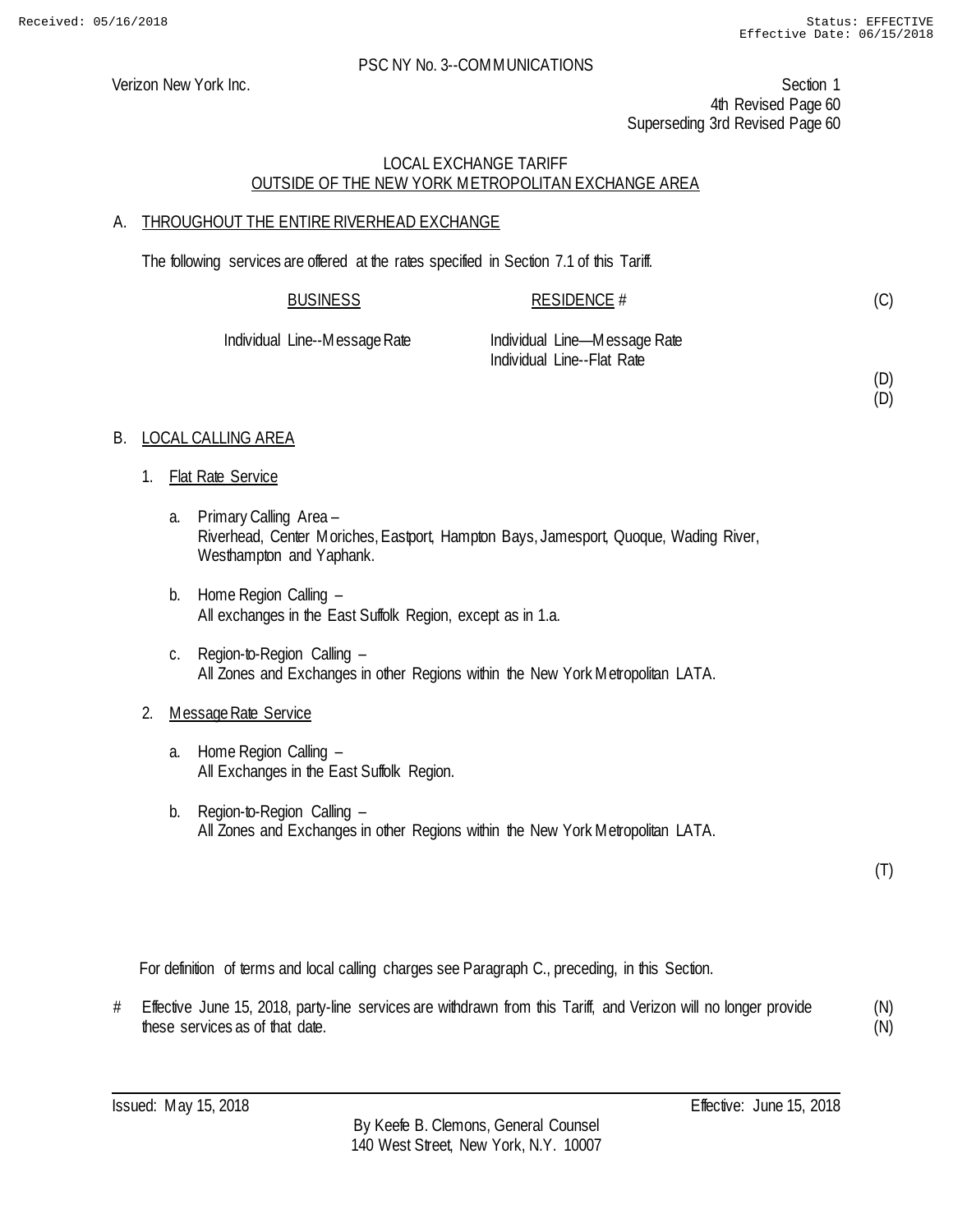Verizon New York Inc. Section 1 4th Revised Page 61 Superseding 3rd Revised Page 61

# LOCAL EXCHANGE TARIFF OUTSIDE OF THE NEW YORK METROPOLITAN EXCHANGE AREA

# A. THROUGHOUT THE ENTIRE RONKONKOMA EXCHANGE

The following services are offered at the rates specified in Section 7.1 of this Tariff.

| <b>BUSINESS</b>   | RESIDENCE $#$                |  |
|-------------------|------------------------------|--|
| Line Moccogo Dato | Individual Line Meccago Data |  |

Individual Line--Message Rate Individual Line—Message Rate Individual Line--Flat Rate

(D) (D)

(C)

- B. LOCAL CALLING AREA
	- 1. Flat Rate Service
		- a. Primary Calling Area Ronkonkoma, Bayport, Central Islip, Patchogue, Saint James, Sayville, Selden, Smithtown and Stony Brook.
		- b. Home Region Calling All exchanges in the West Suffolk Region, except as in 1.a.
		- c. Region-to-Region Calling All Zones and Exchanges in other Regions within the New York Metropolitan LATA.

# 2. Message Rate Service

- a. Home Region Calling All Exchanges in the West Suffolk Region.
- b. Region-to-Region Calling All Zones and Exchanges in other Regions within the New York Metropolitan LATA.

(T)

For definition of terms and local calling charges see Paragraph C., preceding, in this Section.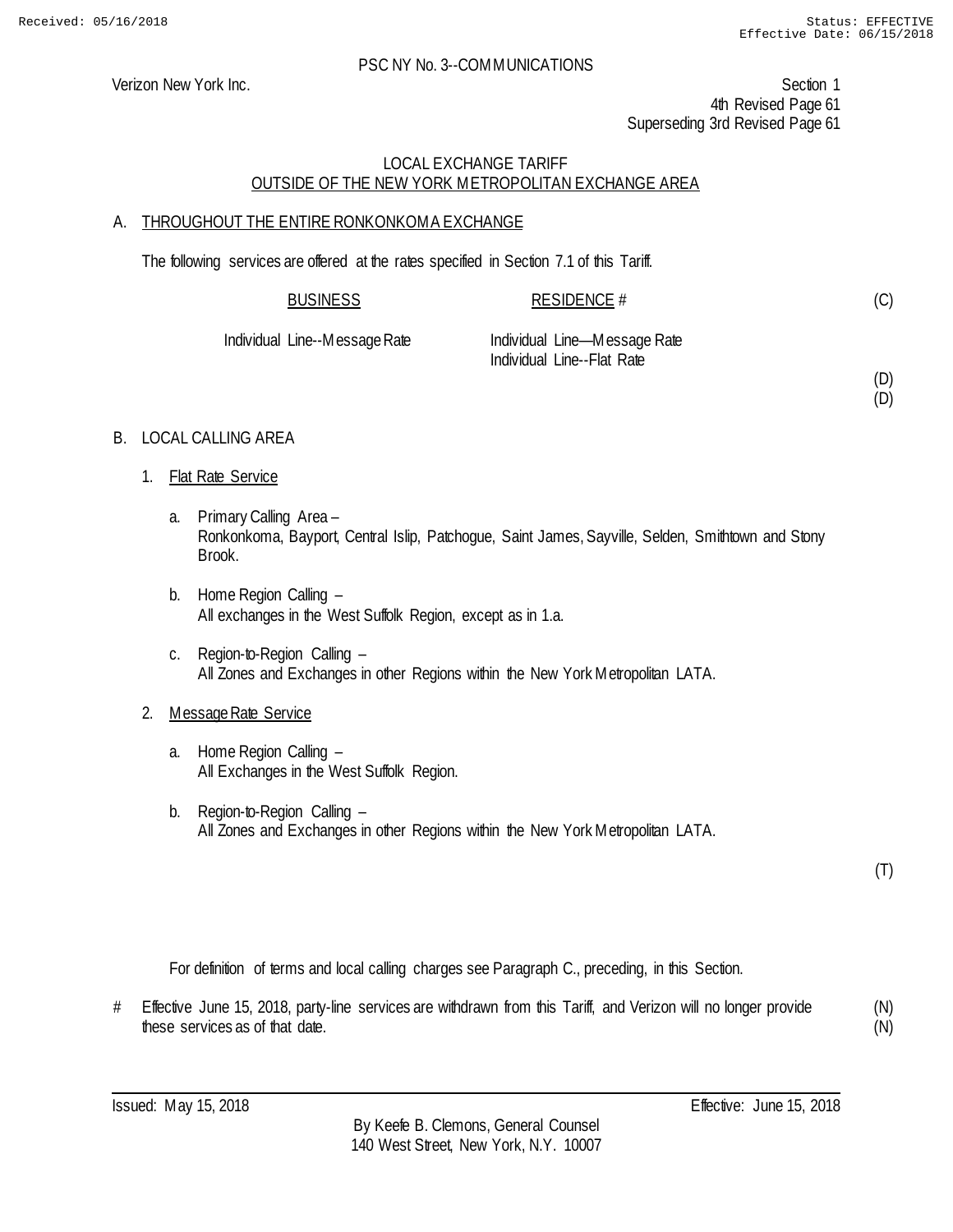(D) (D)

## PSC NY No. 3--COMMUNICATIONS

Verizon New York Inc. Section 1 4th Revised Page 62 Superseding 3rd Revised Page 62

# LOCAL EXCHANGE TARIFF OUTSIDE OF THE NEW YORK METROPOLITAN EXCHANGE AREA

# A. THROUGHOUT THE ENTIRE SAG HARBOR EXCHANGE

The following services are offered at the rates specified in Section 7.1 of this Tariff.

| <b>BUSINESS</b>      | RESIDENCE #                   |  |
|----------------------|-------------------------------|--|
|                      |                               |  |
| ateglane on Macantal | -Individual Line Maccana Rata |  |

Individual Line--Message Rate Individual Line—Message Rate Individual Line--Flat Rate

# B. LOCAL CALLING AREA

- 1. Flat Rate Service
	- a. Primary Calling Area Sag Harbor, Bridgehampton, East Hampton, Shelter Island, Southampton and Water Mill.
	- b. Home Region Calling All exchanges in the East Suffolk Region, except as in 1.a.
	- c. Region-to-Region Calling All Zones and Exchanges in other Regions within the New York Metropolitan LATA.

# 2. Message Rate Service

- a. Home Region Calling All Exchanges in the East Suffolk Region.
- b. Region-to-Region Calling All Zones and Exchanges in other Regions within the New York Metropolitan LATA.

(T)

For definition of terms and local calling charges see Paragraph C., preceding, in this Section.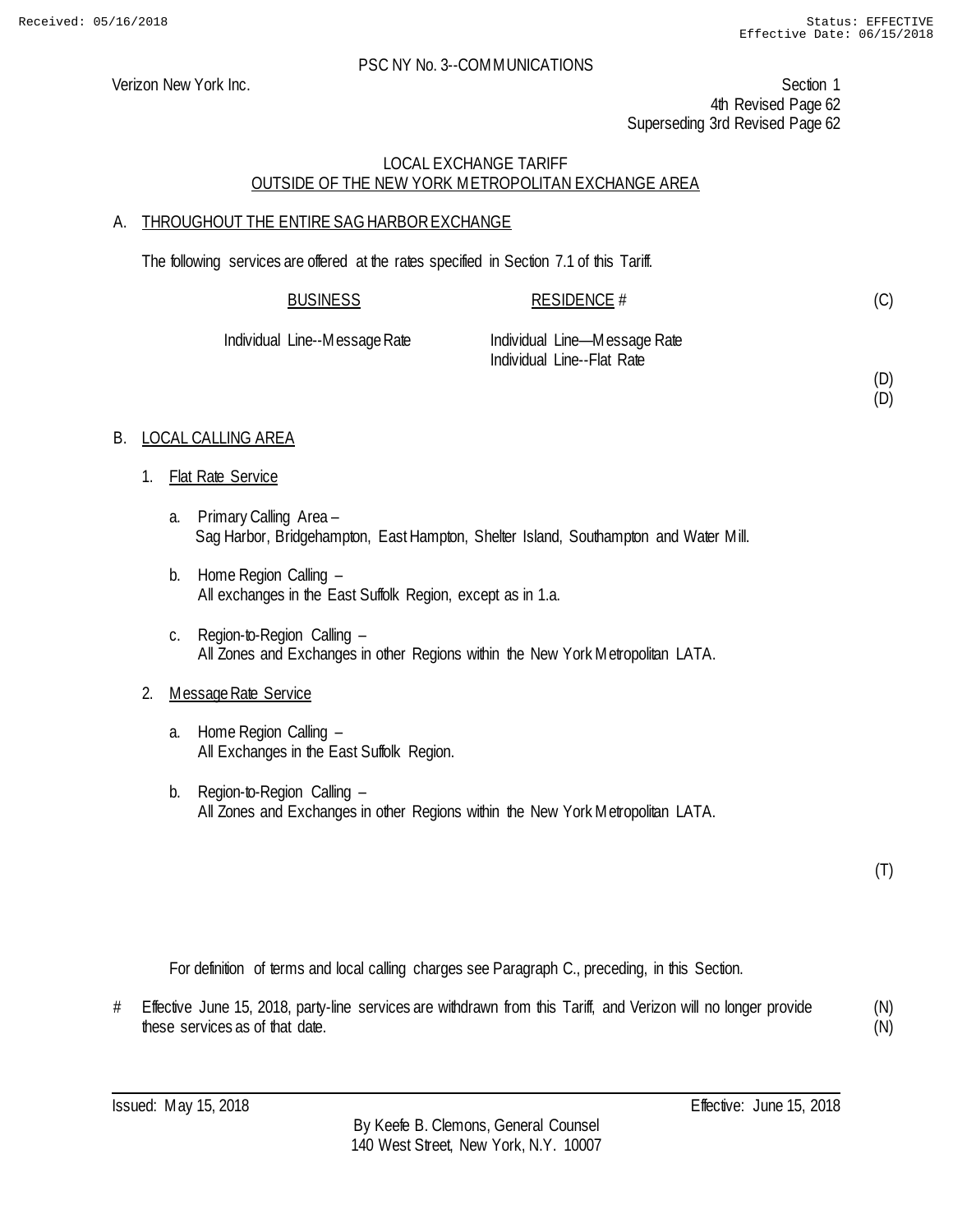(D) (D)

## PSC NY No. 3--COMMUNICATIONS

Verizon New York Inc. Section 1 4th Revised Page 63 Superseding 3rd Revised Page 63

# LOCAL EXCHANGE TARIFF OUTSIDE OF THE NEW YORK METROPOLITAN EXCHANGE AREA

# A. THROUGHOUT THE ENTIRE SAINT JAMES EXCHANGE

The following services are offered at the rates specified in Section 7.1 of this Tariff.

| <b>BUSINESS</b>               | RESIDENCE #                  |
|-------------------------------|------------------------------|
| Individual Line--Message Rate | Individual Line—Message Rate |
|                               | Individual Line--Flat Rate   |

# B. LOCAL CALLING AREA

- 1. Flat Rate Service
	- a. Primary Calling Area Saint James, Ronkonkoma, Smithtown and Stony Brook.
	- b. Home Region Calling All exchanges in the West Suffolk Region, except as in 1.a.
	- c. Region-to-Region Calling All Zones and Exchanges in other Regions within the New York Metropolitan LATA.

# 2. Message Rate Service

- a. Home Region Calling All Exchanges in the West Suffolk Region.
- b. Region-to-Region Calling All Zones and Exchanges in other Regions within the New York Metropolitan LATA.

(T)

For definition of terms and local calling charges see Paragraph C., preceding, in this Section.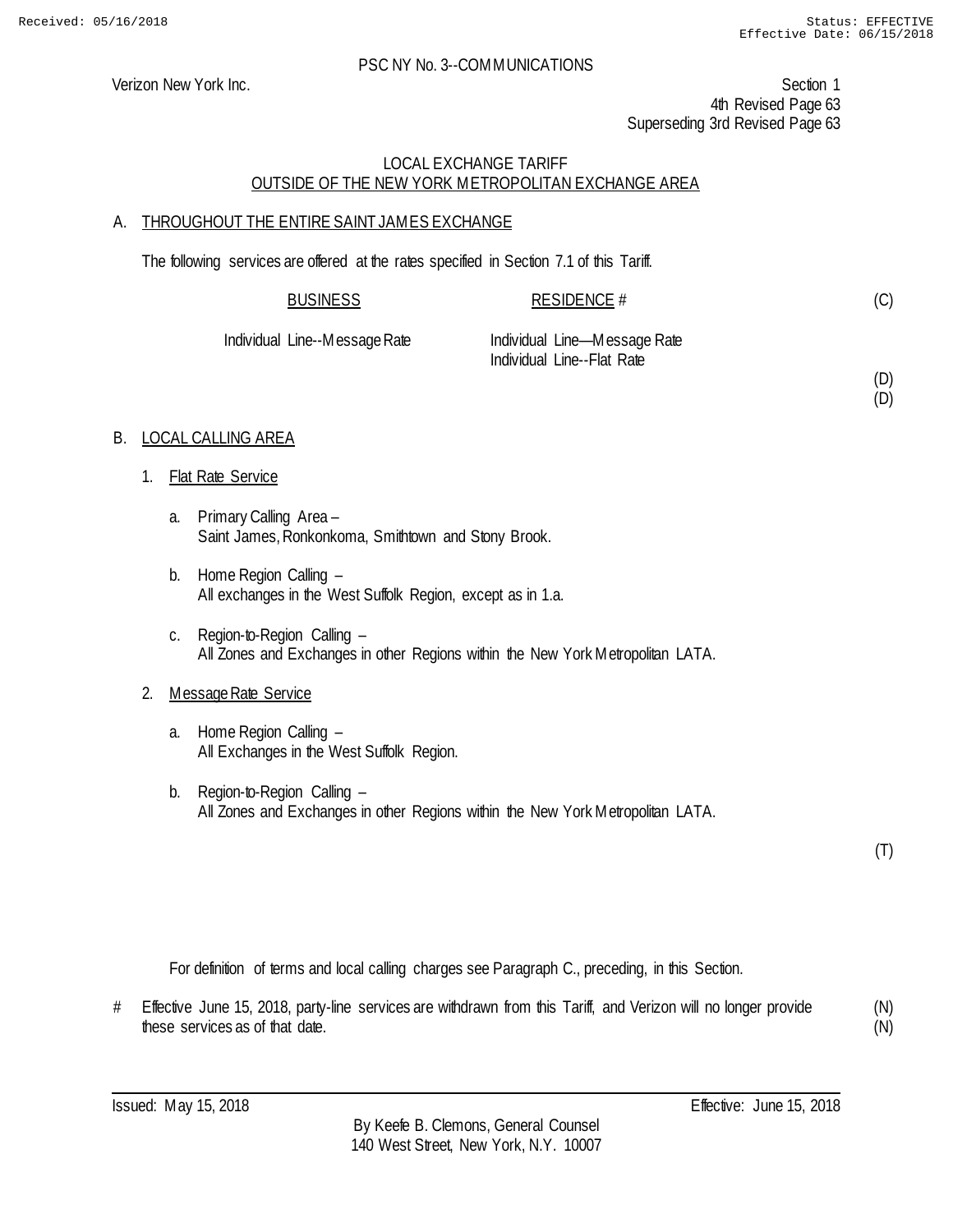(D)

## PSC NY No. 3--COMMUNICATIONS

Verizon New York Inc. Section 1 4th Revised Page 64 Superseding 3rd Revised Page 64

# LOCAL EXCHANGE TARIFF OUTSIDE OF THE NEW YORK METROPOLITAN EXCHANGE AREA

# A. THROUGHOUT THE ENTIRE SAYVILLE EXCHANGE

The following services are offered at the rates specified in Section 7.1 of this Tariff.

| <b>BUSINESS</b>               | RESIDENCE #                                                |
|-------------------------------|------------------------------------------------------------|
| Individual Line--Message Rate | Individual Line—Message Rate<br>Individual Line--Flat Rate |

# B. LOCAL CALLING AREA

- 1. Flat Rate Service
	- a. Primary Calling Area Sayville, Bayport, Central Islip, East Fire Island, Islip and Ronkonkoma.
	- b. Home Region Calling All exchanges in the West Suffolk Region, except as in 1.a.
	- c. Region-to-Region Calling All Zones and Exchanges in other Regions within the New York Metropolitan LATA.

# 2. Message Rate Service

- a. Home Region Calling All Exchanges in the West Suffolk Region.
- b. Region-to-Region Calling All Zones and Exchanges in other Regions within the New York Metropolitan LATA.

(T)

For definition of terms and local calling charges see Paragraph C., preceding, in this Section.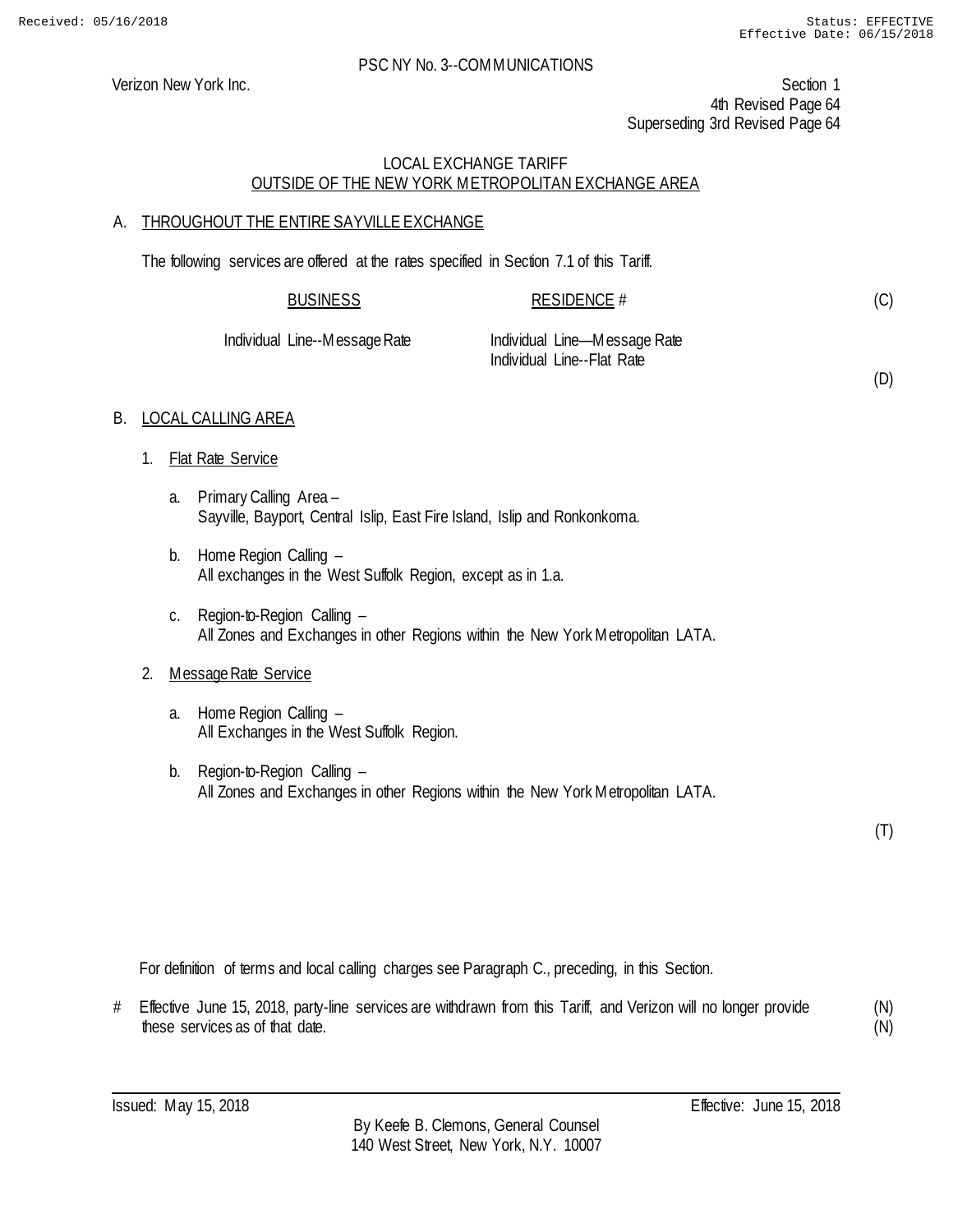(D) (D)

## PSC NY No. 3--COMMUNICATIONS

Verizon New York Inc. Section 1 4th Revised Page 65 Superseding 3rd Revised Page 65

# LOCAL EXCHANGE TARIFF OUTSIDE OF THE NEW YORK METROPOLITAN EXCHANGE AREA

# A. THROUGHOUT THE ENTIRE SELDENEXCHANGE

The following services are offered at the rates specified in Section 7.1 of this Tariff.

| <b>BUSINESS</b>    | <b>RESIDENCE #</b>                                         |
|--------------------|------------------------------------------------------------|
| Line--Message Rate | Individual Line—Message Rate<br>Individual Line--Flat Rate |

# B. LOCAL CALLING AREA

**Individual** 

- 1. Flat Rate Service
	- a. Primary Calling Area Selden, Patchogue, Port Jefferson, Ronkonkoma, Stony Brook and Yaphank.
	- b. Home Region Calling All exchanges in the West Suffolk Region, except as in 1.a.
	- c. Region-to-Region Calling All Zones and Exchanges in other Regions within the New York Metropolitan LATA, except as in 1.a.

# 2. Message Rate Service

- a. Home Region Calling All Exchanges in the West Suffolk Region and Yaphank Exchange.
- b. Region-to-Region Calling All Zones and Exchanges in other Regions within the New York Metropolitan LATA, except as in 2.a.

(T)

For definition of terms and local calling charges see Paragraph C., preceding, in this Section.

# Effective June 15, 2018, party-line services are withdrawn from this Tariff, and Verizon will no longer provide these services as of that date.

(N) (N)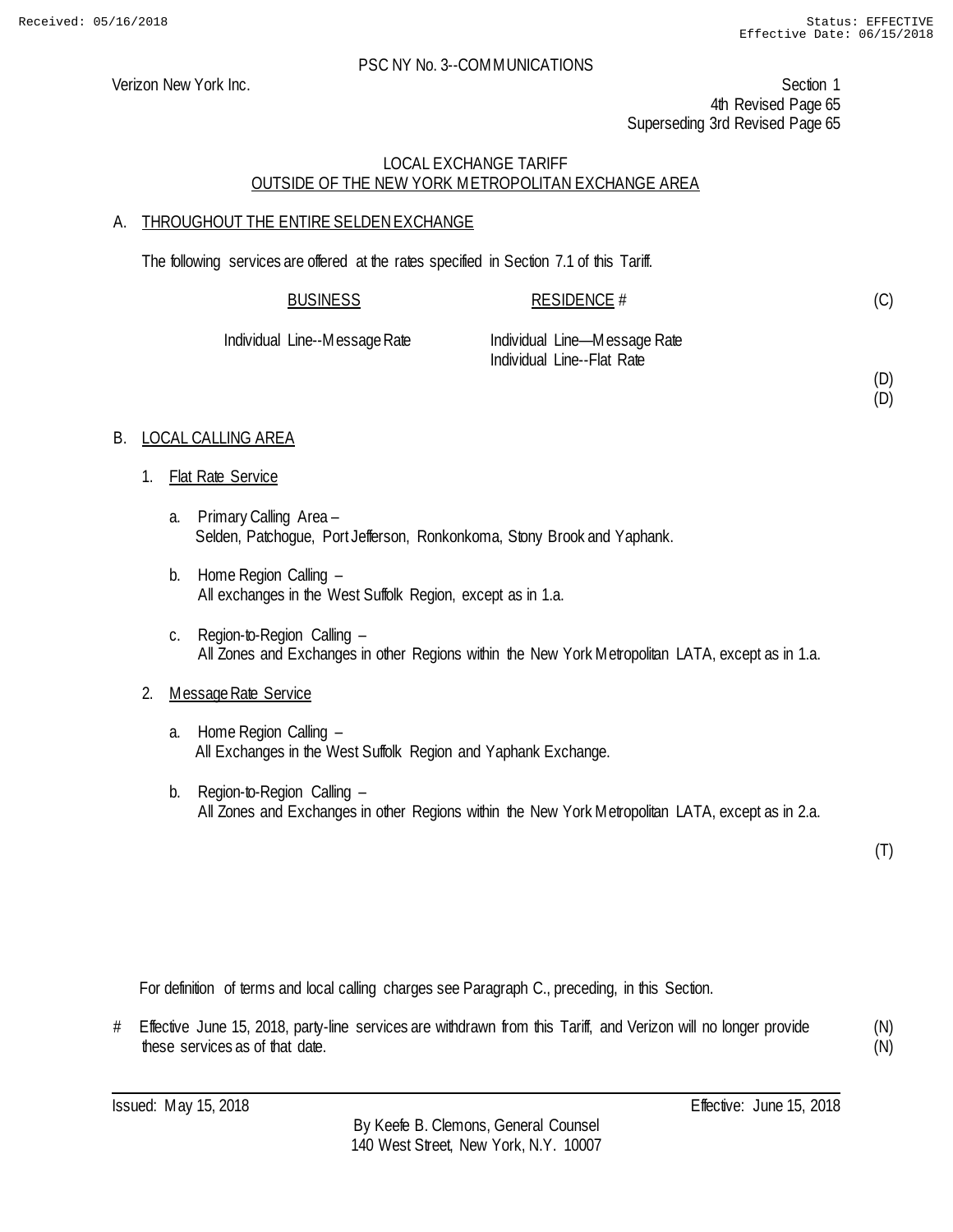Verizon New York Inc. Section 1 4th Revised Page 66 Superseding 3rd Revised Page 66

# LOCAL EXCHANGE TARIFF OUTSIDE OF THE NEW YORK METROPOLITAN EXCHANGE AREA

# A. THROUGHOUT THE ENTIRE SHELTER ISLAND EXCHANGE

The following services are offered at the rates specified in Section 7.1 of this Tariff.

| <b>BUSINESS</b>   | RESIDENCE $#$                |  |
|-------------------|------------------------------|--|
| Line Messega Deta | Individual Line Meccano Date |  |

Individual Line--Message Rate Individual Line—Message Rate Individual Line--Flat Rate

(D) (D)

(C)

# B. LOCAL CALLING AREA

- 1. Flat Rate Service
	- a. Primary Calling Area Shelter Island, Greenport and Sag Harbor.
	- b. Home Region Calling All exchanges in the East Suffolk Region, except as in 1.a.
	- c. Region-to-Region Calling All Zones and Exchanges in other Regions within the New York Metropolitan LATA.

# 2. Message Rate Service

- a. Home Region Calling All Exchanges in the East Suffolk Region.
- b. Region-to-Region Calling All Zones and Exchanges in other Regions within the New York Metropolitan LATA.

(T)

For definition of terms and local calling charges see Paragraph C., preceding, in this Section.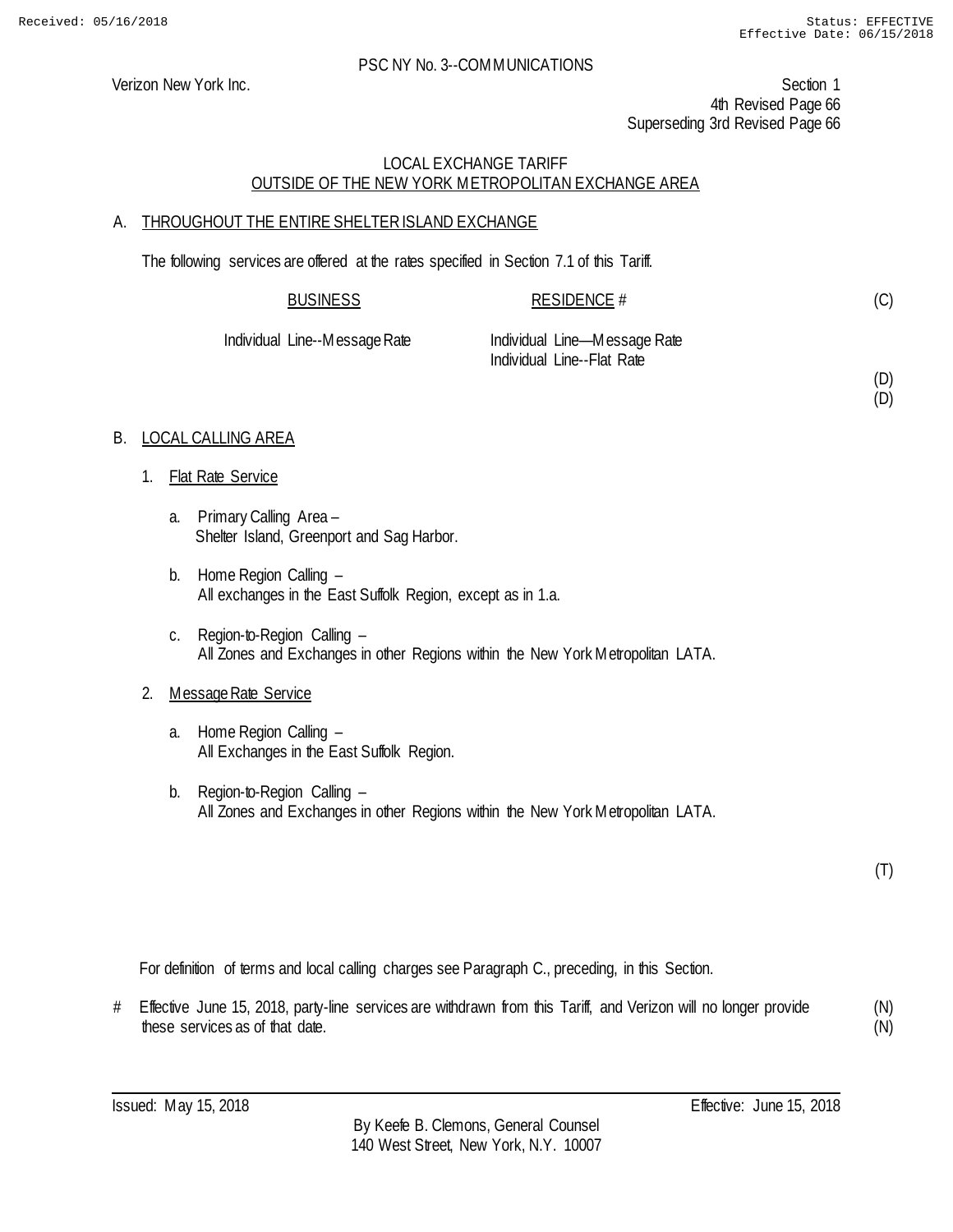(D) (D)

## PSC NY No. 3--COMMUNICATIONS

Verizon New York Inc. Section 1 4th Revised Page 67 Superseding 3rd Revised Page 67

# LOCAL EXCHANGE TARIFF OUTSIDE OF THE NEW YORK METROPOLITAN EXCHANGE AREA

# A. THROUGHOUT THE ENTIRE SHOREHAM EXCHANGE

The following services are offered at the rates specified in Section 7.1 of this Tariff.

| <b>BUSINESS</b>               | RESIDENCE #                                                |
|-------------------------------|------------------------------------------------------------|
| Individual Line--Message Rate | Individual Line—Message Rate<br>Individual Line--Flat Rate |

# B. LOCAL CALLING AREA

- 1. Flat Rate Service
	- a. Primary Calling Area Shoreham, Port Jefferson, Wading River and Yaphank.
	- b. Home Region Calling All exchanges in the East Suffolk Region, except as in 1.a.
	- c. Region-to-Region Calling All Zones and Exchanges in other Regions within the New York Metropolitan LATA, except as in 1.a.

# 2. Message Rate Service

- a. Home Region Calling All Exchanges in the East Suffolk Region and the Port Jefferson Exchange.
- b. Region-to-Region Calling All Zones and Exchanges in other Regions within the New York Metropolitan LATA. and the Port Jefferson Exchange

(T)

For definition of terms and local calling charges see Paragraph C., preceding, in this Section.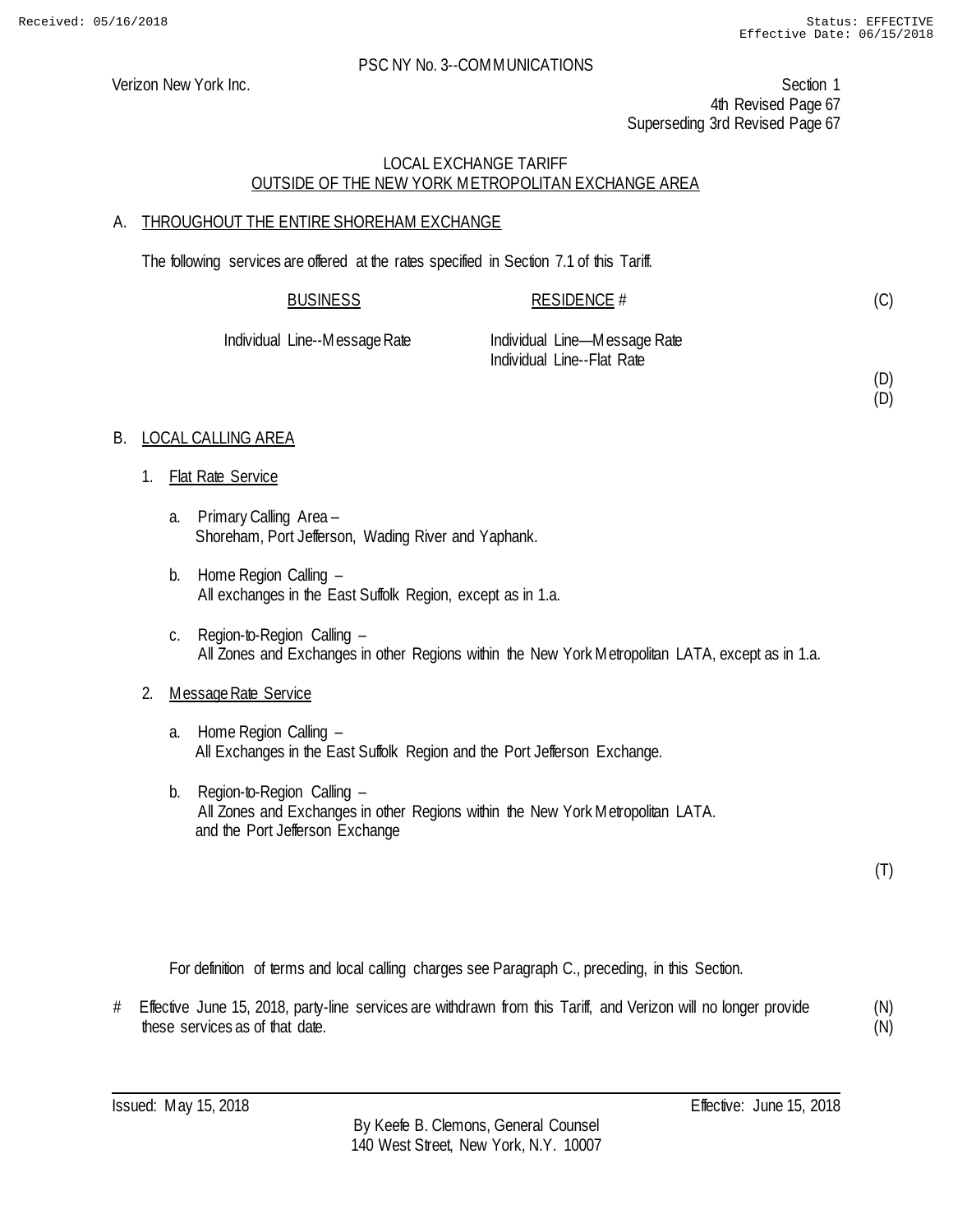Verizon New York Inc. Section 1 4th Revised Page 68 Superseding 3rd Revised Page 68

# LOCAL EXCHANGE TARIFF OUTSIDE OF THE NEW YORK METROPOLITAN EXCHANGE AREA

# A. THROUGHOUT THE ENTIRE SMITHTOWN EXCHANGE

The following services are offered at the rates specified in Section 7.1 of this Tariff.

| <b>BUSINESS</b>               | RESIDENCE #                  |  |
|-------------------------------|------------------------------|--|
| Individual Line--Message Rate | Individual Line-Message Rate |  |

Individual Line--Flat Rate

(D)

(C)

(D)

# B. LOCAL CALLING AREA

- 1. Flat Rate Service
	- a. Primary Calling Area Smithtown, Brentwood, Central Islip, Commack, Kings Park, Ronkonkoma, Saint James and West Commack.
	- b. Home Region Calling All exchanges in the West Suffolk Region, except as in 1.a.
	- c. Region-to-Region Calling All Zones and Exchanges in other Regions within the New York Metropolitan LATA.

# 2. Message Rate Service

- a. Home Region Calling All Exchanges in the West Suffolk Region.
- b. Region-to-Region Calling All Zones and Exchanges in other Regions within the New York Metropolitan LATA.

(T)

For definition of terms and local calling charges see Paragraph C., preceding, in this Section.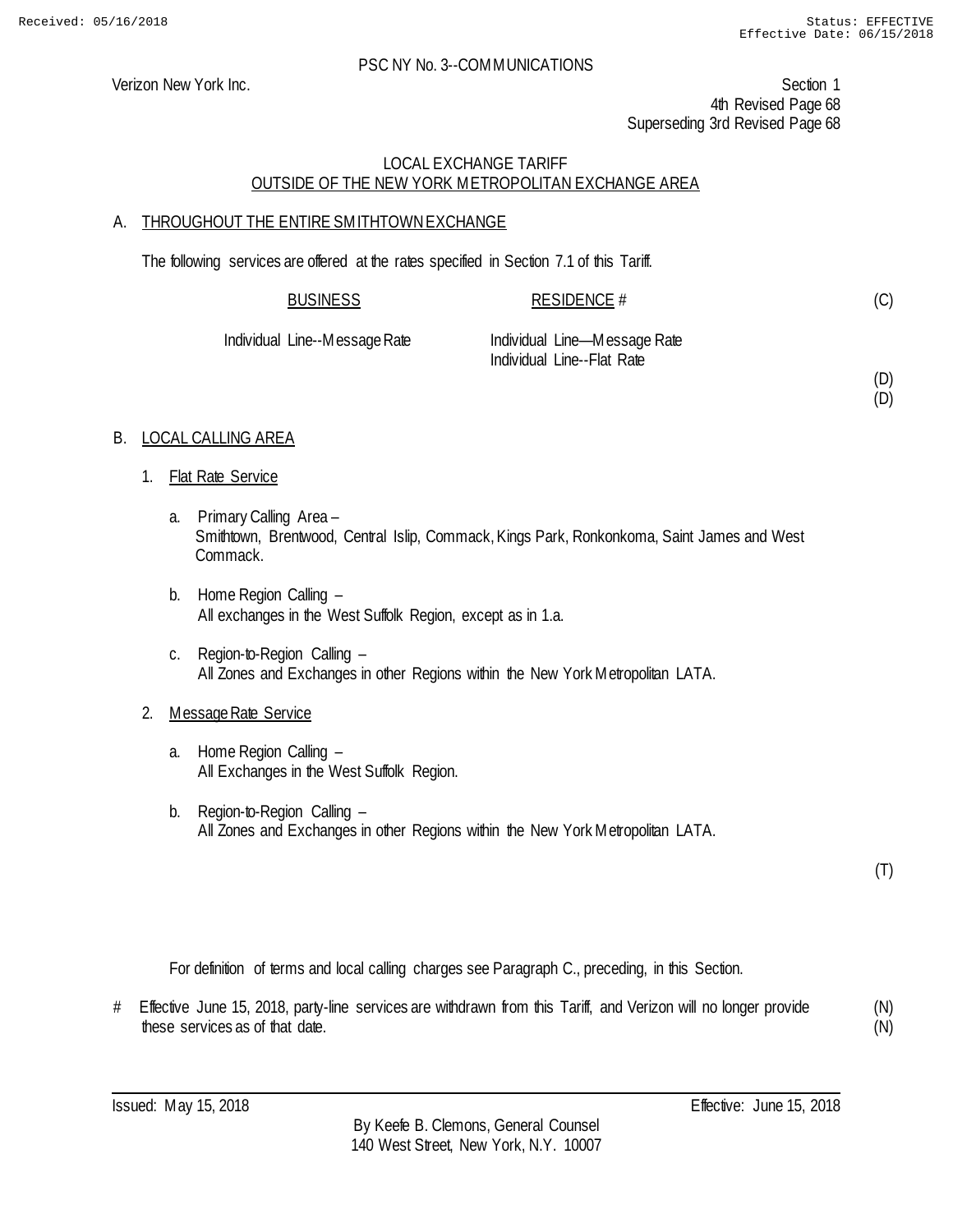(D) (D)

## PSC NY No. 3--COMMUNICATIONS

Verizon New York Inc. Section 1 4th Revised Page 69 Superseding 3rd Revised Page 69

# LOCAL EXCHANGE TARIFF OUTSIDE OF THE NEW YORK METROPOLITAN EXCHANGE AREA

# A. THROUGHOUT THE ENTIRE SOUTHAMPTONEXCHANGE

The following services are offered at the rates specified in Section 7.1 of this Tariff.

| <b>BUSINESS</b>               | RESIDENCE #                  |  |
|-------------------------------|------------------------------|--|
| Individual Line--Message Rate | Individual Line—Message Rate |  |
|                               | Individual Line--Flat Rate   |  |

# B. LOCAL CALLING AREA

- 1. Flat Rate Service
	- a. Primary Calling Area Southampton, Hampton Bays, Sag Harbor and Water Mill.
	- b. Home Region Calling All exchanges in the East Suffolk Region, except as in 1.a.
	- c. Region-to-Region Calling All Zones and Exchanges in other Regions within the New York Metropolitan LATA.

# 2. Message Rate Service

- a. Home Region Calling All Exchanges in the East Suffolk Region.
- b. Region-to-Region Calling All Zones and Exchanges in other Regions within the New York Metropolitan LATA.

(T)

For definition of terms and local calling charges see Paragraph C., preceding, in this Section.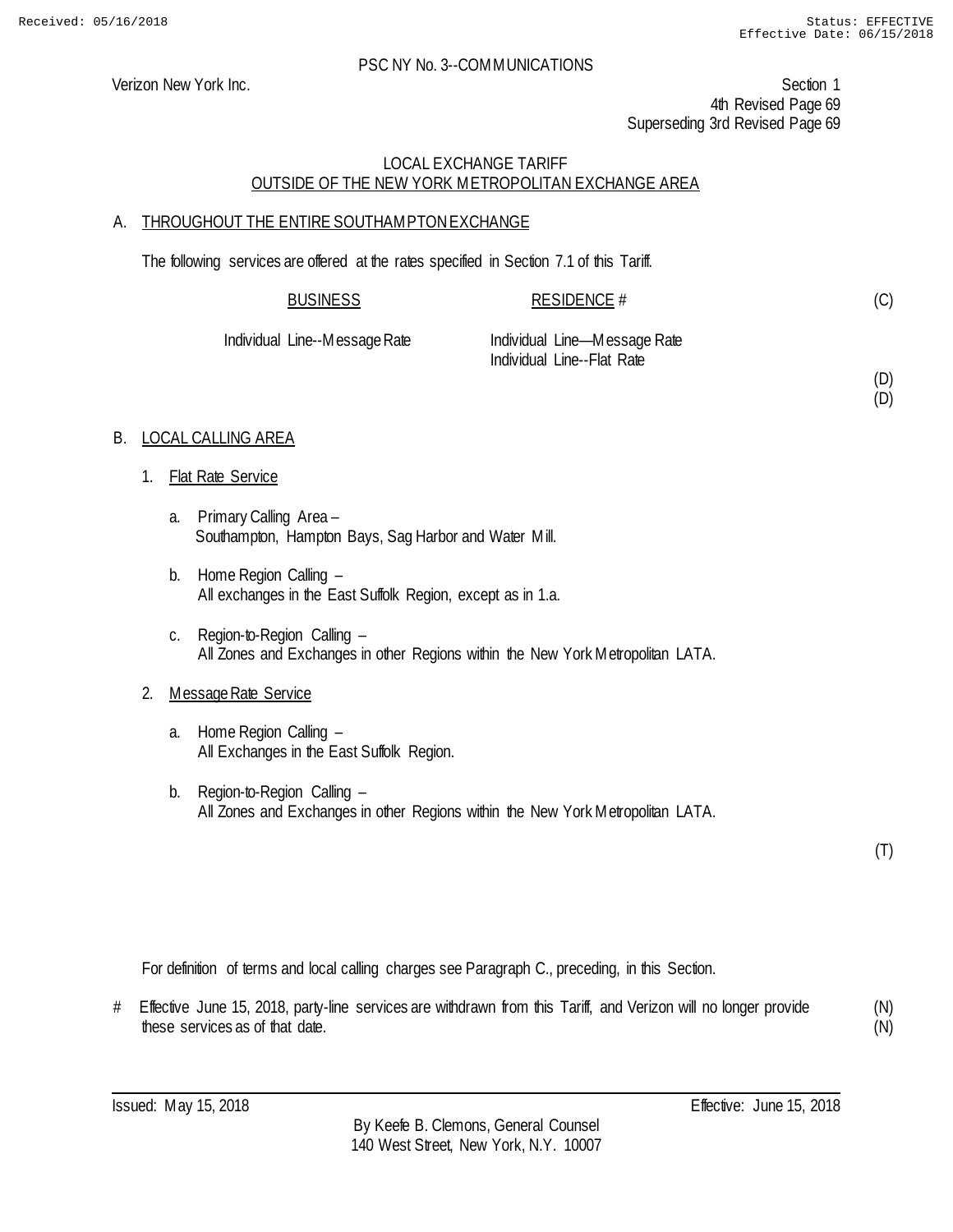(D) (D)

## PSC NY No. 3--COMMUNICATIONS

Verizon New York Inc. Section 1 4th Revised Page 70 Superseding 3rd Revised Page 70

# LOCAL EXCHANGE TARIFF OUTSIDE OF THE NEW YORK METROPOLITAN EXCHANGE AREA

# A. THROUGHOUT THE ENTIRE SOUTHOLD EXCHANGE

The following services are offered at the rates specified in Section 7.1 of this Tariff.

| <b>BUSINESS</b>               | RESIDENCE #                                                |
|-------------------------------|------------------------------------------------------------|
| Individual Line--Message Rate | Individual Line—Message Rate<br>Individual Line--Flat Rate |

# B. LOCAL CALLING AREA

- 1. Flat Rate Service
	- a. Primary Calling Area Southold, Greenport and Peconic.
	- b. Home Region Calling All exchanges in the East Suffolk Region, except as in 1.a.
	- c. Region-to-Region Calling All Zones and Exchanges in other Regions within the New York Metropolitan LATA.

# 2. Message Rate Service

- a. Home Region Calling All Exchanges in the East Suffolk Region.
- b. Region-to-Region Calling All Zones and Exchanges in other Regions within the New York Metropolitan LATA.

(T)

For definition of terms and local calling charges see Paragraph C., preceding, in this Section.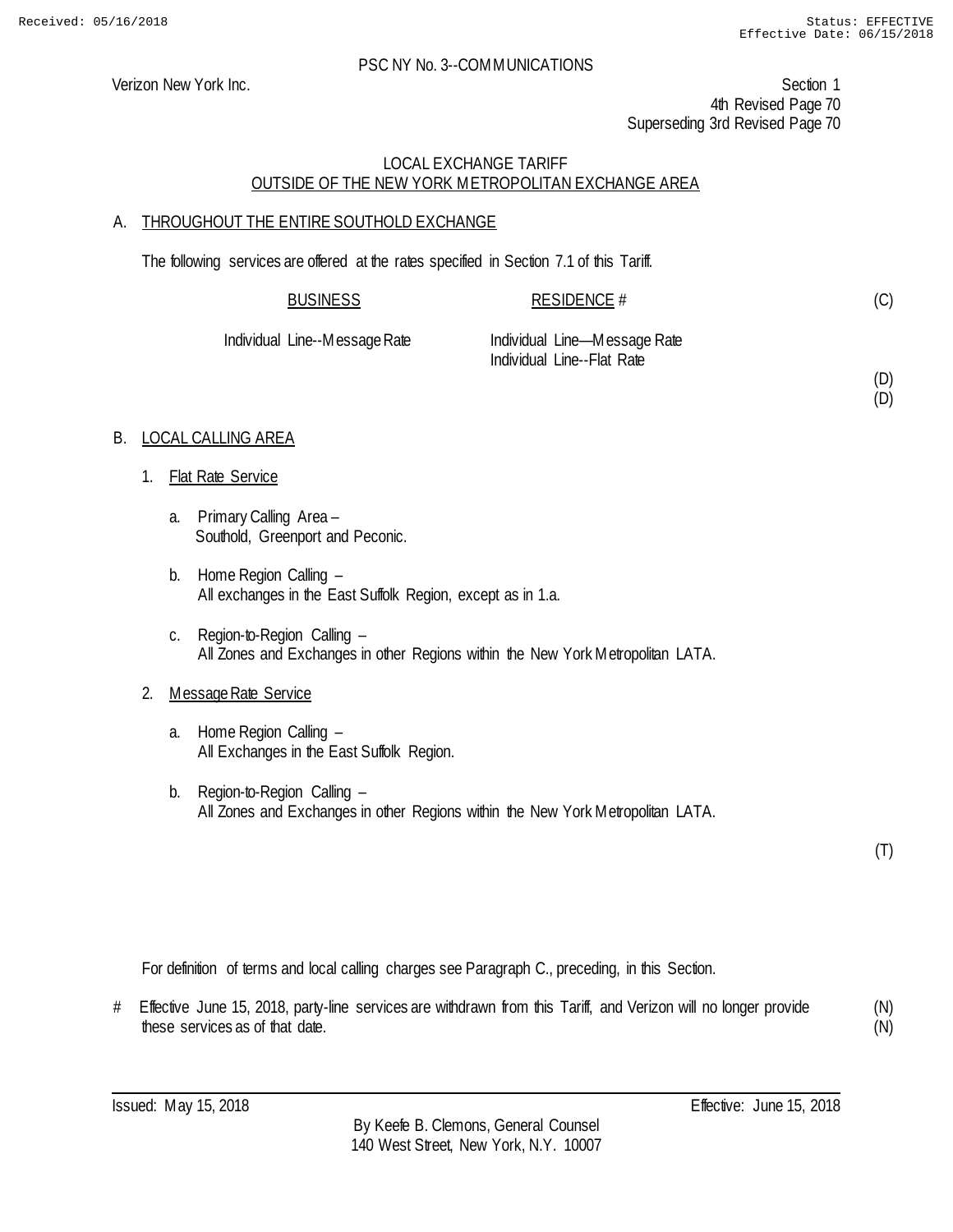(D) (D)

## PSC NY No. 3--COMMUNICATIONS

Verizon New York Inc. Section 1 5<sup>th</sup> Revised Page 71 Superseding 4<sup>th</sup> Revised Page 71

# LOCAL EXCHANGE TARIFF OUTSIDE OF THE NEW YORK METROPOLITAN EXCHANGE AREA

# A. THROUGHOUT THE ENTIRE STONY BROOK EXCHANGE

The following services are offered at the rates specified in Section 7.1 of this Tariff.

| <b>BUSINESS</b>               | RESIDENCE #                  |
|-------------------------------|------------------------------|
| Individual Line--Message Rate | Individual Line—Message Rate |
|                               | Individual Line--Flat Rate   |

# B. LOCAL CALLING AREA

- 1. Flat Rate Service
	- a. Primary Calling Area Stony Brook, Port Jefferson, Ronkonkoma, Saint James and Selden.
	- b. Home Region Calling All exchanges in the West Suffolk Region, except as in 1.a.
	- c. Region-to-Region Calling All Zones and Exchanges in other Regions within the New York Metropolitan LATA.

# 2. Message Rate Service

- a. Home Region Calling All Exchanges in the West Suffolk Region.
- b. Region-to-Region Calling All Zones and Exchanges in other Regions within the New York Metropolitan LATA.

(T)

For definition of terms and local calling charges see Paragraph C., preceding, in this Section.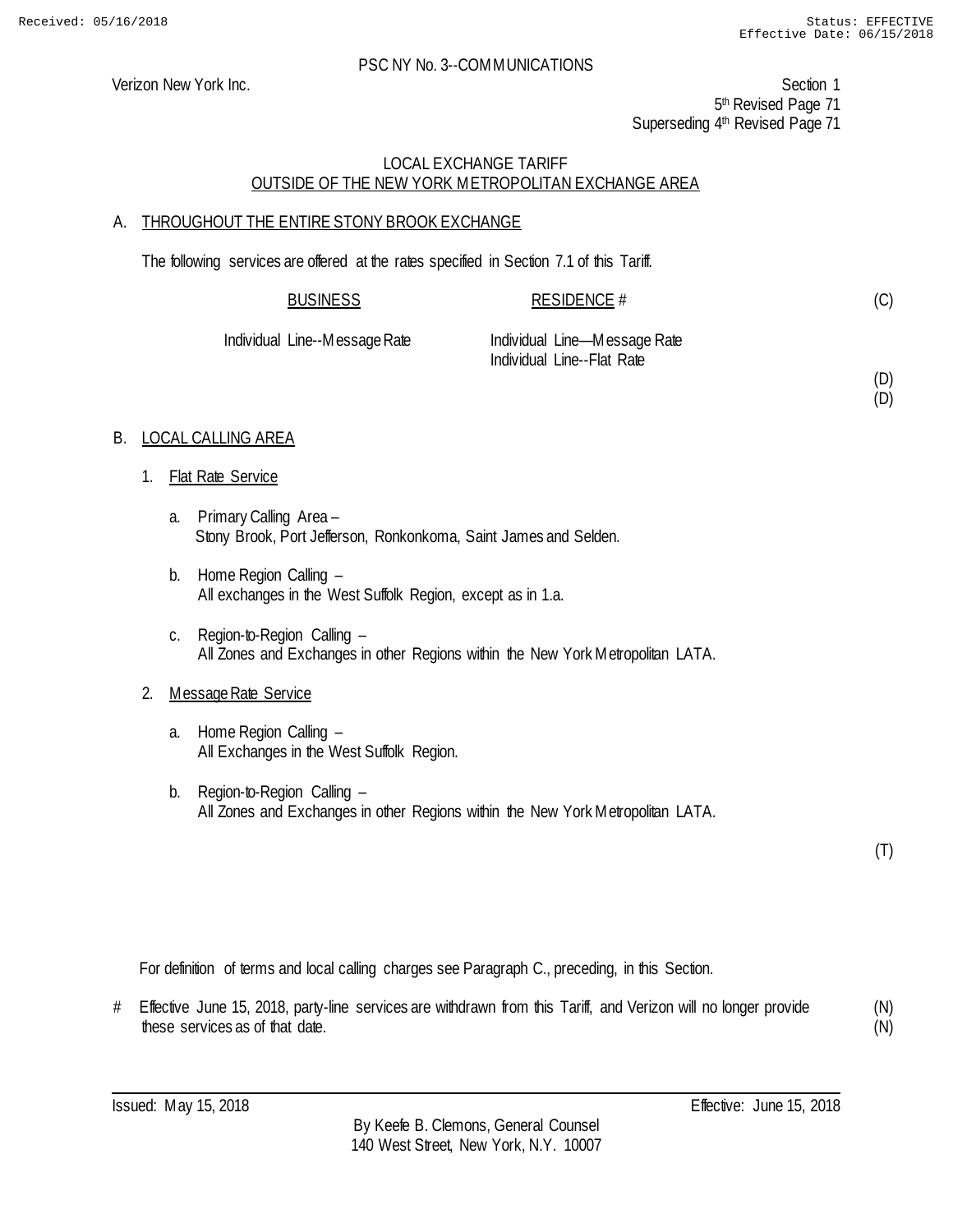(D) (D)

## PSC NY No. 3--COMMUNICATIONS

Verizon New York Inc. Section 1 4th Revised Page 72 Superseding 3rd Revised Page 72

# LOCAL EXCHANGE TARIFF OUTSIDE OF THE NEW YORK METROPOLITAN EXCHANGE AREA

# A. THROUGHOUT THE ENTIRE WADING RIVER EXCHANGE

The following services are offered at the rates specified in Section 7.1 of this Tariff.

| <b>BUSINESS</b>               | RESIDENCE #                                                |
|-------------------------------|------------------------------------------------------------|
| Individual Line--Message Rate | Individual Line—Message Rate<br>Individual Line--Flat Rate |

# B. LOCAL CALLING AREA

- 1. Flat Rate Service
	- a. Primary Calling Area Wading River, Riverhead, Shoreham and Yaphank.
	- b. Home Region Calling All exchanges in the East Suffolk Region, except as in 1.a.
	- c. Region-to-Region Calling All Zones and Exchanges in other Regions within the New York Metropolitan LATA.

# 2. Message Rate Service

- a. Home Region Calling All Exchanges in the East Suffolk Region.
- b. Region-to-Region Calling All Zones and Exchanges in other Regions within the New York Metropolitan LATA.

(T)

For definition of terms and local calling charges see Paragraph C., preceding, in this Section.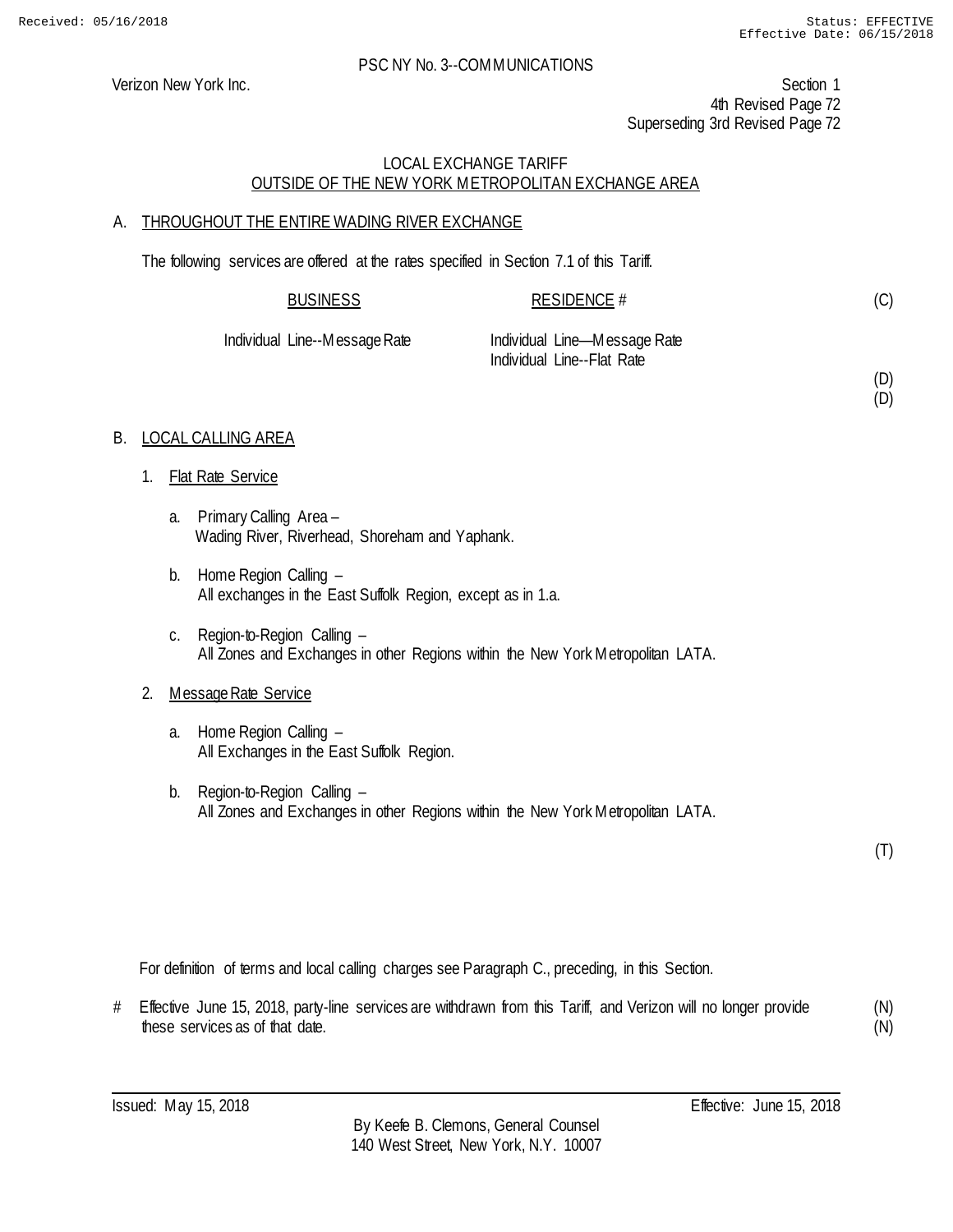#### PSC NY No. 3--COMMUNICATIONS

Verizon New York Inc. Section 1 4th Revised Page 73 Superseding 3rd Revised Page 73

### LOCAL EXCHANGE TARIFF OUTSIDE OF THE NEW YORK METROPOLITAN EXCHANGE AREA

### A. THROUGHOUT THE ENTIRE WATER MILL EXCHANGE

The following services are offered at the rates specified in Section 7.1 of this Tariff.

| <b>BUSINESS</b>               | RESIDENCE $#$                |
|-------------------------------|------------------------------|
| Individual Line--Message Rate | Individual Line—Message Rate |

Individual Line--Flat Rate

(D) (D)

(C)

### B. LOCAL CALLING AREA

- 1. Flat Rate Service
	- a. Primary Calling Area Water Mill, Bridgehampton, Sag Harbor and Southampton.
	- b. Home Region Calling All exchanges in the East Suffolk Region, except as in 1.a.
	- c. Region-to-Region Calling All Zones and Exchanges in other Regions within the New York Metropolitan LATA.

#### 2. Message Rate Service

- a. Home Region Calling All Exchanges in the East Suffolk Region.
- b. Region-to-Region Calling All Zones and Exchanges in other Regions within the New York Metropolitan LATA.

(T)

For definition of terms and local calling charges see in Paragraph C., preceding, in this Section.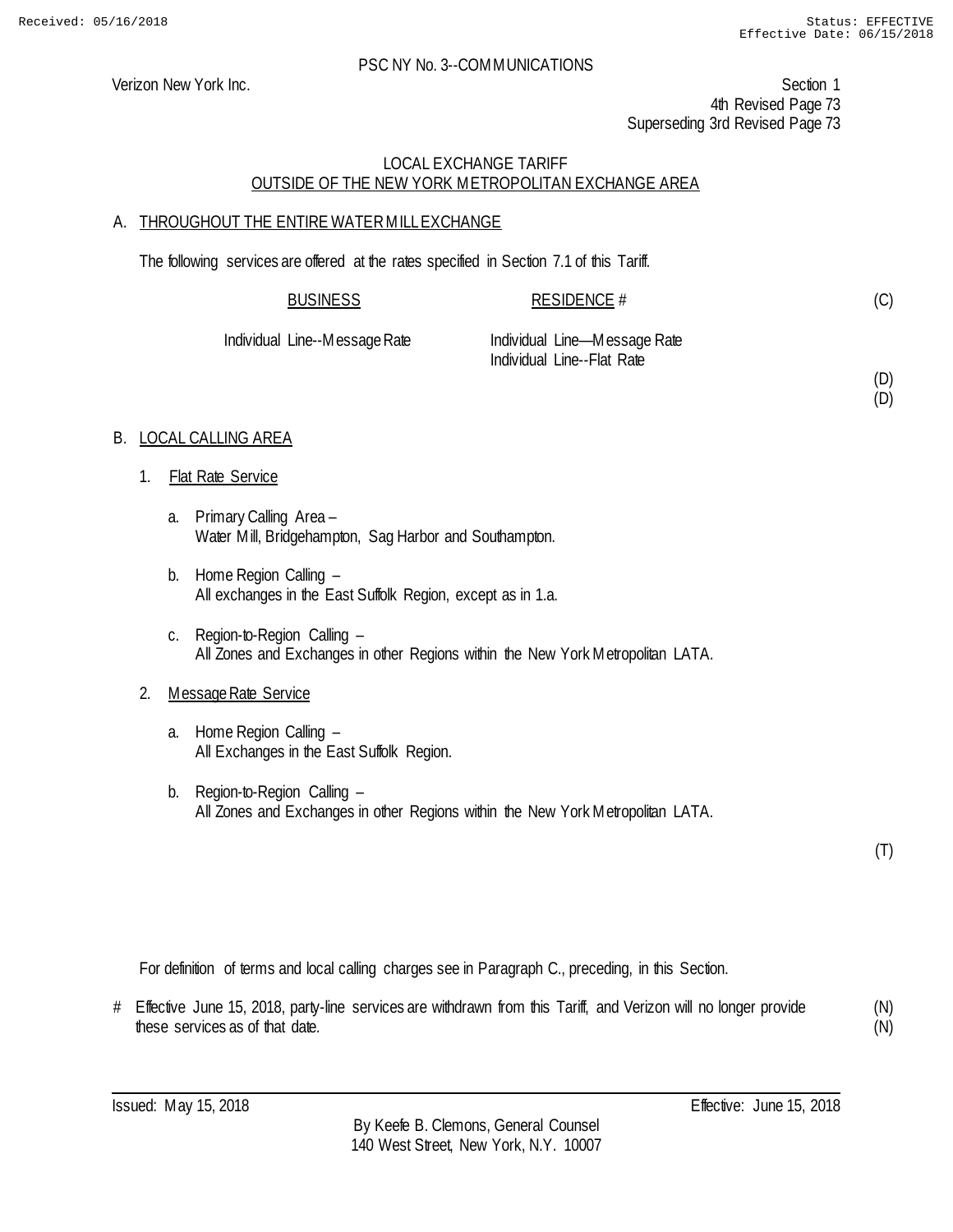#### PSC NY No. 3--COMMUNICATIONS

Verizon New York Inc. Section 1 4th Revised Page 74 Superseding 3rd Revised Page 74

### LOCAL EXCHANGE TARIFF OUTSIDE OF THE NEW YORK METROPOLITAN EXCHANGE AREA

### A. THROUGHOUT THE ENTIRE WEST COMMACK EXCHANGE

The following services are offered at the rates specified in Section 7.1 of this Tariff.

| <b>BUSINESS</b> | <b>RESIDENCE #</b> |
|-----------------|--------------------|
|                 |                    |

Individual Line--Message Rate Individual Line—Message Rate Individual Line--Flat Rate

(D)

(C)

# B. LOCAL CALLING AREA

- 1. Flat Rate Service
	- a. Primary Calling Area West Commack, Brentwood, Central Islip, Commack, Deer Park, Huntington, Kings Park, Northport and Smithtown.
	- b. Home Region Calling All exchanges in the East Suffolk Region, except as in 1.a.
	- c. Region-to-Region Calling All Zones and Exchanges in other Regions within the New York Metropolitan LATA.

# 2. Message Rate Service

- a. Home Region Calling All Exchanges in the West Suffolk Region.
- b. Region-to-Region Calling All Zones and Exchanges in other Regions within the New York Metropolitan LATA.

(T)

For definition of terms and local calling charges see in Paragraph C., preceding, in this Section.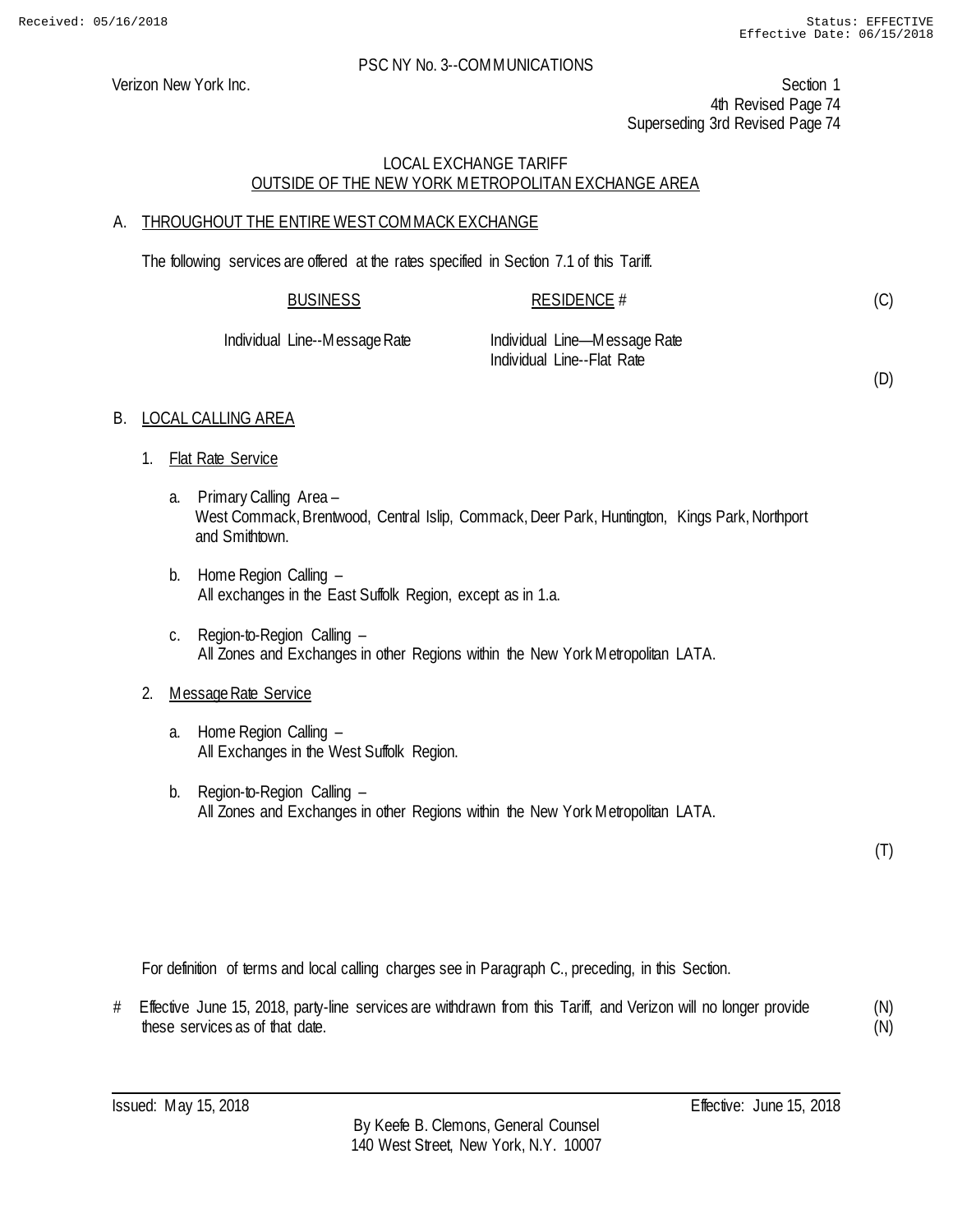(C)

(D) (D)

#### PSC NY No. 3--COMMUNICATIONS

Verizon New York Inc. Section 1 4th Revised Page 75 Superseding 3rd Revised Page 75

### LOCAL EXCHANGE TARIFF OUTSIDE OF THE NEW YORK METROPOLITAN EXCHANGE AREA

# A. THROUGHOUT THE ENTIRE WESTHAMPTONEXCHANGE

The following services are offered at the rates specified in Section 7.1 of this Tariff.

| <b>BUSINESS</b>               | RESIDENCE #                  |  |
|-------------------------------|------------------------------|--|
| Individual Line--Message Rate | Individual Line—Message Rate |  |
|                               | Individual Line--Flat Rate   |  |

### B. LOCAL CALLING AREA

- 1. Flat Rate Service
	- a. Primary Calling Area Westhampton, Eastport, Quoque and Riverhead.
	- b. Home Region Calling All exchanges in the East Suffolk Region, except as in 1.a.
	- c. Region-to-Region Calling All Zones and Exchanges in other Regions within the New York Metropolitan LATA.

### 2. Message Rate Service

- a. Home Region Calling All Exchanges in the East Suffolk Region.
- b. Region-to-Region Calling All Zones and Exchanges in other Regions within the New York Metropolitan LATA.

(T)

For definition of terms and local calling charges see in Paragraph C., preceding, in this Section.